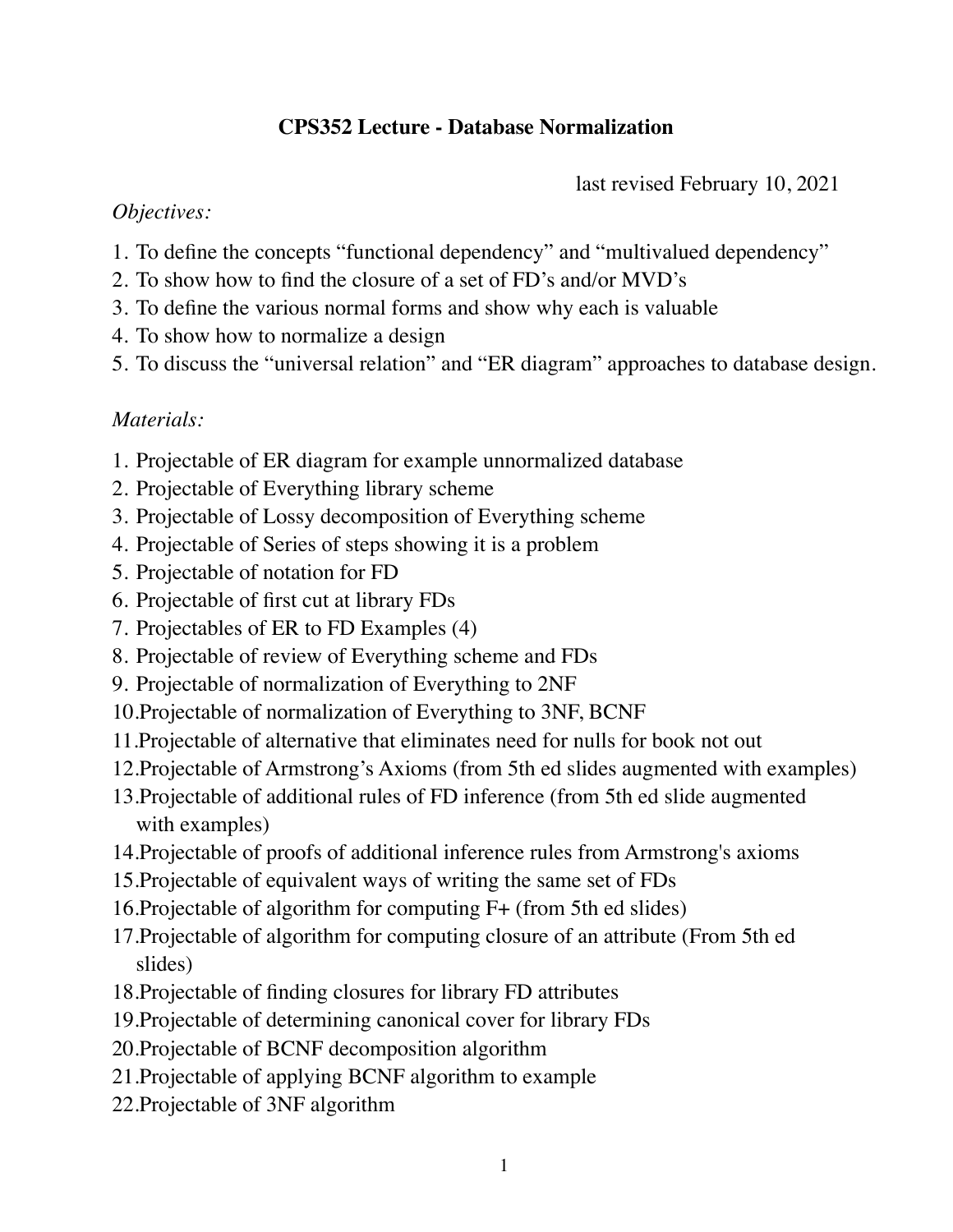- 23.Projectable of applying 3NF algorithm to example
- 24.Projectable of definition and notation for an MVD
- 25.Projectable of example showing problem that can result from an MVD
- 26.Projectable of example of an MVD that causes no problem
- 27.Projectable of ER to MVD example
- 28.Projectable of rules of inference for FD's and MVD's (5th ed slide)
- 29.Projectable of additional MVD Rules (5th ed slide)
- 30.Projectable of 4NF algorithm
- 31.Projectable of review of initial Everything scheme and dependencies for example database with multiple authors allowed
- 32.Projectable of applying 4NF algorithm to this
- 33.Projectable of ER diagram for original unnormalized database and relational created directly
- 34.Projectable of converting this to BCNF (without multiple authors) and 4NF (if multiple authors allowed)

# I. **Introduction**

- A.We have already looked at some issues arising in connection with the design of relational databases. We now want to take the intuitive concepts and expand and formalize them.
- B. We will base some of our examples in this series of lectures on a simplified library database similar to the one we used in our introduction to relational algebra and SQL lectures, with some modifications
	- 1. We will deal with only book and borrower entities and the checked\_out relationship between them (we will ignore the reserve\_book and employee tables)
	- 2. We will add a couple of attributes to book (which will prove useful in illustrating some concepts)
		- a) We will allow for the possibility of having multiple copies of a given book, so we include a copy\_number attribute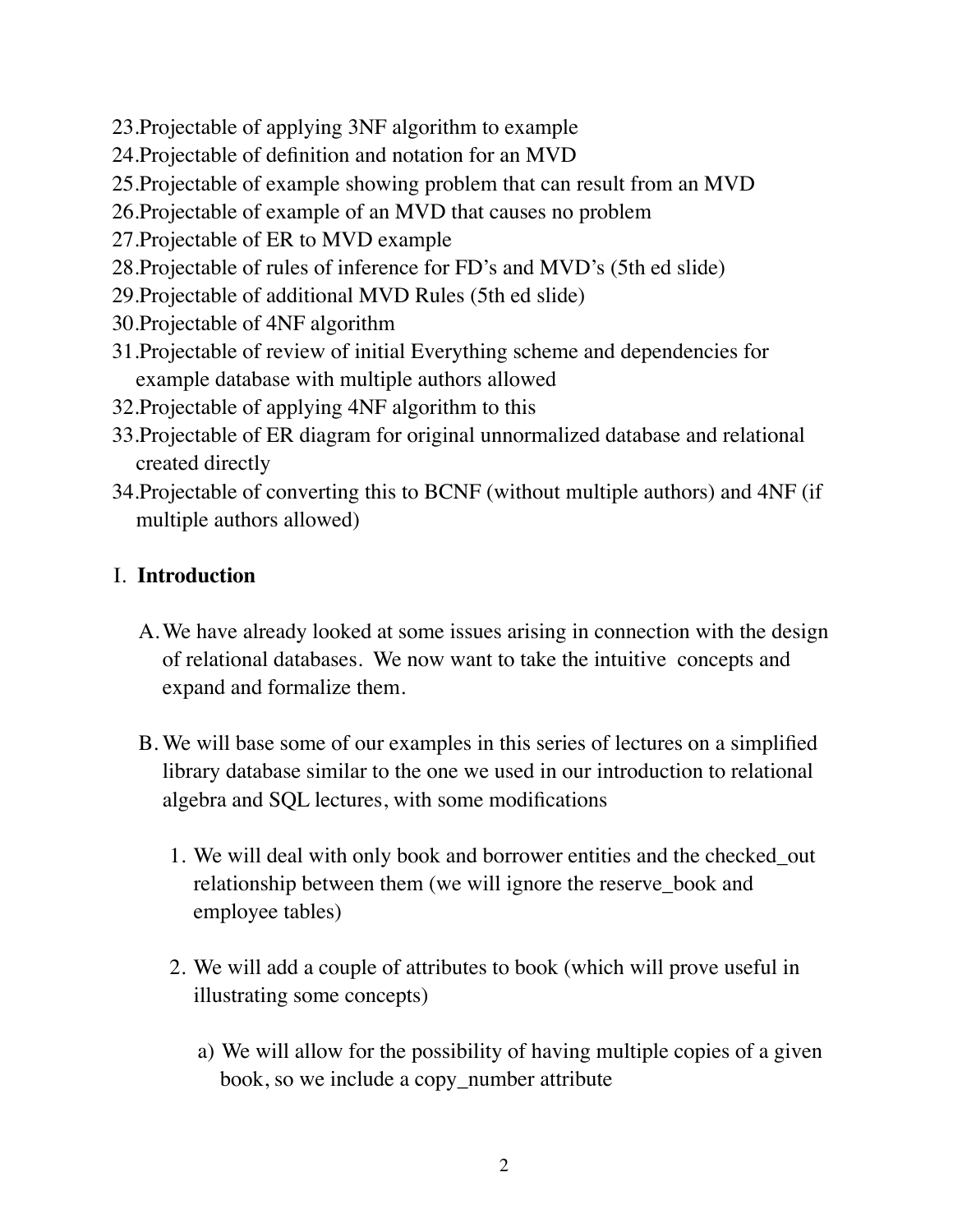- b) We will also include a barcode attribute for books. (The barcode is a unique number - almost like a serial number - assigned to a book when it is acquired)
- C. There are two major kinds of problems that can arise when designing a relational database. We illustrate each with an example.
	- 1. There are problems arising from including TOO MANY attributes in one relation scheme.

Example: Suppose a user designs a database for the following ER diagram,



## PROJECT

Suppose the individual purchases a commercial database and naievely decides to use the following scheme. Note that it incorporates all of the attributes of the separate tables relating to borrowers, books and checkouts from into a single table - including the two new ones just added)

```
Everything(borrower_id, last_name, first_name, // borrower info
             call_number, copy_number, barcode, // copy info
            title, author, \frac{1}{2} author, \frac{1}{2} other book
            date_due) \frac{1}{2} date_due \frac{1}{2} date_due \frac{1}{2} check out info
```

```
PROJECT
```
(Don't laugh - people actually do this!)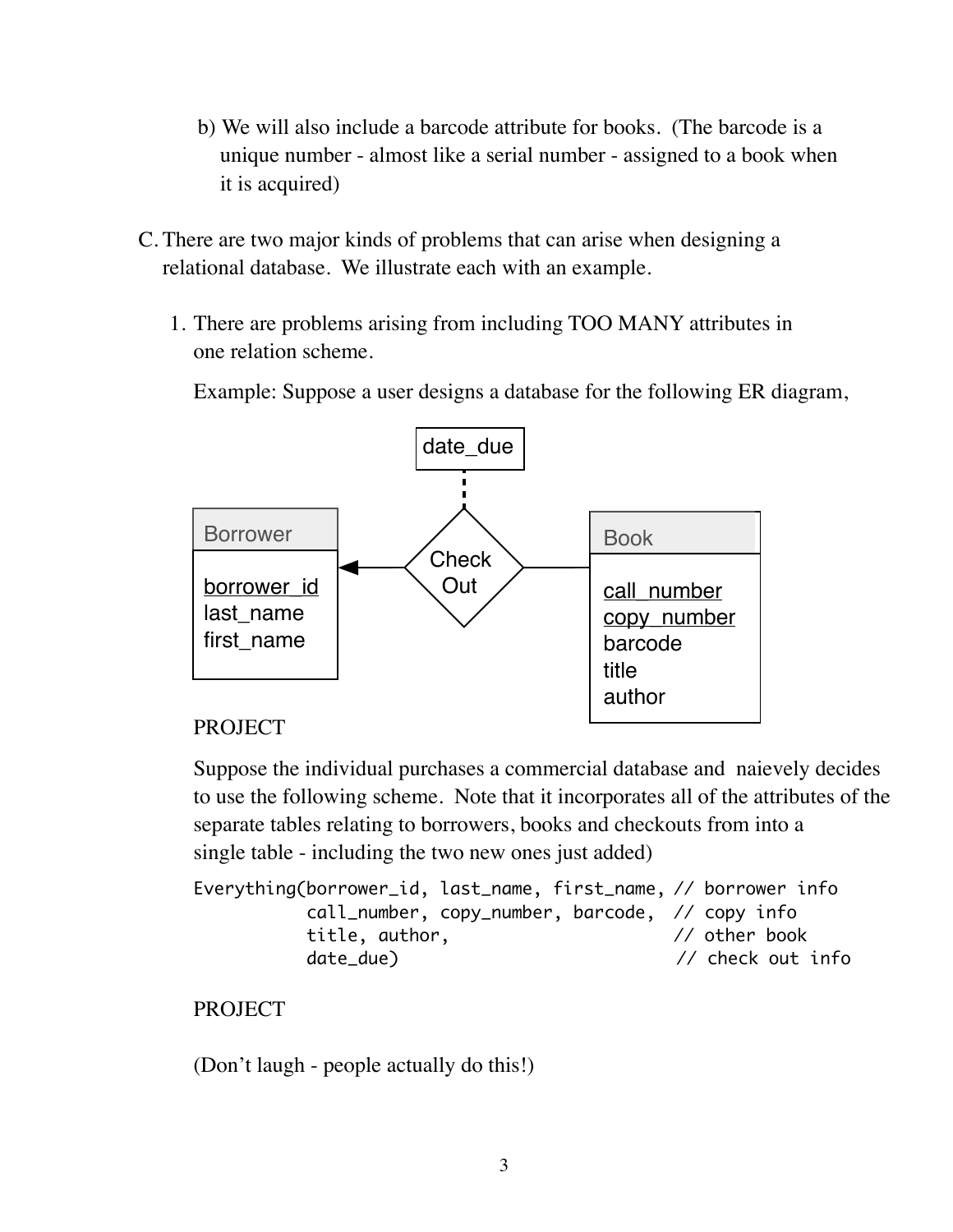- a) Obviously, this scheme is useful in the sense that a desk attendant could desire to see all of this information at one time.
- b) But this makes a poor relation scheme for the conceptual level of database design. (It might, however, be a desirable view to construct for the desk attendant at the view level, using joins on conceptual relations.)
- c) This scheme exhibits a number of anomalies. Let's identify some examples.

ASK CLASS

(1)Update anomalies:

If a borrower has several books out, and the borrower's name changes (e.g. through marriage), failure to update all the tuples creates inconsistencies.

(2)Insertion anomalies:

We cannot store a book in the database that is not checked out to some borrower. (We could solve this one by storing a null for the borrower id, though that's not a desirable solution.)

We cannot store a new borrower in the database unless the borrower has a book checked out. (No good solution to this.)

(3)Deletion anomalies

When a book is returned, all record of it disappears from the database if we simply delete the tuple that shows it checked out to a certain borrower. (Could solve by storing a null in the borrower\_id instead.)

If a borrower returns the last book he/she has checked out, all record of the borrower disappears from the database. (No good solution to this.)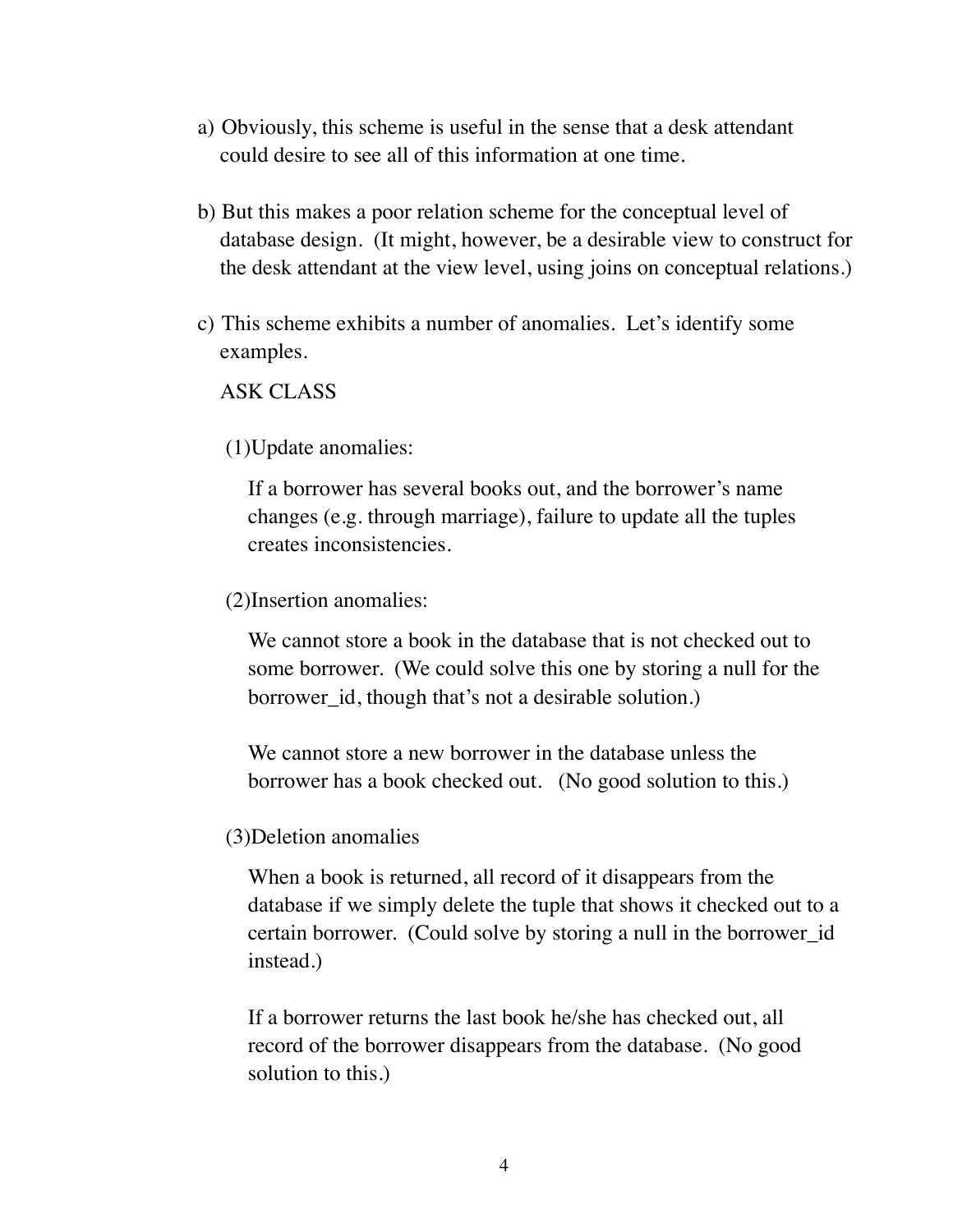- d) Up until now, we have given intuitive arguments that designing the database around a single table like this is bad - though not something that a naive user is incapable of! What we want to do in this series of lectures is formalize that intuition into a more comprehensive, formal set of tests we can apply to a proposed database design.
- 2. Problems of the sort we have discussed can be solved by DECOMPOSITION: the original scheme is decomposed into two or more schemes, such that each attribute of the original scheme appears in at least one of the schemes in the decomposition (and some attributes appear in more than one).

However, decomposition must be done with care, or a new problem arises.

Example: Suppose our naive user overhears a couple of CS352 students talking at lunch and decides that, since decomposition is good, lots of decomposition is best - and so creates the following set of schemes:

Borrower(borrower\_id, last\_name, first\_name) Book(call\_number, copy\_number, barcode, title, author) Checked out(date due)

## PROJECT

a) This eliminates all of the anomalies we listed above - so it must be good - right?

ASK CLASS for the problem

- b) There is now no way to represent the fact that a certain borrower has a certain book out - or that a particular date\_due pertains to a particular Borrower/Book combination.
- c) This decomposition is an example of what is called a LOSSY-JOIN decomposition.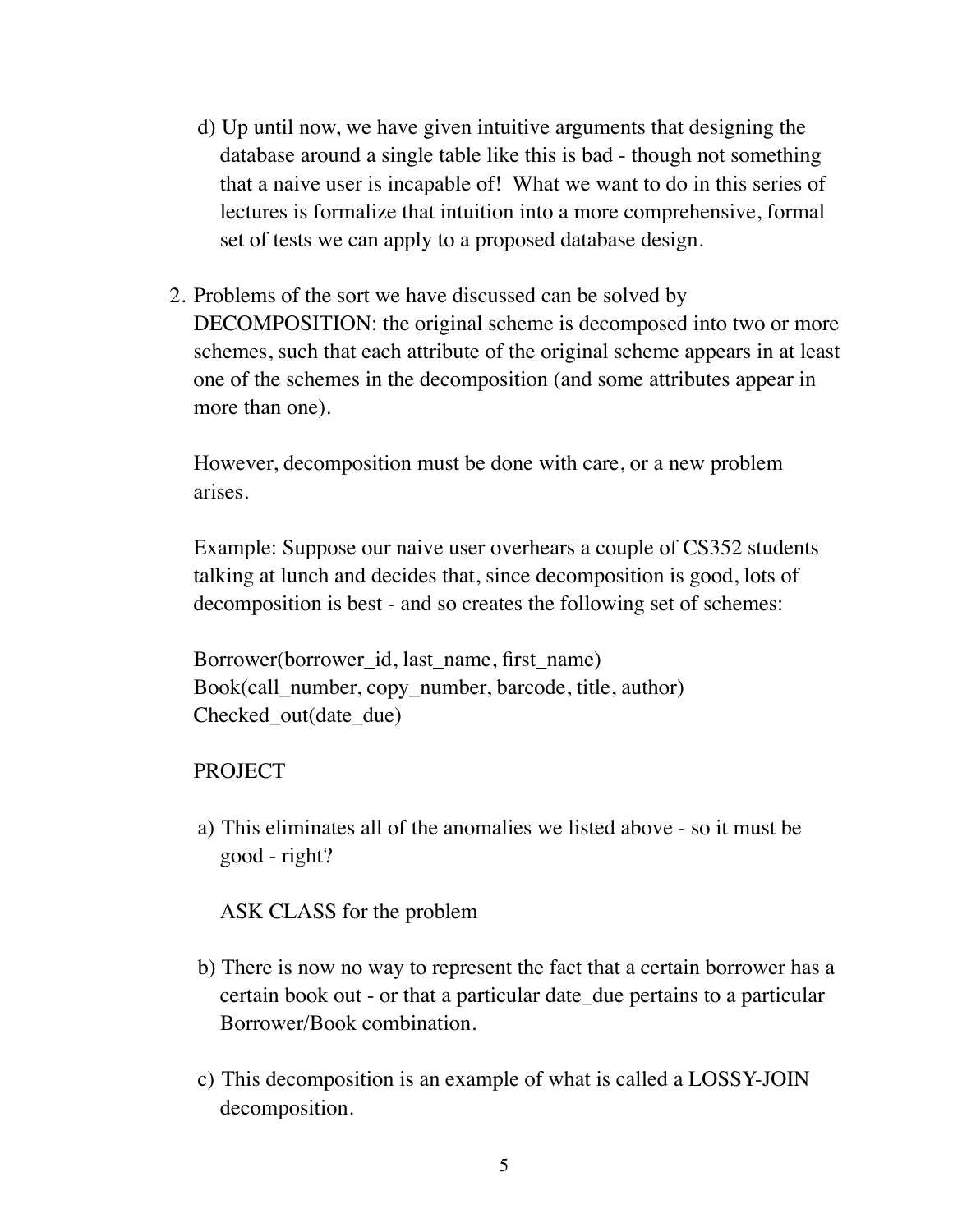(1)To see where this term comes from, suppose we have two borrowers and two books in our database, each of which is checked out - i.e, using our original scheme, we would have the following single table:

20147 cat charlene AB123.40 1 17 Karate elephant 2016-11-15 89754 dog donna LM925.04 1 24 Cat Cook dog 2016-11-10

PROJECT Series of Steps

(2)Now suppose we decompose this along the lines of the proposed decomposition. We get the following three tables.

20147 cat charlene 89754 dog donna AB123.40 1 17 Karate elephant LM925.04 1 24 Cat Cook dog 2016-11-15 2016-11-10

(3)Finally, we attempt to reconstruct our original table, by doing a natural join of our decomposed tables.

Borrower |X| Book |X| Checked\_Out

(Note that, in this case, the natural join is equivalent to cartesian join because the tables being joined have no attributes in common.)

What do we get?

ASK

8 rows: each consisting of one of the two borrowers, one of the two books, and one of the two due data

(4)We say that the result is one in which information has been lost. At first, that sounds strange - it appears that information has actually been gained,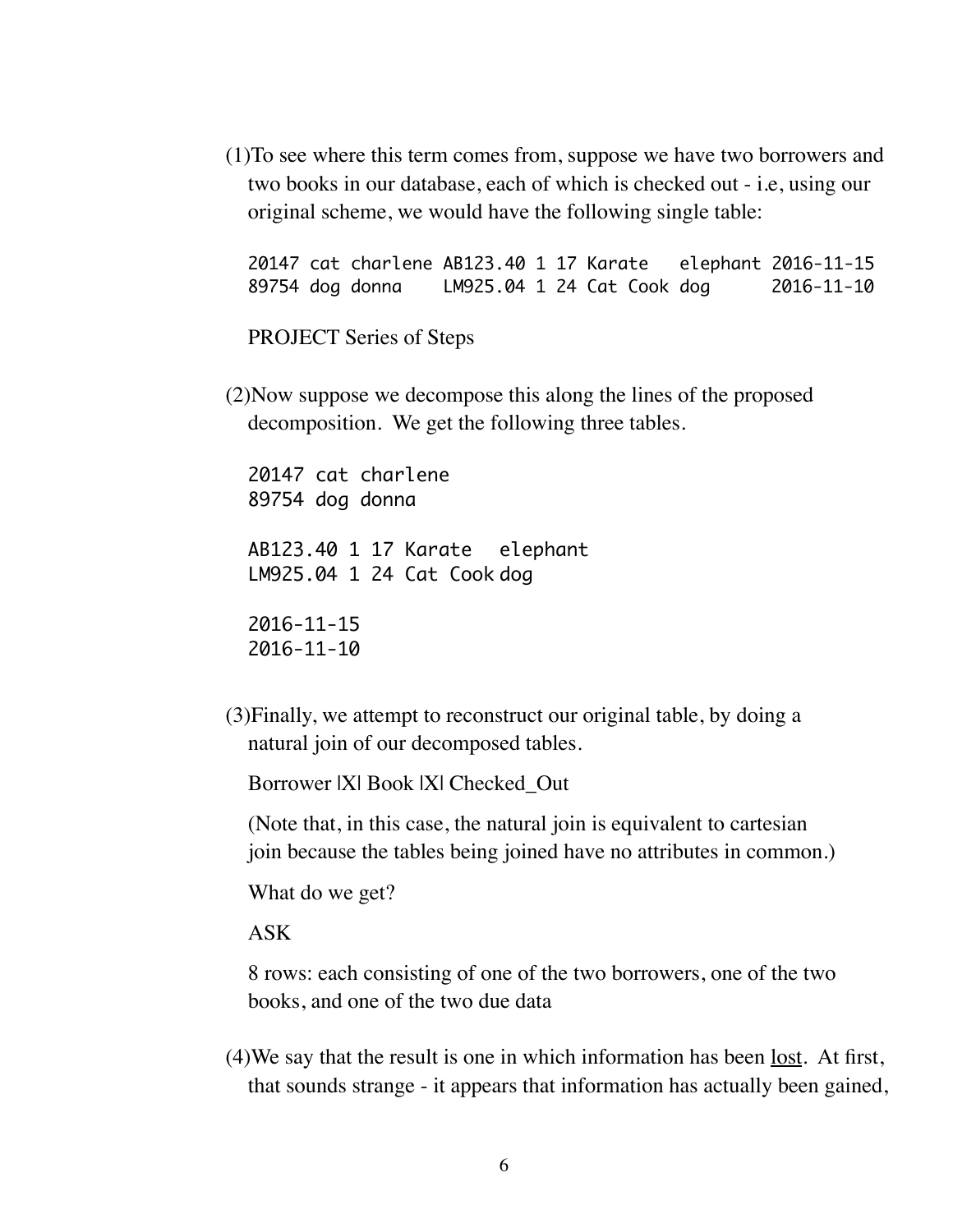since the new table is 4 times as big as the original, with 6 extraneous rows. But we call this an information loss because

- (a)Any table is a subset of the cartesian join of the domains of its attributes.
- (b)The information in a table can be thought of as the knowledge that certain rows from the set of potential rows are / are not present.
- (c)When we lose knowledge as to which rows from the cartesian join are actually present, we have lost information.
- (5)We say that a decomposition of a relation scheme R into two or more schemes R1, R2 ... Rn (where  $R = R1 U R2 U$  .. U Rn) is a lossless-join decomposition if, for every legal instance r of R, decomposed into instances  $r1, r2$ .. rn of R1, R2.. Rn, it is always the case that

 $r = r1$  |x|  $r2$  |x| ... |x| rn

(Note: it will always be the case that r is a SUBSET of r1 |x|  $r2$  |x| ... |x| rn. The relationship is lossy if the subset is a proper one.)

(6)Exercise: can you think of a lossless-join decomposition of Everything that also eliminates the anomalies?

#### ASK

If we kept Borrower and Book as above, and made Checked\_out be on the scheme (borrower\_id, call\_number, date\_due), the decomposition onto Borrower, Book and Checked\_Out would be lossless join, as desired.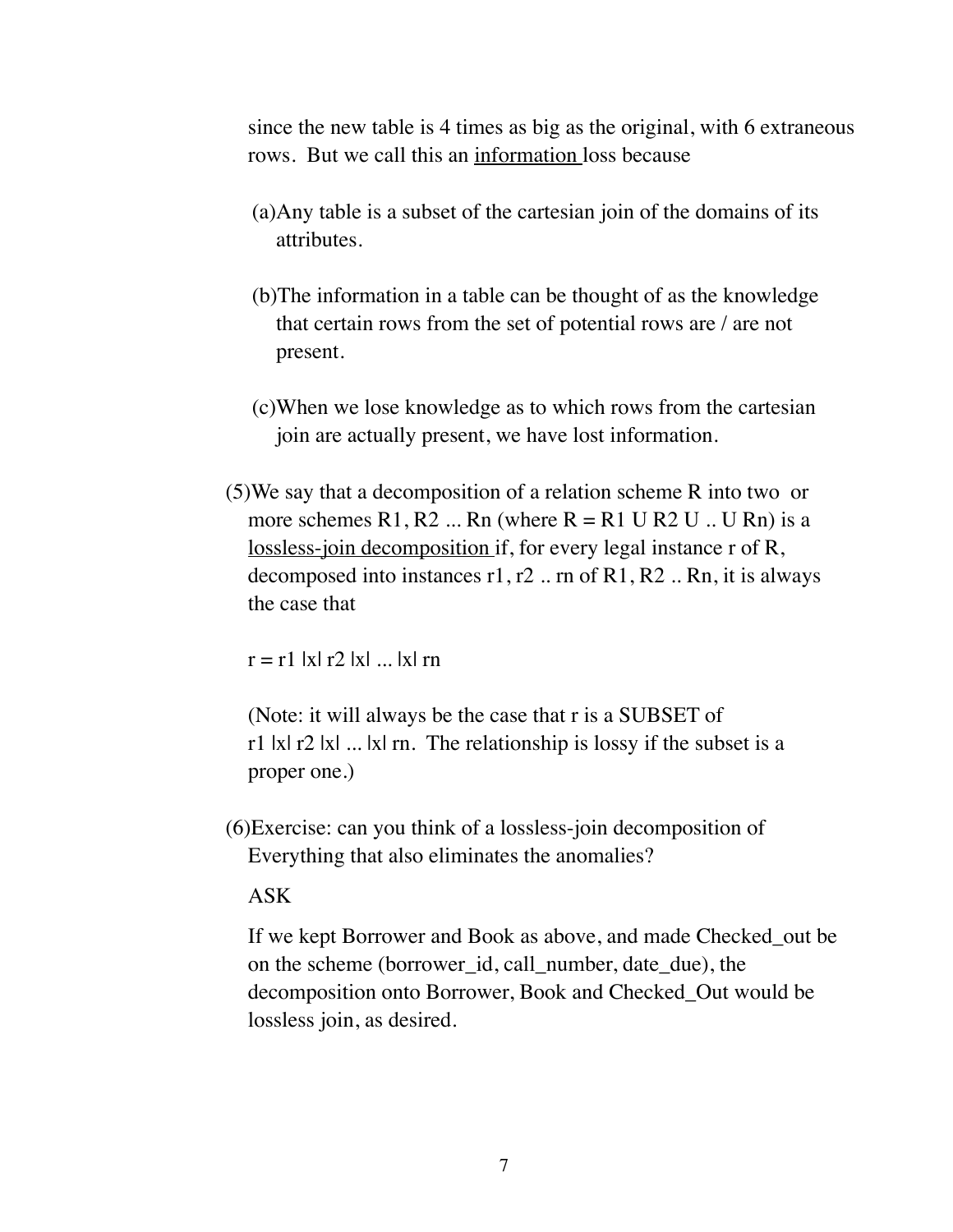3. There is actually another problem that can result from decomposition; however, we cannot discuss it until we have introduced the notion of functional dependencies.

D.First, some notes on terminology that we will use in this lecture:

1. A relation scheme is the set of attributes for some relation - e.g. the scheme for Borrower is { borrower id, last\_name, first\_name}.

We will use upper-case letters, or Greek letters (perhaps followed by a digit), to denote either complete relation schemes or subsets. Typically, we will use something like "R" or "R1" to refer to the scheme for an entire relation, and a letter like "A" or "B" or a or b to refer to a subset.

2. A relation is the actual data stored in some scheme.

We will use lower-case letters (perhaps followed by a digit) to denote actual relations - e.g. we might use "r" to denote the actual relation whose scheme is "R", and "r1" to denote the actual relation whose scheme is "R1".

3. A tuple is a single actual row in some relation.

We will also use lower-case letters (perhaps followed by a digit) to denote individual tuples - often beginning with the letter "t" - e.g. "t1" or "t2".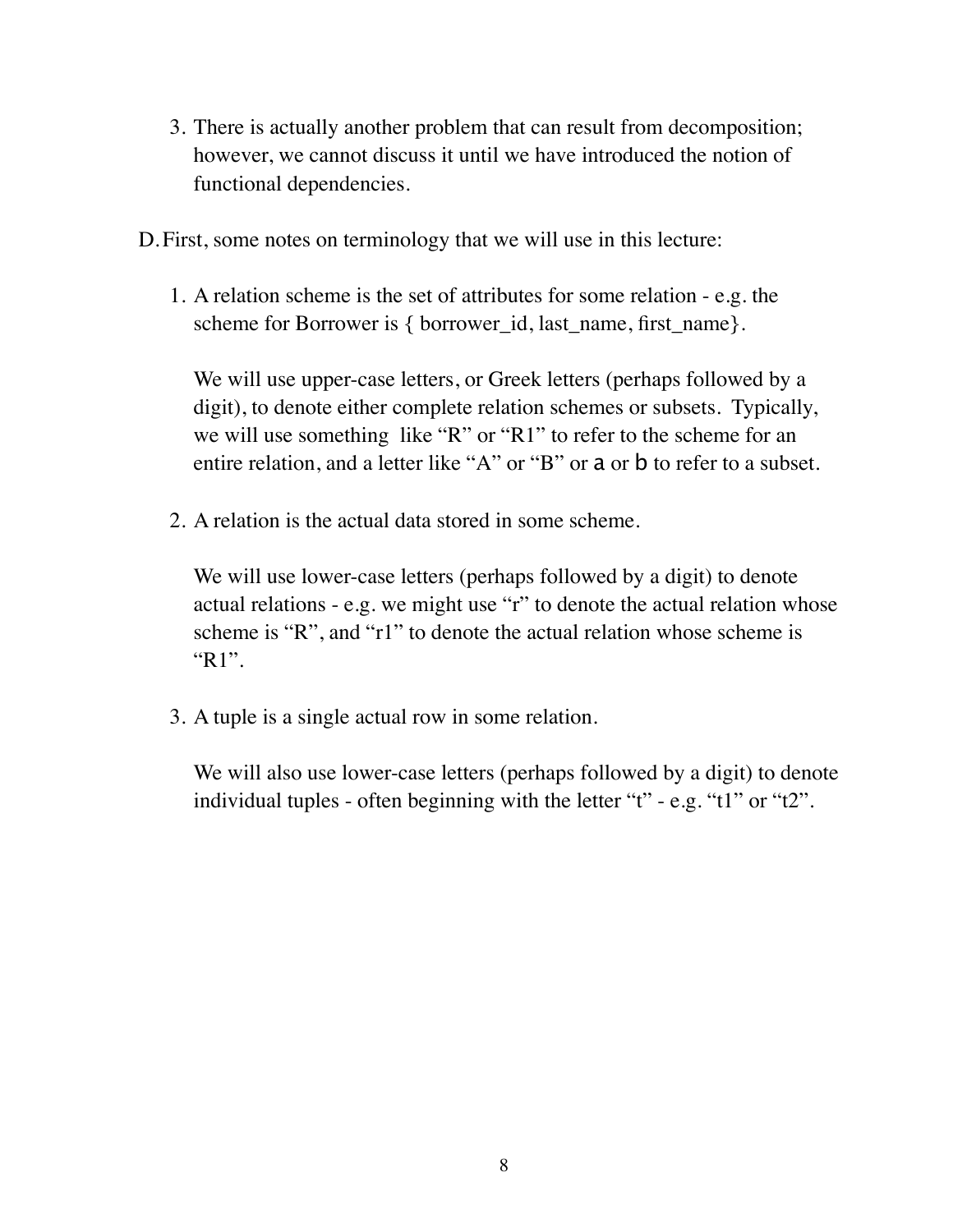# II. **Functional Dependencies**

- A.Though we have not said so formally, what was lurking in the background of our discussion of decompositions was the notion of FUNCTIONAL DEPENDENCIES. A functional dependency is a property of the UNDERLYING REALITY which we are modeling, and affects the way we model it.
	- 1. Definition: for some relation-scheme R, we say that a set of attributes B (B a subset of R) is functionally dependent on a set of attributes  $A(Aa)$ subset of R) if, for any legal relation on R, if there are two tuples t1 and t2 such that  $t1[A] = t2[A]$ , then it must be that  $t1[B] = t2[B]$ .

(This can be stated alternately as follows: there can be no two tuples t1 and t2 such that t1[A] = t2[A] but t1[B]  $\langle$  t2[B].)

2. We denote such a functional dependency as follows:

 $A \rightarrow B$  (Read: A determines B)

PROJECT

Example: We assume that a borrower\_id uniquely determines a borrower (that's the whole reason for having it), and that any given borrower has exactly one last name and one first name. Thus, we have the functional dependency:

```
borrower_id → last_name, first_name
```
 [Note: this does not necessarily have to hold. We could conceive of a design where, for example, a borrower\_id could be assigned to a family, with several individuals able to use it However, in the scheme we are developing, we will assume that the FD above does hold.]

3. Let's list some functional dependencies for the reality underlying a simplified library database scheme, which includes the attributes listed below, organized into tables in some appropriate way.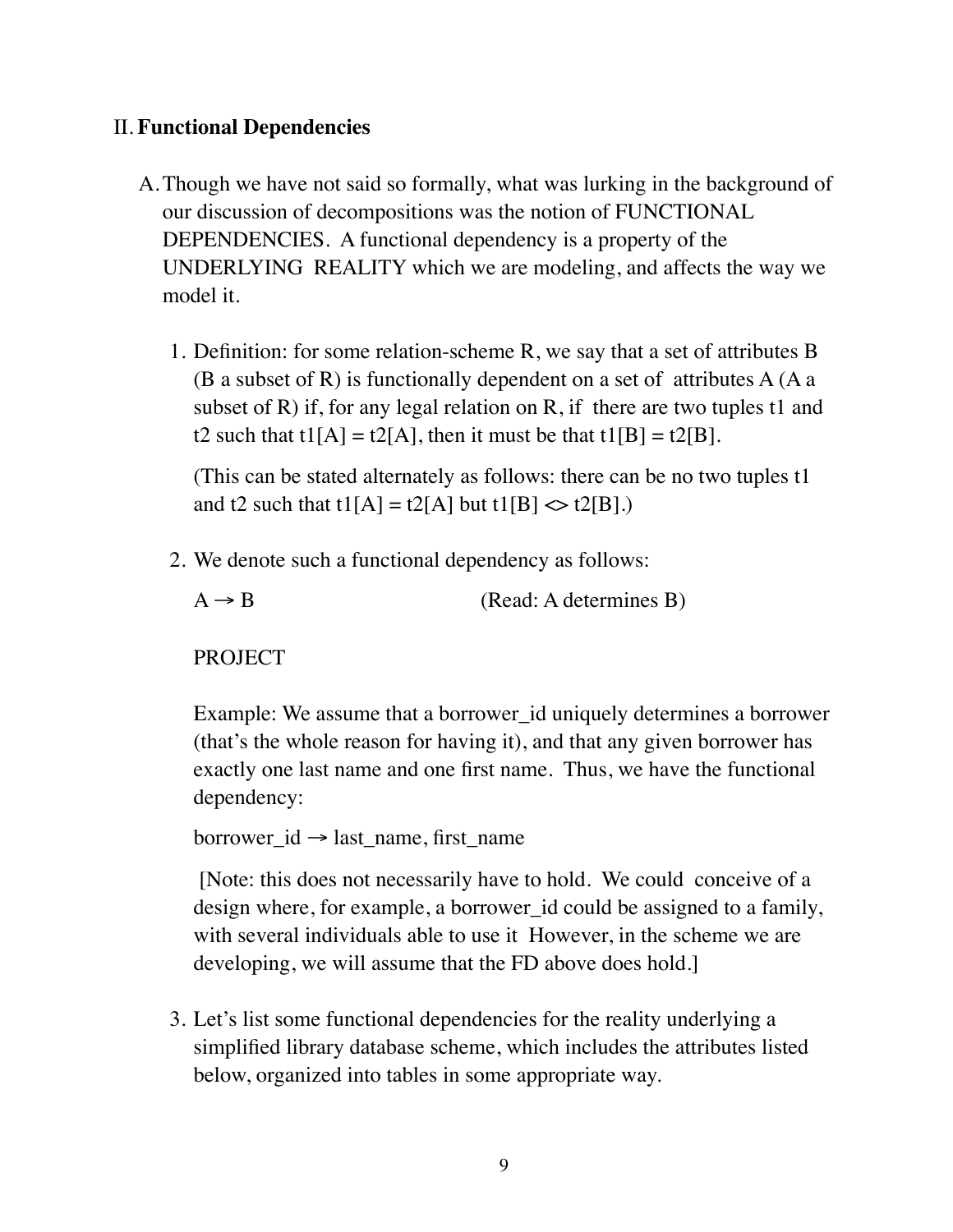Reminder: we've added two attributes to the list used in previous examples. These will be important to allow us to illustrate some concepts.

borrower\_id last name first\_name call\_number copy\_number barcode title author date due

### WRITE ON BOARD AND ASK FOR FD'S - PROJECT

borrower  $id \rightarrow last$  name, first name call\_number  $\rightarrow$  title call\_number, copy\_number  $\rightarrow$  barcode call\_number, copy\_number  $\rightarrow$  borrower\_id, date\_due  $*$ \* If a certain book is not checked out, then, of course, it has no borrower id or date due  $barcode \rightarrow call_number$ , copy\_number

(Note: these FD's imply a lot of other FD's - we'll talk about this shortly)

4. What about the following - should it be a dependency?

call\_number  $\rightarrow$  author

ASK

a) Obviously, this is not true in general - books can have multiple authors.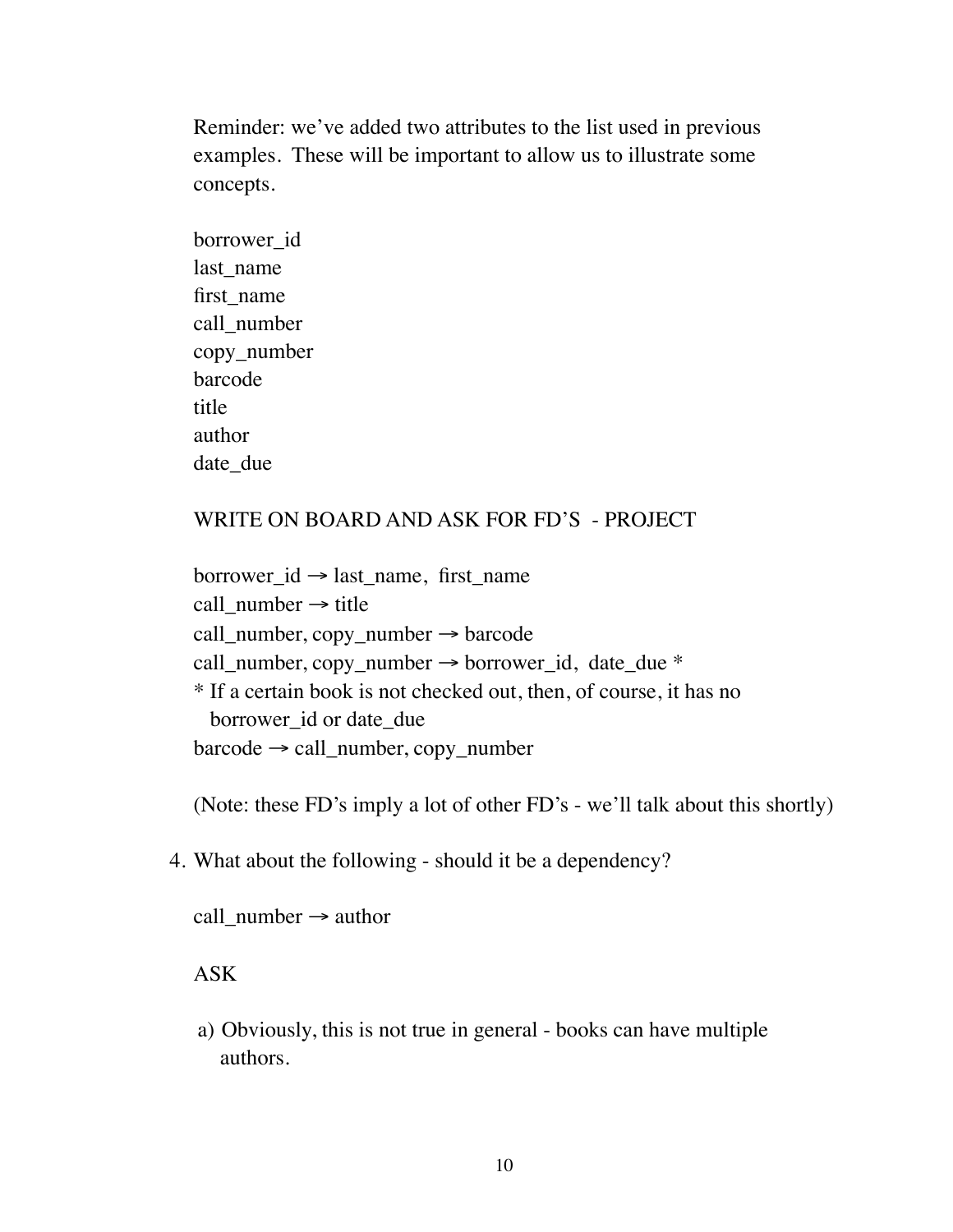- b) At the same time, it is certainly not the case that there is NO relationship between call number and author.
- c) The relationship that exists is one that we will introduce later, called a multi-valued dependency.
- d) For now, we will make the simplifying assumption that each book has a single, principal author which is the only one listed in the database. Thus, we will assume that, for now:

call\_number  $\rightarrow$  author

holds. (Later, we will drop this assumption and this FD)

- B. The first step in using functional dependencies to design a database is to LIST the functional dependencies that must be satisfied by any instance of the database.
	- 1. We begin by looking at the reality being modeled, and make explicit the dependencies that are present in it. This is not always trivial.
		- a) Example: earlier, we considered the question about whether we should include

call\_number  $\rightarrow$  author

in our set of dependencies

b) Example: Should we include the dependency

```
last_name, first_name → borrower_id
```
in our set of dependencies used for our design?

The answer depends on some assumptions about peoples' names, and on whether we intend to store a full name (last, first, mi, plus suffixes such as Sr, Jr, III etc.) For our examples, we will <u>not</u> include this dependency.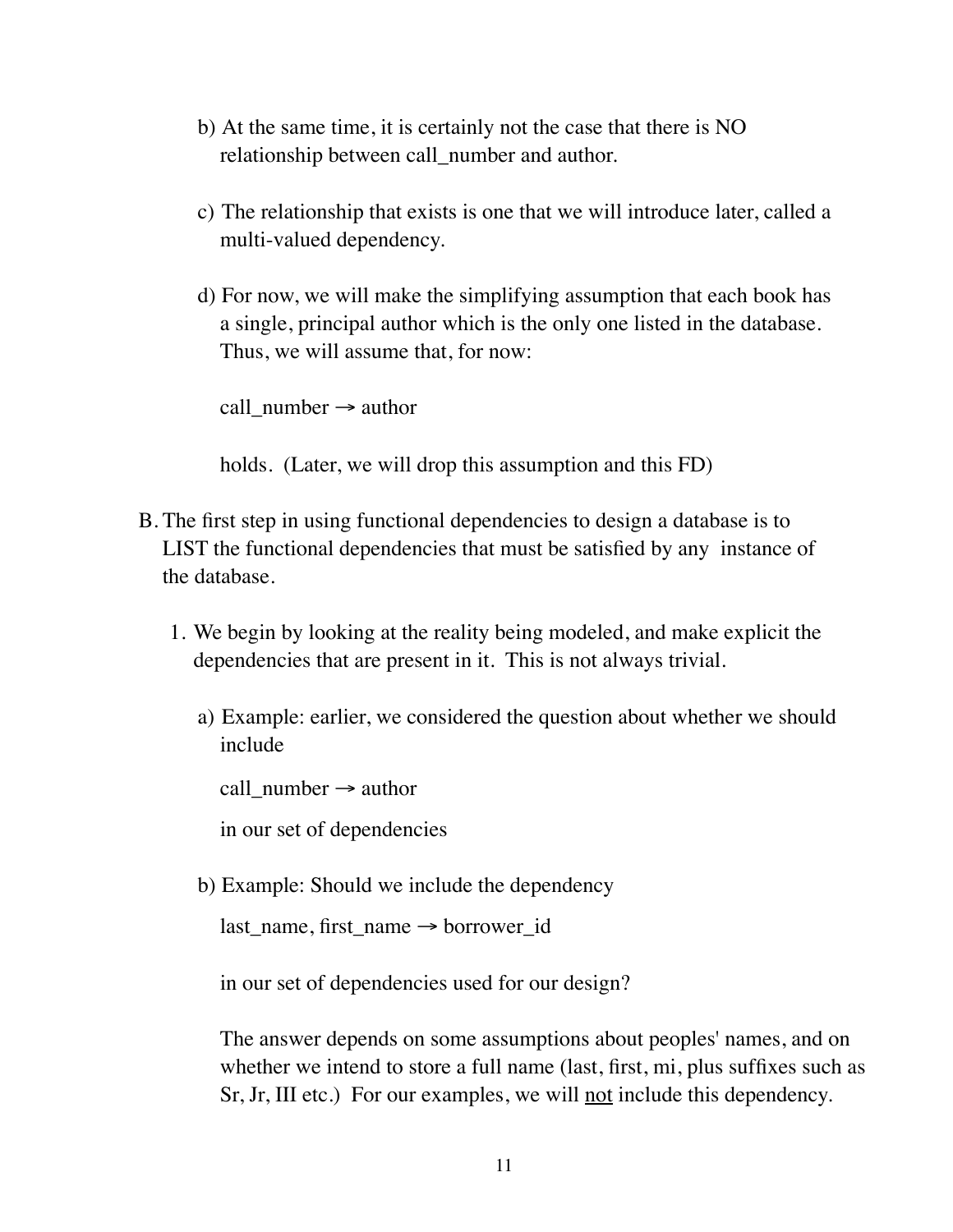- 2. Note that there is a correspondence between FD's and symbols in an ER diagram - so if we start with an ER diagram, we can list the dependencies in it.
	- a) What does the following pattern in an ER diagram translate into in terms of FD's? (Note that A is underlined)



PROJECT, THEN ASK

 $A \rightarrow BC$ 

b) How about this? (Note that A and W are underlined)



PROJECT, THEN ASK

 $A \rightarrow BCMWXY$  $W \rightarrow XY$ 

But not

 $W \rightarrow XY$ 

because relationship is one to many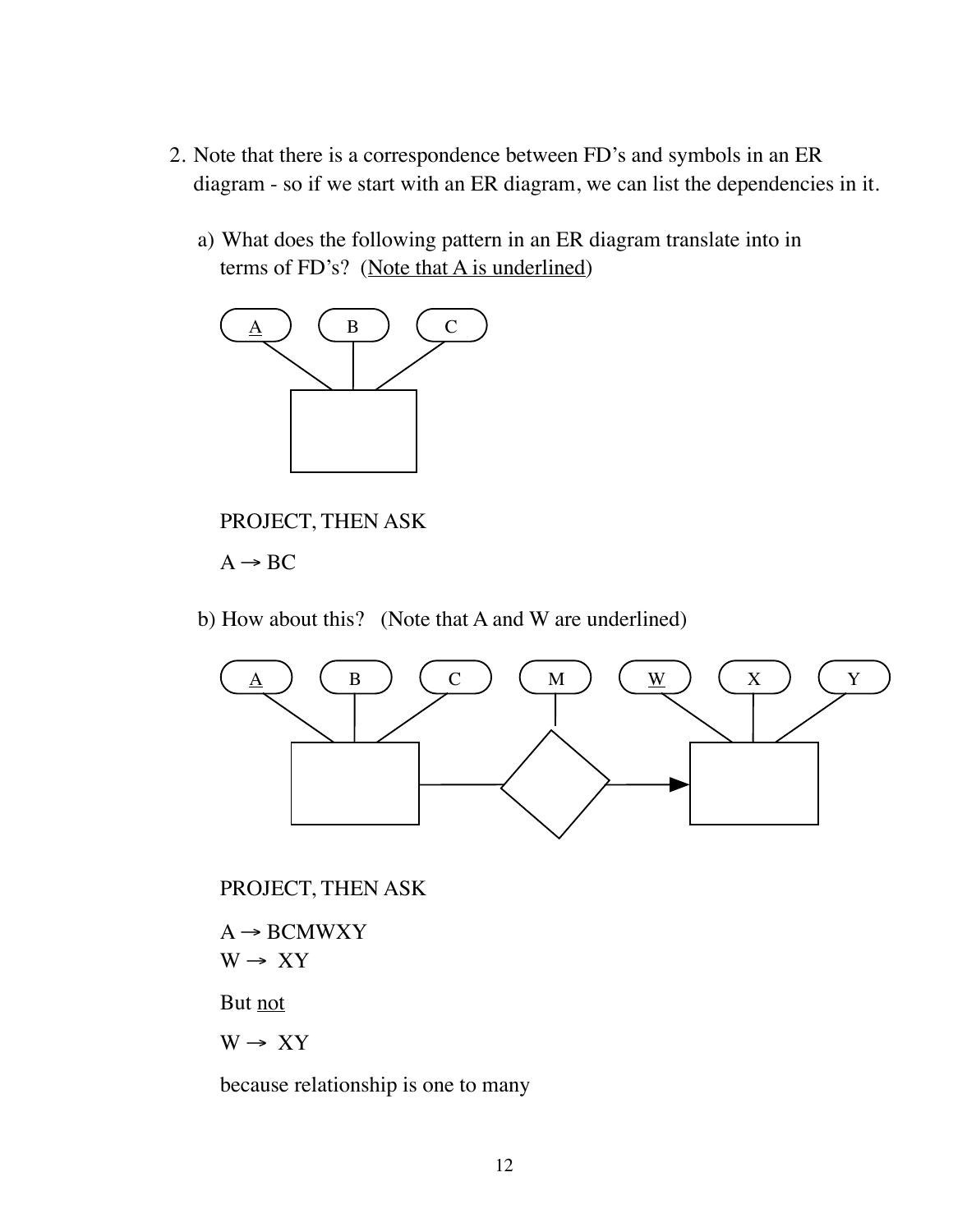c) How about this?



PROJECT, ASK

 $A \rightarrow BCMWXY$  $W \rightarrow XYMABC$ 

d) Or this?



PROJECT, ASK

 $A \rightarrow BC$  $W \rightarrow XY$  $AW \rightarrow M$ 

3. Thus, the same kind of thinking that goes into deciding on keys and one-to-one, one-to-many, or many-to-many relationships in ER diagrams goes into identifying dependencies in relational schemes.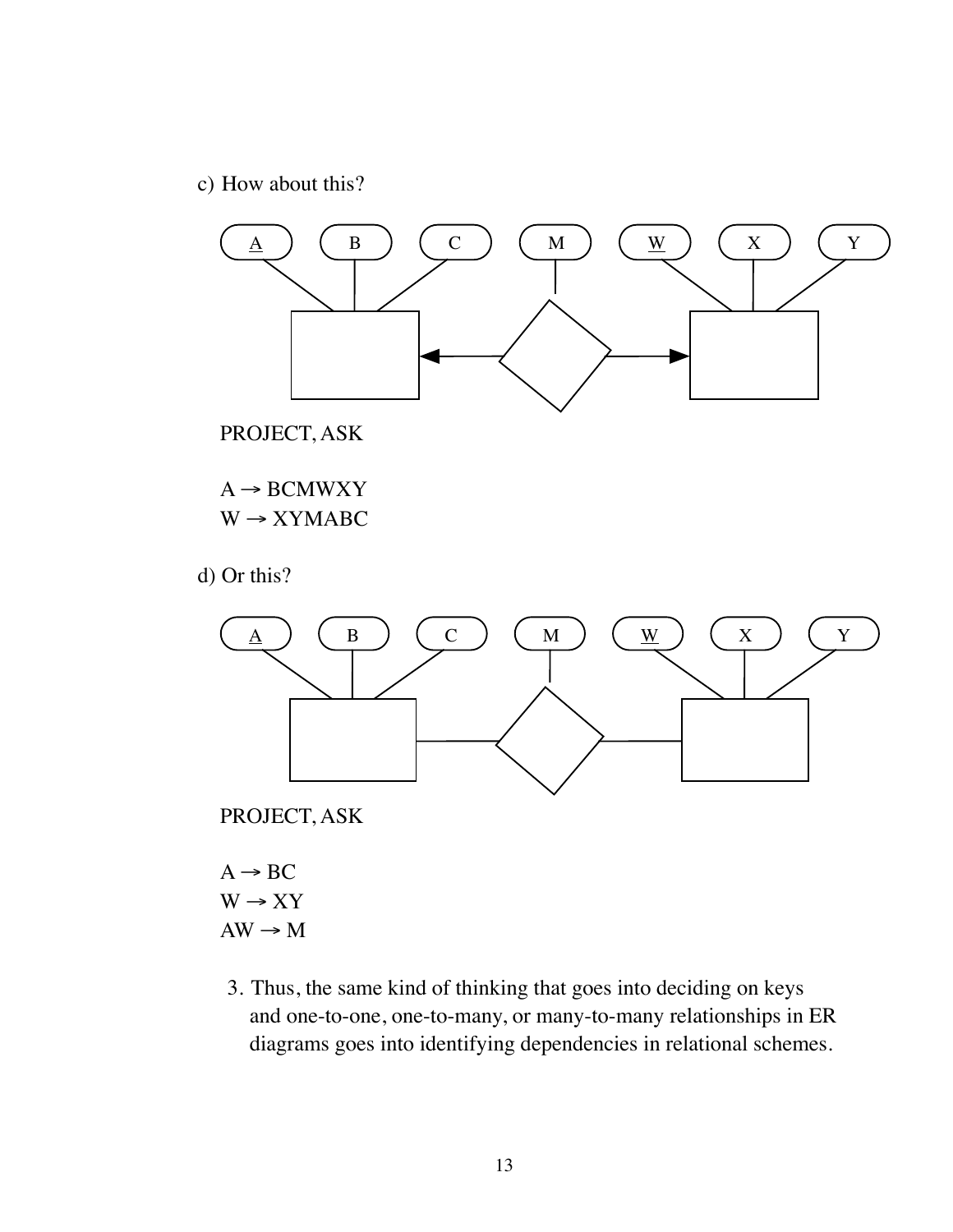- C. We then generate from this initial listing of dependencies the set of functional dependencies that they IMPLY. We will say more about this later, but for now we can introduce the basic idea.
	- 1. Example: given the dependencies

```
call_number, copy_number → borrower_id 
borrower id \rightarrow last name, first name
```
a) The following dependency also must hold

call number, copy number  $\rightarrow$  last name, first name

(The call number of a (checked out) book determines the name of the borrower who has it)

b) We can show this from the definition of functional dependencies by using proof by contradiction, as follows:

We want to show that, given any two legal tuples t1 and t2 such that t1[call\_number, copy\_number] = t2[call\_number, copy\_number], it must be the case that t1 [last\_name, first\_name] = t2[last\_name, first name].

(1)Suppose there are two tuples t1 and t2 such that this does not hold e.g.

 $t1$ [call\_number, copy\_number] =  $t2$ [call\_number, copy\_number] and t1[last\_name, first\_name]  $\neq$  t2[last\_name, first\_name]

(2)Now consider the borrower\_id values of t1 and t2.

If it is the case that

t1[borrower\_id]  $\neq$  t2[borrower\_id]

then the FD call\_number, copy\_number  $\rightarrow$  borrower\_id is not satisfied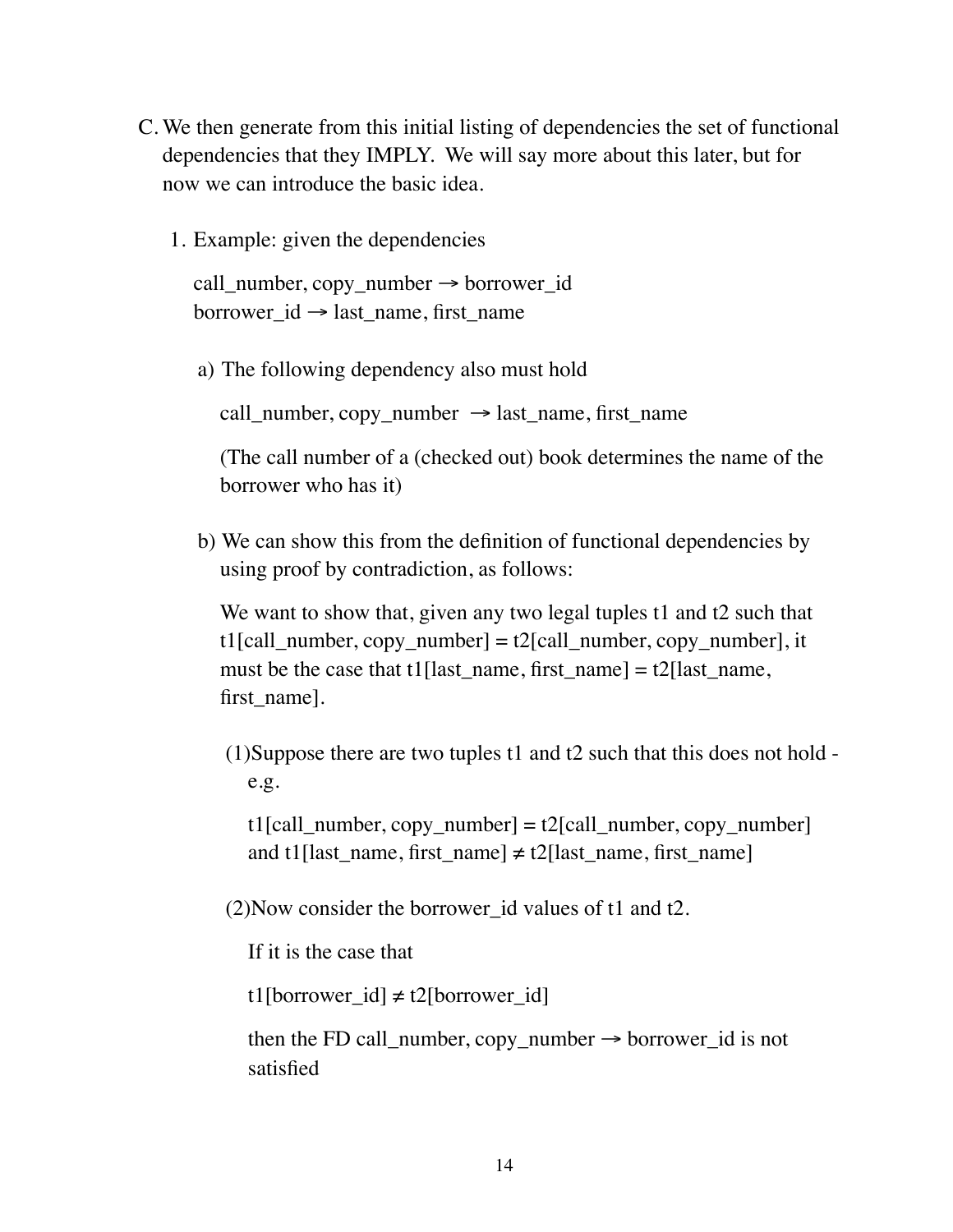But if it is the case that  $t1$ [borrower\_id] =  $t2$ [borrower\_id] then the FD borrower  $id \rightarrow$  last name, first name is violated.

(3)Either way, if t1 and t2 violate

call\_number,  $copy_number \rightarrow last_name$ , first\_name

then they also violate one or the other of the given dependencies.

QED

- 2. Given an initial set of dependencies F, we refer to the set of all dependencies imply as the transitive closure of F - written F+. We will discuss later how we can actually go about discovering this.
- D.Note that the notions of superkey, candidate key, and primary key we developed earlier can now be stated in terms of functional dependencies.
	- 1. Given a relation scheme R, a set of attributes K  $(K$  subset R) is a SUPERKEY iff  $K \rightarrow R$ . (And therefore by the decomposition rule each individual attribute in R.)
	- 2. A key K is a CANDIDATE key iff there is no proper subset of K that is a superkey.
		- a) A superkey consisting of a single attribute is always a candidate key.
		- b) If K is composite, then for K to be a candidate key it must be the case that for each proper subset of K there is some attribute in R that is NOT functionally dependent on that subset, though it is on K.
	- 3. The PRIMARY KEY of a relation scheme is the candidate key chosen for that purpose by the designer.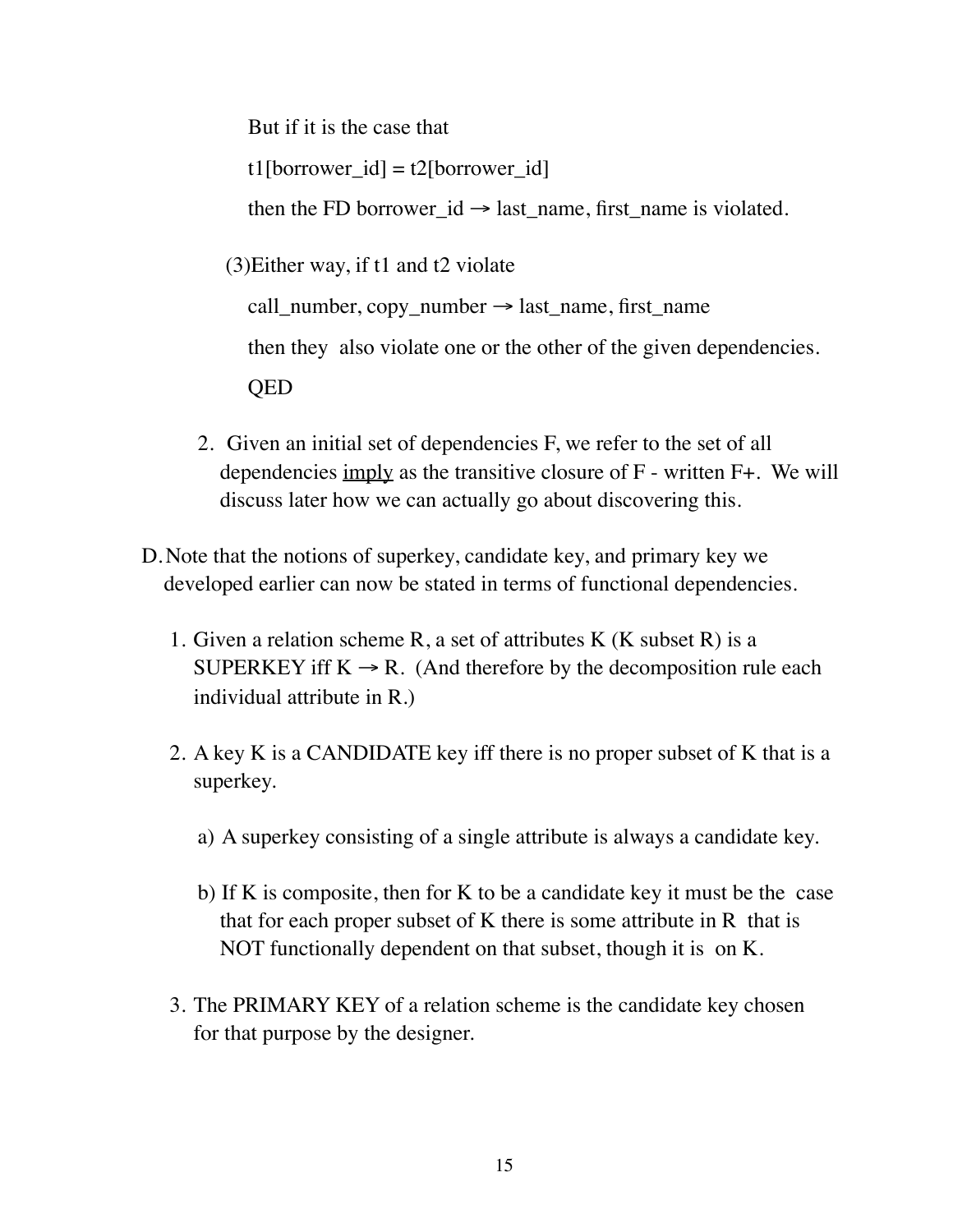4. Since a relation is a set, it must have a superkey (possibly the entire set of attributes.) Therefore, it must have one or more candidate keys, and a primary key can be chosen. We assume, in all further discussions of design, that each relation scheme we work with has a primary key.

Note: In our discussion of the ER model, we introduced the notion of a weak entity as an entity that has no superkey. However, the process by which we convert to tables guarantees that the corresponding table will have a superkey, since we include in the table the primary key(s) of the entity/entities on which the weak entity depends.

- 5. In the discussions that follow, we will say that an attribute is a KEY ATTRIBUTE if it is a candidate key or part of a candidate key. (Not necessarily the primary key.) Some writers call a key attribute a PRIME ATTRIBUTE.
- E. Functional dependencies are used in two ways in database design
	- 1. They are used as a guide to DECOMPOSING relations. For example, the problem with our original, single-relation scheme was that there were too many functional dependencies within one relation.
		- a) last\_name and first\_name depend only on borrower\_id
		- b) title and author depend only on call\_number
		- c) if a book is checked out, then borrower\_id and date\_due depend on call\_number, copy\_number
		- d) We run into a problem when all of these FD's appear in a single table we will formalize this soon.)
	- 2. They are used as a means of TESTING decompositions.
		- a) We can use the closure of a set of FD's to test a decomposition to be sure it are lossless join.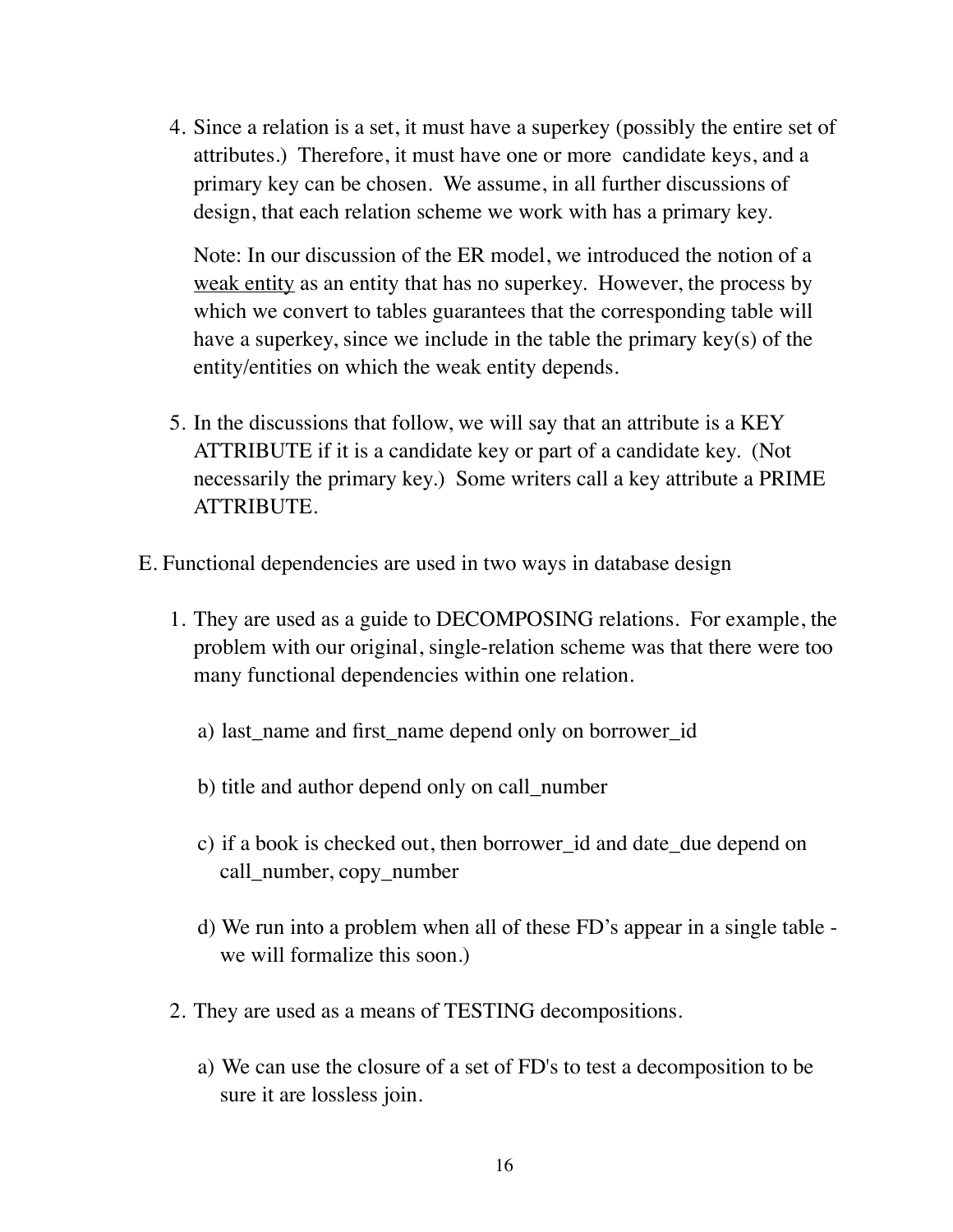If we decompose a scheme R with set of dependencies F into two schemes R1 and R2, the resultant decomposition is lossless join iff

 $(R1 \cap R2) \rightarrow R1$  is in F+ or  $R1 \cap R2 \rightarrow R2$  is in F+

(or both)

Lossless-join is an absolutely essential property of a valid decomposition, of course.

- b) We also want to produce DEPENDENCY-PRESERVING decompositions wherever possible.
	- (1)A dependency-preserving decomposition allows us to test a new tuple being inserted into some table to see if it satisfies all relevant functional dependencies without doing a join.

Example: If our decomposition includes a scheme including the following attributes:

call\_number, copy\_number, barcode ...

then when we are inserting a new tuple we can easily test to see whether or not it violates the following dependencies

 $barcode \rightarrow call_number$ , copy\_number call\_number, copy\_number  $\rightarrow$  barcode

Now suppose we decomposed this scheme in such a way that no table contains all three of these attributes - i.e. into something like:

call\_number, barcode .... and copy\_number, barcode ...

When inserting a new book entity (now as two tuples in two tables), we can still test

barcode → call\_number, copy\_number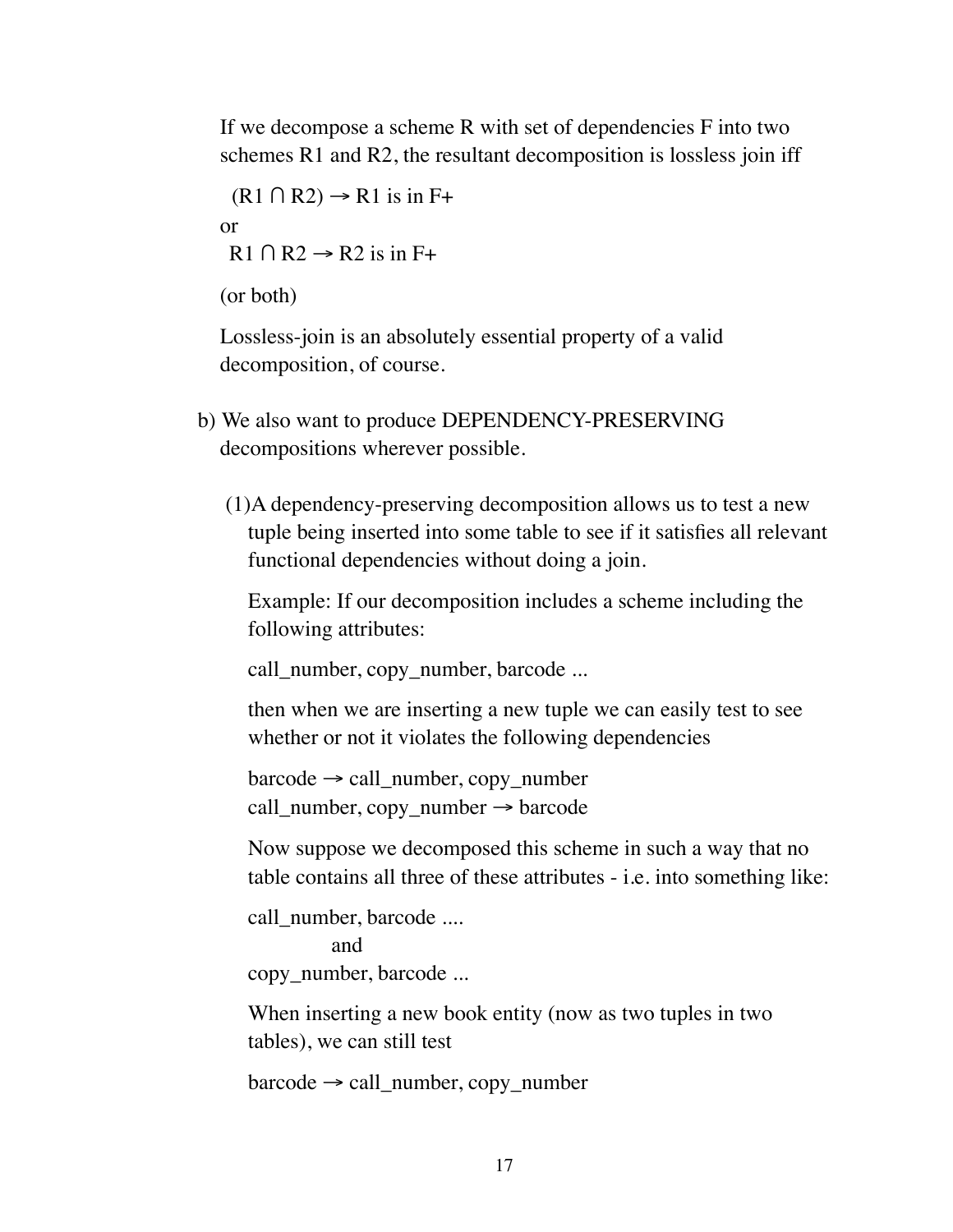by testing each part of the right hand side separately for each table but the only way we can test whether

call\_number, copy\_number  $\rightarrow$  barcode

is satisfied by a new entity is by joining the two tables to make sure that the same call number and copy number don't appear with a different barcode

(2)To test whether a decomposition is dependency-preserving, we introduce the notion of the restriction of a set of dependencies to some scheme. Basically, the restriction of a set of dependencies to some scheme is the subset which have the property that all of the attributes of the dependency are contained in the scheme

Ex: The restriction of  ${A \rightarrow B, A \rightarrow C, A \rightarrow D \text{ to (ABD) is}}$  ${A \rightarrow B, A \rightarrow D}$ 

(3)A decomposition is dependency preserving if the transitive closure of the original set is equal to the transitive closure of the set of restrictions to each scheme.

Example: if we have a scheme (ABCD) with dependencies

 $A \rightarrow B$  $B \rightarrow CD$ 

(a)The decomposition into

(AB) (BCD)

is both lossless-join and dependency preserving.

(b)So is the following decomposition

(AB) (BC) (BD)

because

 $B \to C$  and  $B \to D$  together imply  $B \to CD$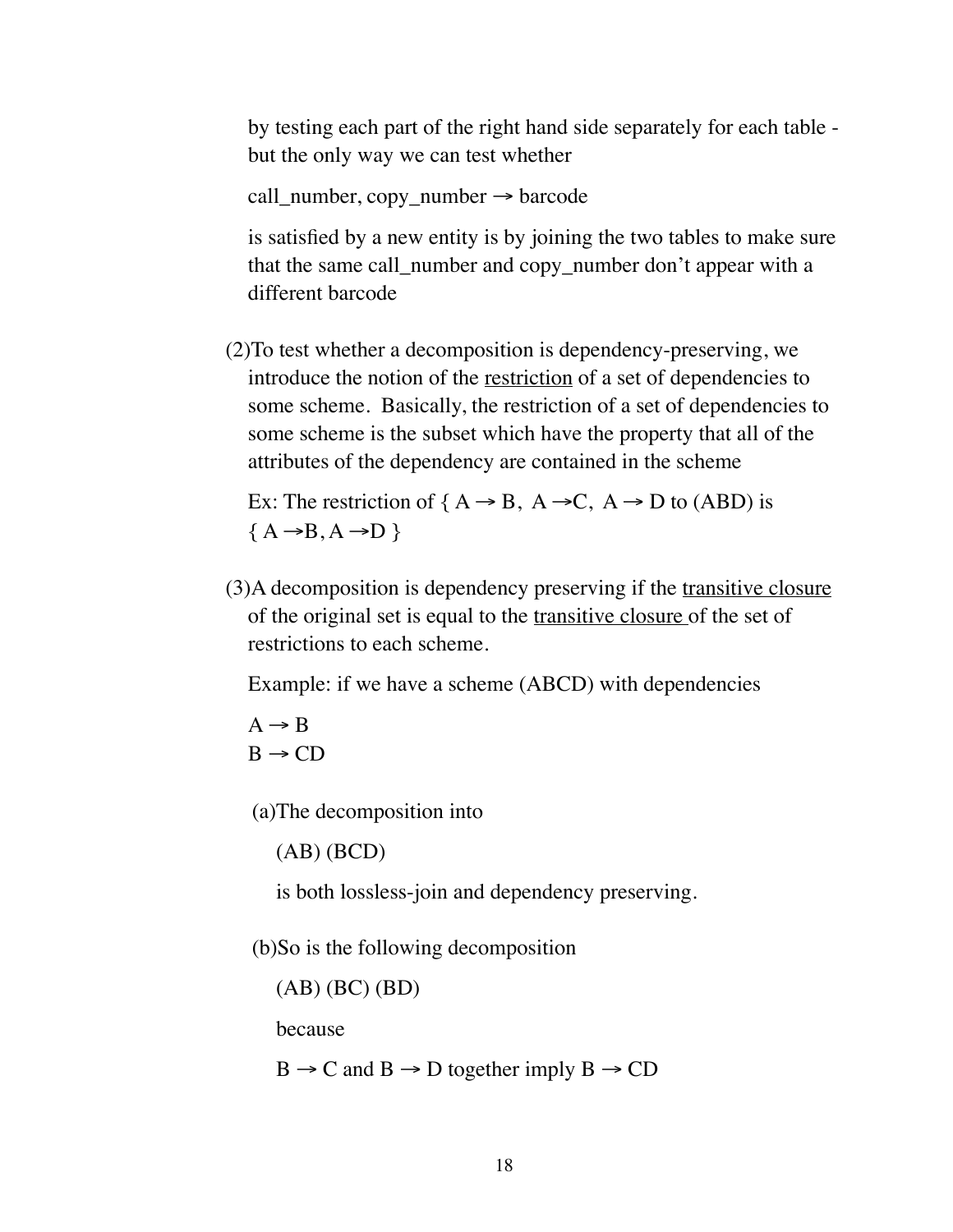(c)However, the following decomposition, while lossless join, is not dependency-preserving

(AB) (ACD)

- i) The transitive closure of the original set of dependencies includes  $A \rightarrow$  (all combinations of A,B,C,D) and  $B \rightarrow$  (all combinations of B, C, D)
- ii) The restriction of this to the decomposed schemes is  $A \rightarrow (all)$ combinations of AB) and  $A \rightarrow$  (all combinations of A,C,D)
- iii)Since  $B \rightarrow CD$  is not a member of the transitive closure of these restrictions, it cannot be tested without doing a join

Example: suppose we have the tuple a1 b1 c1 d1 in the table, and try to insert a2 b1 c2 d2.

This violates  $B \rightarrow CD$ . However, we cannot discover this fact unless we join the two tables, since B does not appear in the same table with C or D

(4)Again, suppose we have the scheme (ABCD) with dependencies

 $A \rightarrow B$  $A \rightarrow C$  $B \rightarrow CD$ 

If we decompose into

(AB) (BCD)

The decomposition is lossless join and dependency-preserving, even though we can't test  $A \rightarrow C$  directly without doing a join, because  $A \rightarrow C$ C is implied by the dependencies  $A \rightarrow B$  and  $B \rightarrow C$  which we can test it is therefore in the transitive closure of the restriction of the original set of dependencies to the decomposed scheme.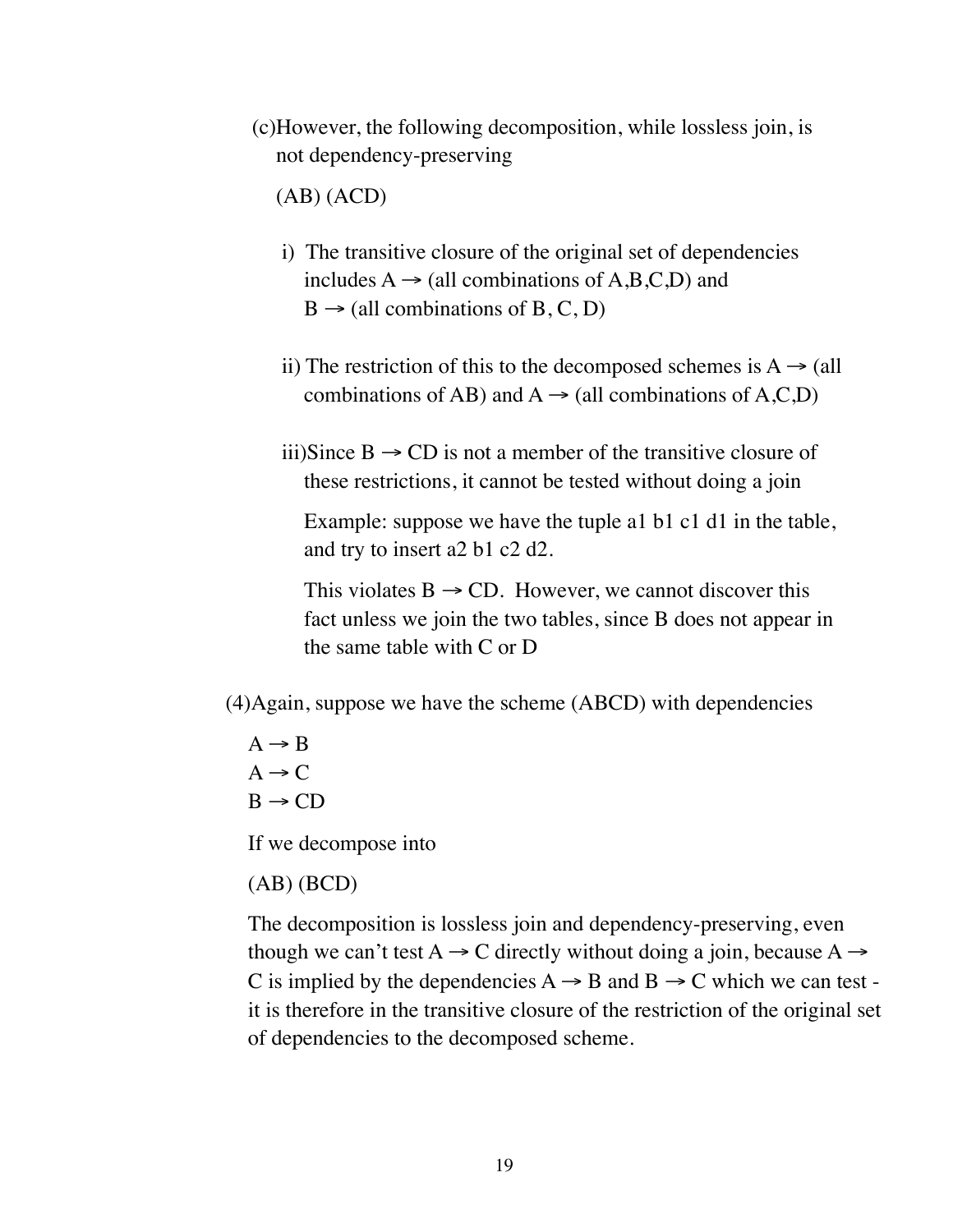- (5)The book gives an algorithm for testing dependency-preservation, but it is computationally expensive to compute the closures. However, we can often identify by inspection which dependencies do not appear in the restrictions of the the decomposition, and then check to see whether these are implied by dependencies that do appear.
- (6)Dependency preservation is highly desirable, since it avoids needing to use natural joins to test a new row being inserted - but it is not absolutely essential and sometimes must be done without.

### **III.Decomposition Using Functional Dependencies**

A.We will now develop an example of how the functional dependencies we identified earlier can be used to decompose our original "Everything" scheme.

In contrast to the approach used in the book, we will proceed along lines closer to the way the various normal forms were actually discovered, rather than starting with Boyce-Codd Normal Form (BCNF) which is actually the end result of a process of invention.

1. First, let's review our "Everything" scheme and its functional dependencies.

PROJECT

2. What should be use as the primary key for this scheme?

Recall that a primary key must functionally determine all the attributes of a scheme. There are actually two possibilities. What are they?

ASK

- a) call\_number and copy\_number would work.
	- call number directly determines title and author
	- call\_number and copy\_number together determine barcode,
	- borrower\_id, and date\_due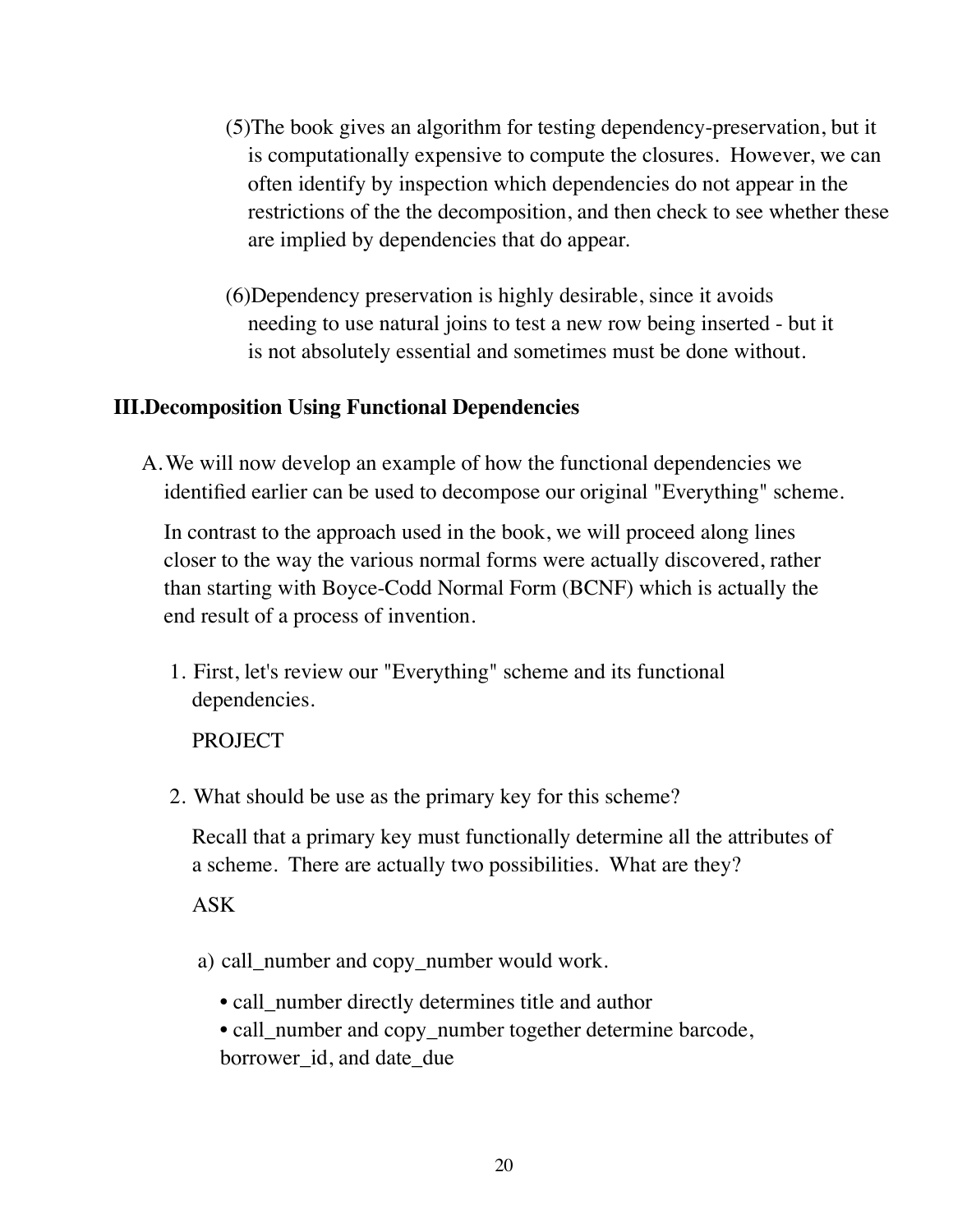• since borrower id determines last name and first name, call number and copy number together determine these as well.

- b) barcode would also work, since it directly determines call\_number and copy\_number, which together determine everything else
- c) We will use call\_number and copy\_number as the primary key for this example
- B. Actually, as this design stands we have already made a design decision related to normalization.
	- 1. Recall that we decided at least for the time being to include the FD call\_number  $\rightarrow$  author
	- 2. Suppose we had not done this, allowing a single book to have multiple authors (as is normally this case). One way to do this would be to allow the author attribute to be multivalued - to be a list of authors.
	- 3. Recall that, in the relational model, the domains of attributes must be atomic (single, non-composite values). In his original paper on the relational model, the inventor - Edgar Codd - referred to this requirement as "normalization". In the history of database normalization, this has become known as first normal form, and all the higher normal forms assume it.
	- 4. An alternative would be to store multiple rows for a book with multiple authors - one for each author. But in that case, author would no longer depend on the primary key, since a given copy number could be associated with multiple values of author. (And adding author to the PK would create other problems which we will talk about later.)
	- 5. Our scheme, as it now stands with only one author per book needs no further work is needed to achieve 1NF. But we will come back to the question of allowing multiple authors later.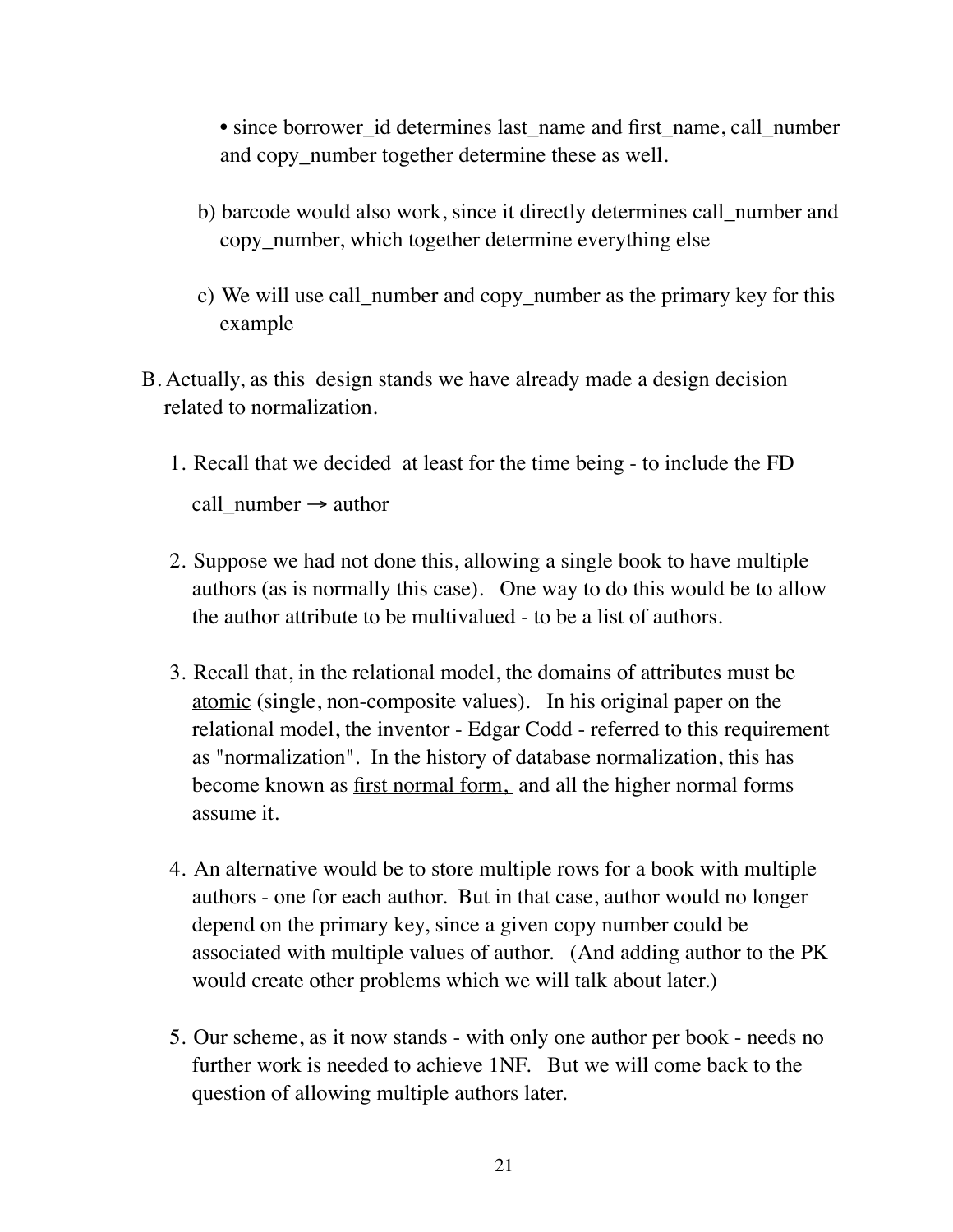- C. Earlier, we identified some update, insertion, and deletion anomalies present in this scheme. There are actually also some more subtle ones as well.
	- 1. Note that, in the Everything scheme, all of the information about a book (call number, copy number, barcode, title, and author) is in a single scheme. But looking at our functional dependencies, we find that title and author depend only on call number. This gives rise to several anomalies:
		- a) Suppose we discovered that, when creating our database, we had made an error spelling the author's name. If we had several copies of the book, we would need to correct each row in the database. What kind of anomaly is this an example of?

ASK

Update anomaly

b) Suppose that, while we were waiting for the first copy of a new book to come in, we wanted to make an entry for the author and title of the book in our database. We couldn't do this unless we created a row with a copy number and barcode - something we generally want to avoid. What kind of anomaly is this an example of?

ASK

Insertion anomaly

c) Suppose our only copy of a single book is lost. While we are waiting for a replacement to come in, we delete the row in the database describing the book since the barcode refers to a book that we no longer have. In the process, we lose the information on the title and author, which we then have to re-enter when the replacement arrives. What kind of anomaly is this an example of?

ASK

Deletion anomaly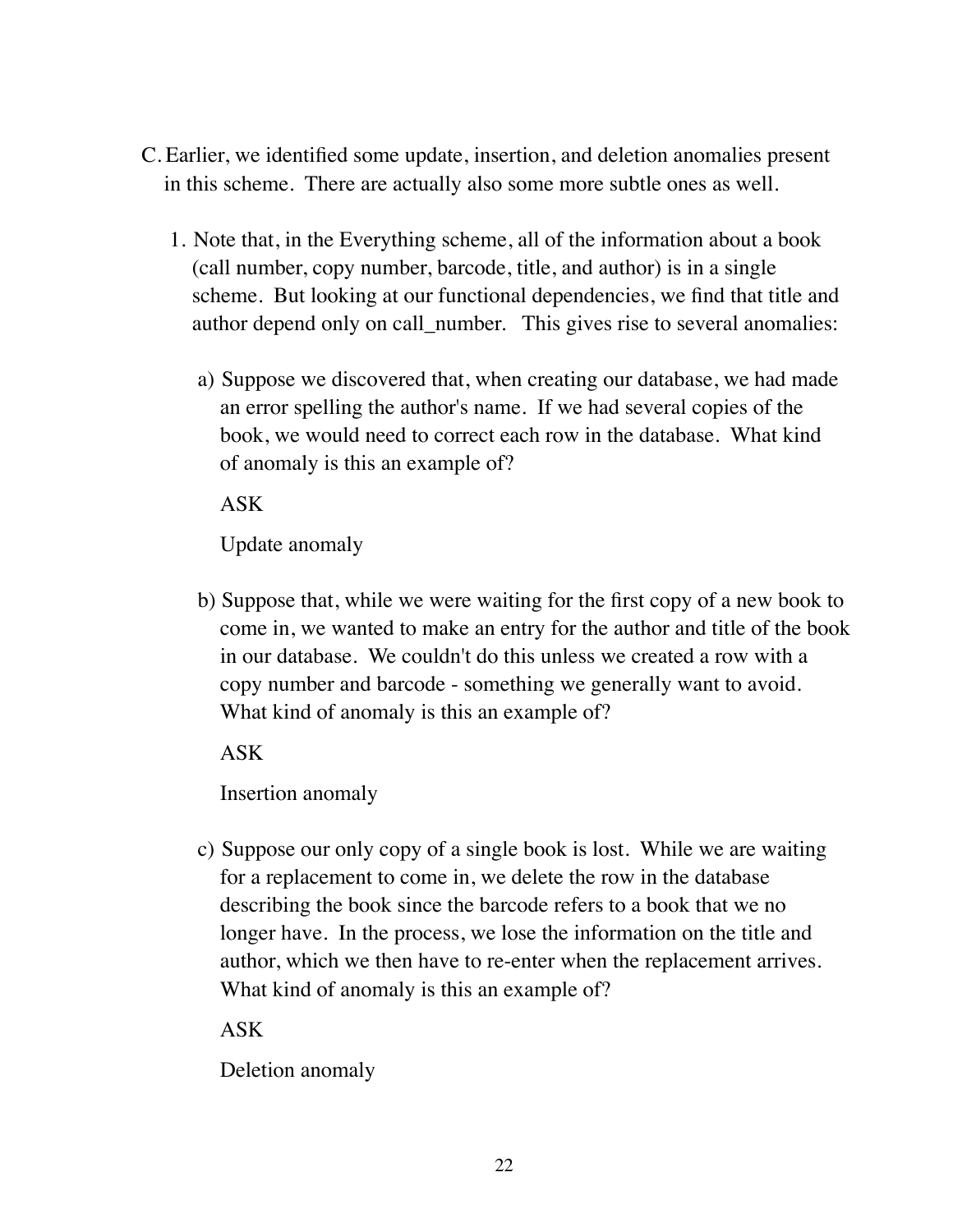- 2. It turns out that these anomalies are all a result of what is known as a partial dependency - since author and title depend only on a subset of the key. Codd went on to define 2nd normal form as excluding partial dependencies like this - i.e. no attribute can be allowed to depend on a proper subset of any candidate key.
- 3. So to put our Everything scheme into 2NF, we could decompose as follows:

EverythingElse(borrower\_id, last\_name, first\_name, call\_number, copy\_number, barcode, date\_due)

BookInfo(call\_number, title, author)

# **PROJECT**

(Notice how call\_number appears in both the decomposed scheme and the added scheme to make the decomposition lossless - since the intersection of the attributes of the two schemes is call\_number, which is a superkey for BookInfo.)

- D.While this has eliminated the anomalies related to information about a book's title and author, it still leaves the anomalies related to borrower.
	- 1. What were they?

### ASK

- a) Update if a borrower starts using a different name (e.g. as a result of marriage or change of legal name), we need to update the entry in the table for every book that this borrower has out.
- b) Insertion we can only add a new borrower if the individual has a book checked out. (It might seem we could address this by creating a row with the borrower information and nulls for the book information,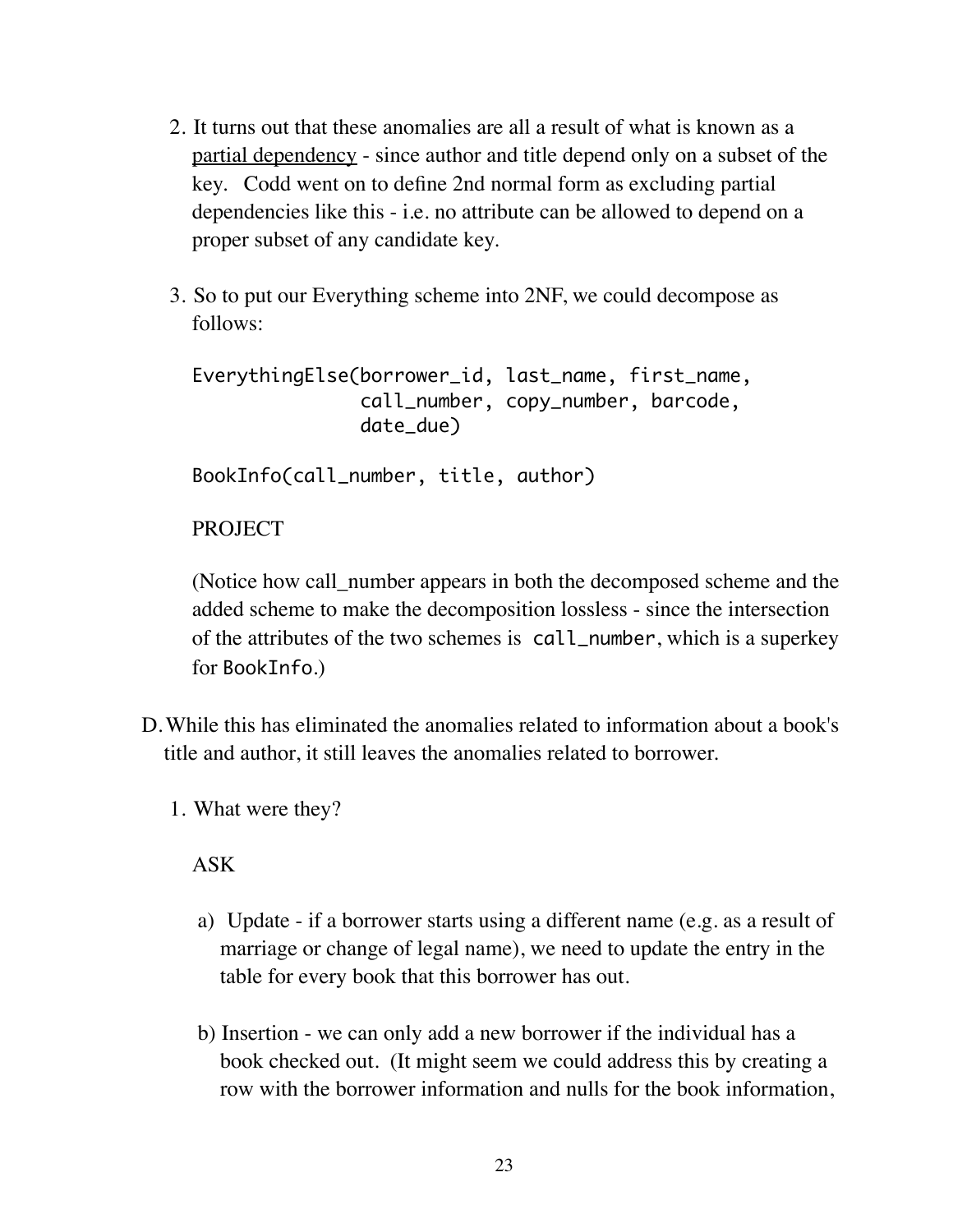but then we would end up with a null primary key, which is not allowed!)

- c) Deletion if a borrower has only one book checked out and the book is returned (or if it is lost), deleting the row loses the information about the borrower. (Again, simply nulling the information about the book to preserve the borrower information results in a null primary key.)
- 2. It turns out that these anomalies are all a result of a transitive dependency - the borrower's name depends on the primary key only indirectly through the non-key attribute borrower\_id. Codd went on to define 3rd normal form as excluding transitive dependencies like this - i.e. no attribute can be allowed to depend on a non-key attribute. (This also implicitly excludes partial dependencies, so any 3NF relation is also in 2NF, though the reverse is not necessarily the case.)

In the case of our everything scheme, this leads us to decompose to:

```
BorrowerInfo(borrower_id, last_name, first_name)
BookInfo(call_number, title, author)
CopyInfo(call_number, copy_number, barcode, 
          borrower_id, date_due)
```
## PROJECT

(Notice how borrower\_id appears in both the decomposed scheme and the added scheme to make the decomposition lossless - since the intersection of the attributes of the two schemes is borrower\_id, which is a superkey for BorrowerInfo.)

3. Sometimes the normalization criterion for 3NF is stated this way: each non-key attribute must depend on the key (1NF), the whole key (2NF), and nothing but the key (3NF).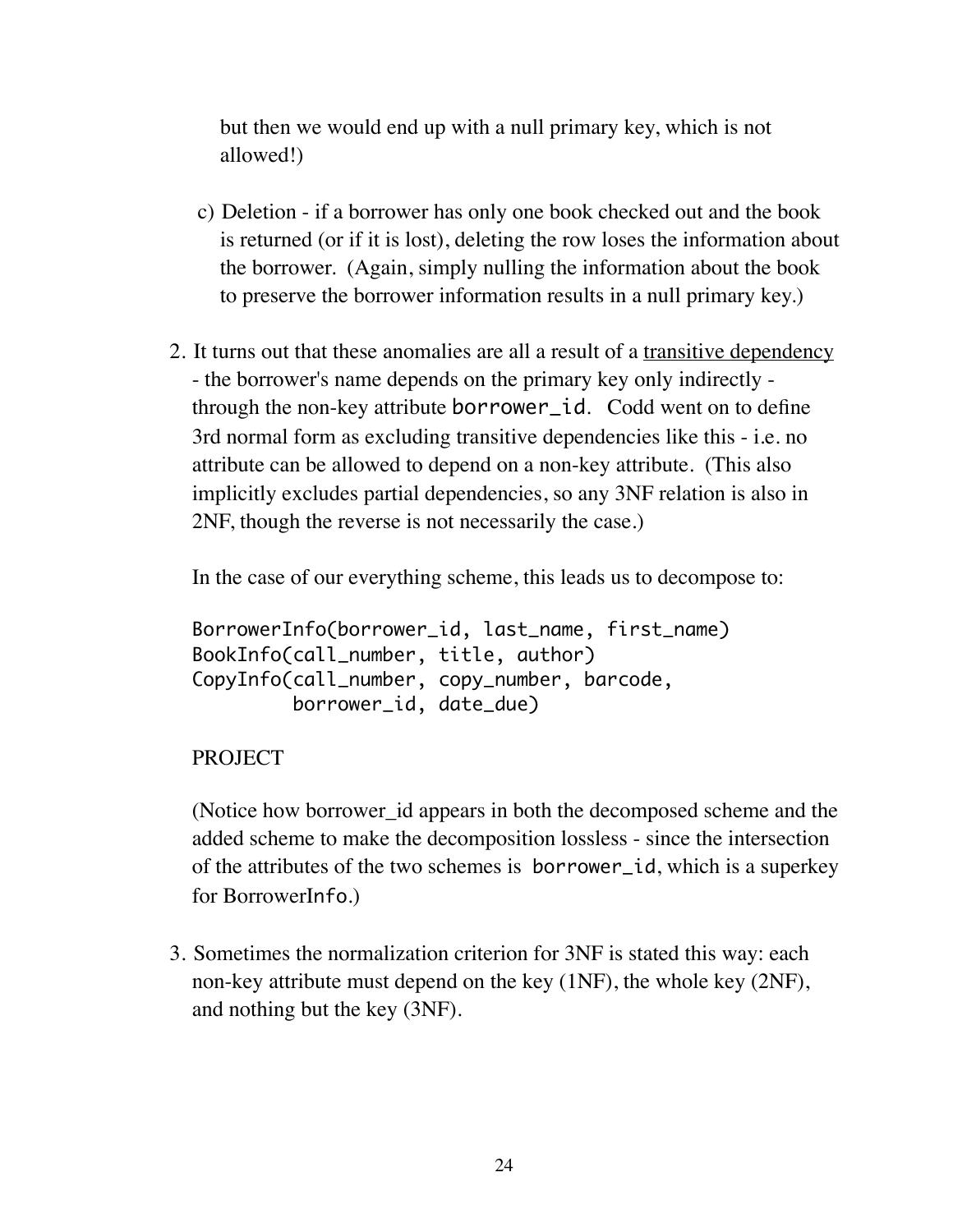- E. Actually, there is still a subtle problem with 3NF. To deal with some unusual situations (which we can't illustrate with this particular database), 3NF allows a <u>key attribute</u> to be on the right hand side of a transitive dependency.
	- 1. One proposal to address this was to redefine 3NF to forbid this.
	- 2. However, treating key attributes specially sometimes turns out to be necessary for the sake producing dependency-preserving decomposition. Pages 315-318 give an example of such a case.
	- 3. This led, a few years later, to the introduction of a new normal form called Boyce-Codd Normal Form (BCNF).
	- 4. The BCNF definition is strictly stronger than 3NF every BCNF scheme is also in 3NF, but the reverse is not true - there are some 3NF schemes that are not BCNF. It also turns out that it is simpler!
	- 5. A scheme is in BCNF if every FD  $\alpha \rightarrow \beta$  (where  $\alpha$  and  $\beta$  are sets of attributes that appear in the scheme) that holds on the scheme is it either the case that
		- a) It is trivial i.e.  $\alpha \supseteq \beta$
		- b)  $\alpha$  is a superkey.
- F. It turns out that our 3NF decomposition of Everything is also in BCNF, so we need to nothing more.

However, it might be expedient to consider one more change to simplify our use of the scheme.

How should we handle the case of a copy of a book that is not checked out to anyone, since the CopyInfo scheme contains attributes borrower\_id and date\_due which are not relevant to a copy that is not checked out?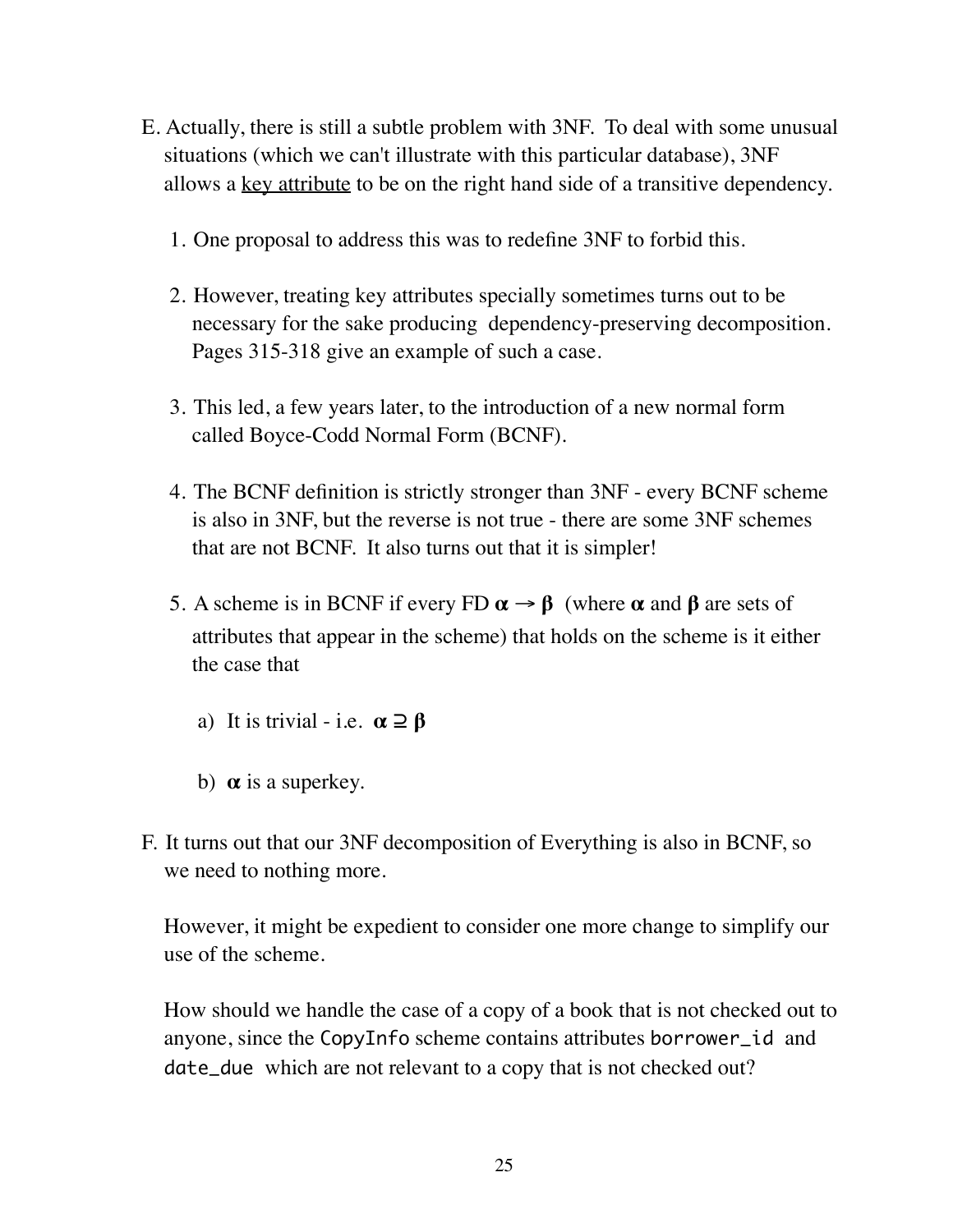- 1. This would be a case where storing null for these attributes for a copy that is not checked out makes good sense - in which case when a copy that is checked out is returned, we replace the values with null.
- 2. Alternately, we might decompose further

BorrowerInfo(borrower\_id, last\_name, first\_name) BookInfo(call\_number, title, author) CopyInfo(call\_number, copy\_number, barcode) CheckedOut(call\_number, copy\_number, borrower\_id, date\_due)

In this case, we store nothing in CheckedOut when a copy is acquired, add a row to CheckedOut when it is checked out, and delete the row in CheckedOut when it is returned.

# **PROJECT**

G.There are algorithms for going directly to BCNF or 3NF without passing through the other normal forms. But before we can look at these, we need to delve into the theory of functional dependencies a bit more.

# IV. **Theory of Functional Dependencies**

A.Formally, if F is the set of functional dependencies we develop from the logic of the underlying reality, then  $F+$  (the transitive closure of  $F$ ) is the set consisting of all the dependencies of F, plus all the dependencies they imply.

To compute F+, we can use certain rules of inference for dependencies

1. A minimal set of such rules of inference is a set known as Armstrong's axioms [Armstrong, 1974]. These are listed in the text on page 339

PROJECT 5th ed slide augmented with examples

a) Example of reflexivity:

last name, first name  $\rightarrow$  last name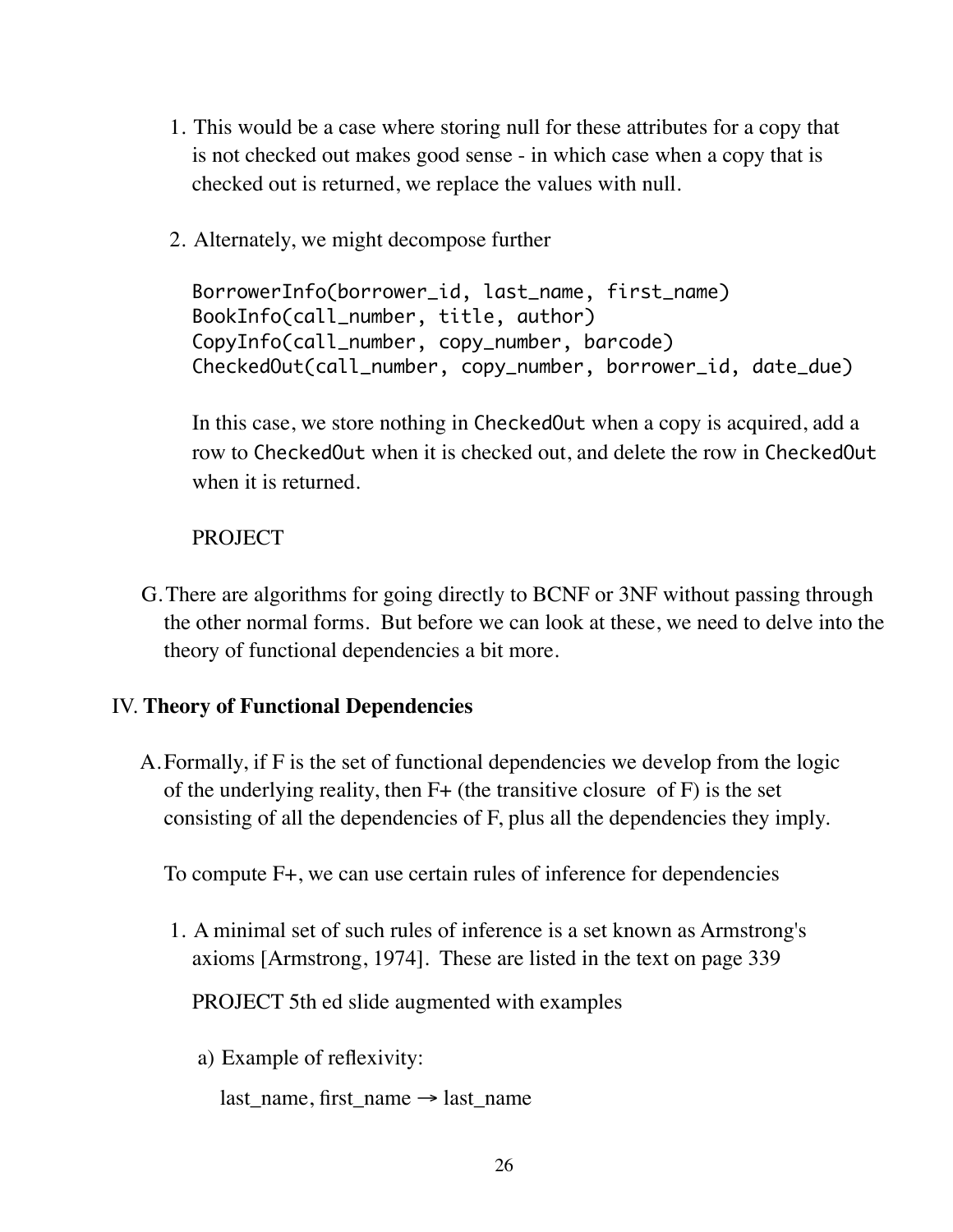Note: this is the only rule that lets us "start with nothing" and still create FD's. Dependencies created using this rule are called "trivial dependencies" because they always hold, regardless of the underlying reality.

Definition: Any dependency of the form  $\alpha \rightarrow \beta$ , where  $\alpha \supseteq \beta$  is called trivial.

b) Example of augmentation:

Given:

borrower\_id → last\_name, first\_name

It follows that

borrower id, call\_number  $\rightarrow$  last\_name, first\_name, call\_number

c) Example of transitivity:

call\_number,  $copy_number \rightarrow last_name$ , first\_name

d) Note that this is a minimal set (a desirable property of a set of mathematical axioms.) However, the task is made easier by using certain additional rules of inference that follow from Armstrong's axioms. These are also listed on page 321 in the book.

PROJECT 5th ed slide augmented with examples

(1)Example of Union rule:

Since call\_number  $\rightarrow$  title and call\_number  $\rightarrow$  author it follows that call number  $\rightarrow$  title, author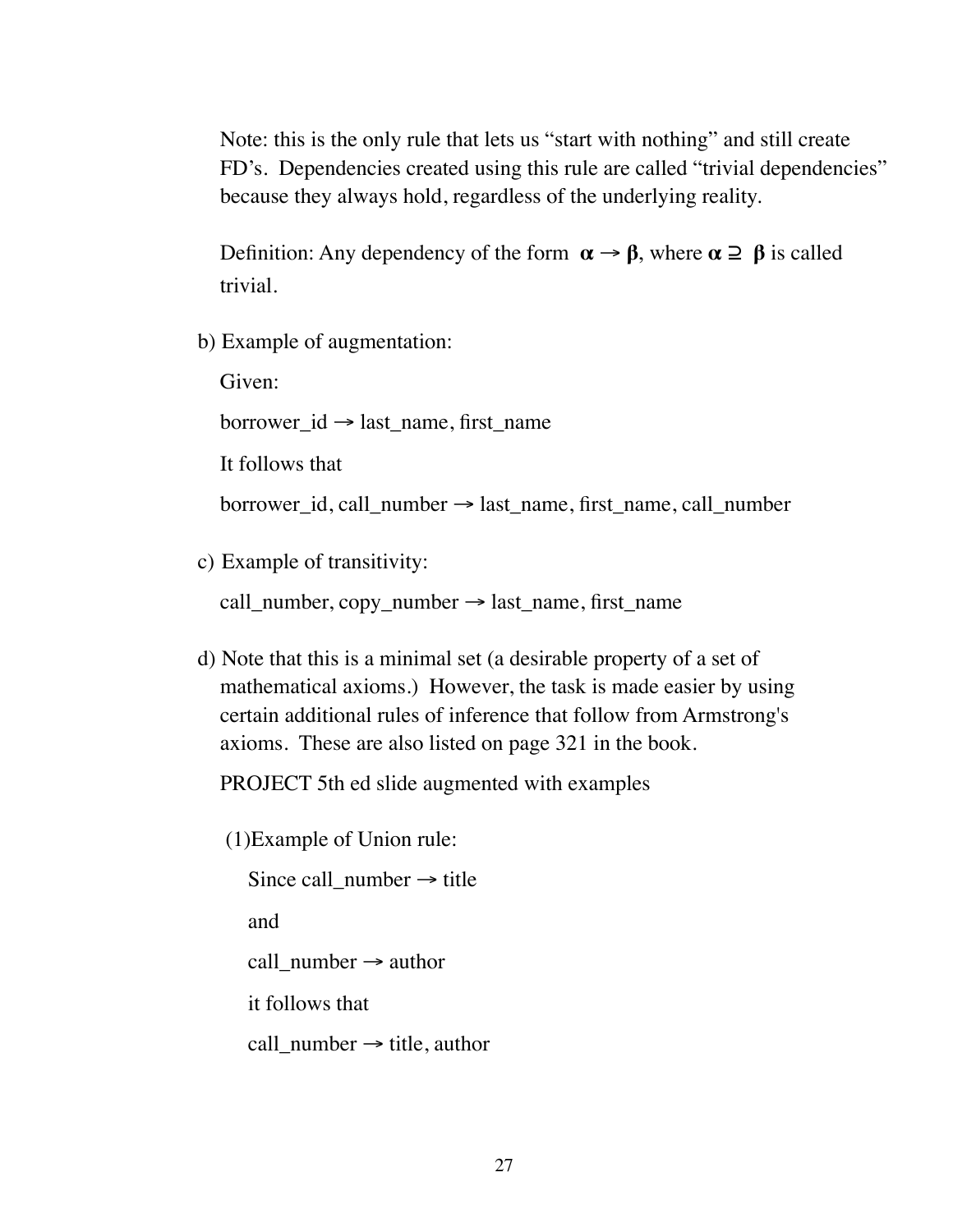(2)Example of the Decomposition rule: Since borrower\_id  $\rightarrow$  last\_name, first\_name, it follows that borrower\_id  $\rightarrow$  last\_name and borrower\_id  $\rightarrow$  first\_name

(3)Example of the Pseudo-transitivity rule: (Note: to illustrate this concept we will have to make some changes to our assumptions, just for the sake of this one illustration)

Suppose we require book titles to be unique - i.e. we require

title  $\rightarrow$  call\_number (but not, of course, title  $\rightarrow$  copy\_number!)

Then, given

call\_number, copy\_number  $\rightarrow$  barcode, borrower\_id, date\_due

by pseudo-transitivity, we would get

 $title, copy_number \rightarrow barcode, borrower_id, date\_due$ 

e) Each of these additional rules can be proved from the ones in the basic set of Armstrong's axioms - examples:

PROJECT

(1)Proof of the union rule

Given:  $\alpha \rightarrow \beta, \alpha \rightarrow \gamma$ Prove:  $\alpha \rightarrow \beta \gamma$ Proof:  $\alpha \alpha \rightarrow \alpha \beta$  (augmentation of first given with  $\alpha$ )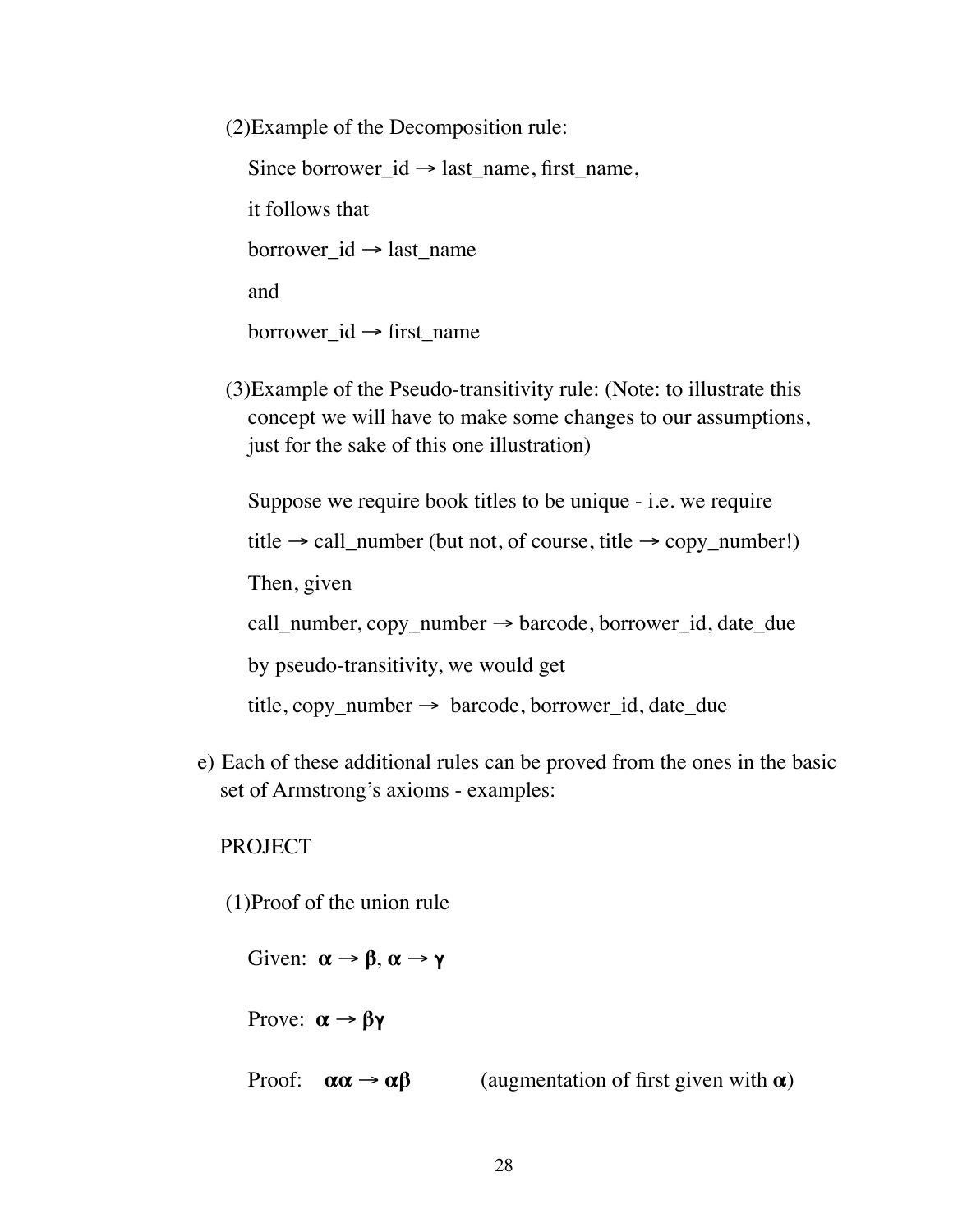| $\alpha \rightarrow \alpha \beta$     | (since we are working with sets, $\alpha \alpha = \alpha$ ) |
|---------------------------------------|-------------------------------------------------------------|
| $\alpha\beta \rightarrow \beta\gamma$ | (augmentation of second given with $\beta$ )                |
| $\alpha \rightarrow \beta \gamma$     | (transitivity)                                              |

(2)Proof of the decomposition rule:

Given:  $\alpha \rightarrow \beta \gamma$ Prove:  $\alpha \rightarrow \beta$  and  $\alpha \rightarrow \gamma$ Proof:  $\beta \gamma \rightarrow \beta$  and  $\beta \gamma \rightarrow \gamma$  (by reflexivity)  $\alpha \rightarrow \beta$  and  $\alpha \rightarrow \gamma$  (by transitivity using given)

(3)Proof of the psuedo-transitivity rule:

Given:  $\alpha \rightarrow \beta$  and  $\beta \gamma \rightarrow \delta$ Prove:  $\alpha \gamma \rightarrow \delta$ Proof:  $\alpha \gamma \rightarrow \beta \gamma$  (augmentation of first given with  $\gamma$ )  $\alpha \gamma \rightarrow \delta$  (transitive rule using second given)

2. Note that the union and decomposition rules, together, give us some choices as to how we choose to write a set of FD's.

For example, given the FD's

 $\alpha \rightarrow \beta \gamma$  and  $\alpha \rightarrow \delta \epsilon$ 

We could choose to write them as

 $\alpha \rightarrow \beta$  $\alpha \rightarrow \gamma$  $\alpha \rightarrow \delta$  $\alpha \rightarrow \epsilon$ or as  $\alpha \rightarrow \beta \gamma \delta \epsilon$ 

(or any one of a number of other ways)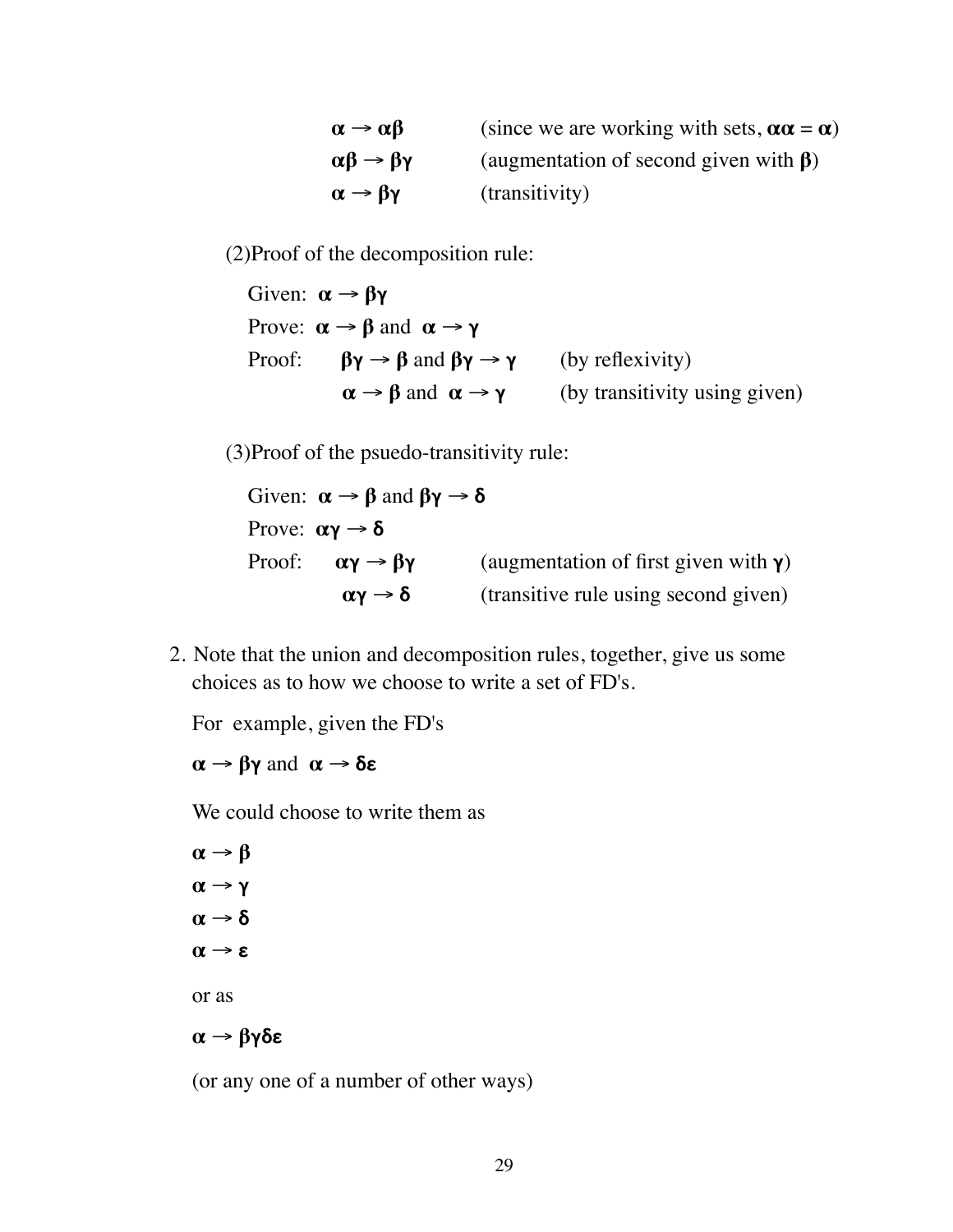Because the latter form requires a lot less writing, we used it when listing our initial set of library dependencies, and we will use it in many of the examples which follow.

PROJECT

a) In practice, F+ can be computed algorithmically. An algorithm is given in the text for determining F+ given F:

PROJECT - 5th ed slide

b) Note that, using an algorithm like this, we end up with a rather large set of FD's. (Just the reflexivity rule alone generates lots of FD's.)

For this reason, it is often more useful to consider finding the closure of a given attribute, or set of attributes. (If we apply this process to all attributes appearing on the left-hand side of an FD, we end up with all the interesting FD's)

(1)The text gives an algorithm for this:

PROJECT - 5th ed slide

(2)Example of applying the algorithm to left hand sides of each of the FD's for our library:

Starting set (F):

borrower  $id \rightarrow$  last name, first name call number  $\rightarrow$  title call\_number, copy\_number  $\rightarrow$  barcode, borrower\_id, date\_due  $barcode \rightarrow call$  number, copy number call\_number  $\rightarrow$  author

(a)Compute borrower\_id +:

Initial: { borrower\_id }

On first iteration through loop, add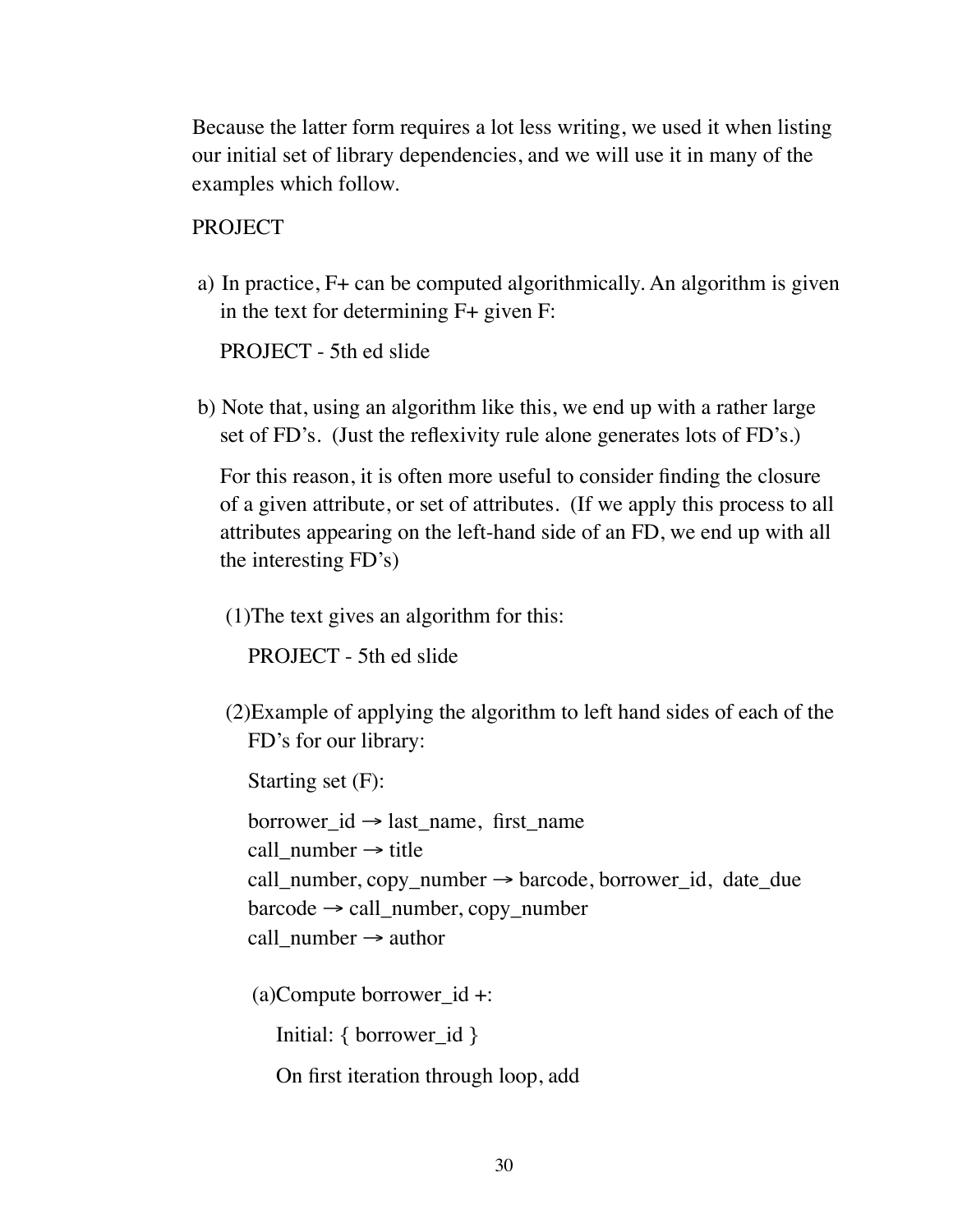last name first\_name

Additional iterations don't add anything

∴ borrower\_id → borrower\_id, last\_name, first\_name

(b)Compute call\_number +

Initial: { call\_number }

On first iteration through loop, add

title author

Additional iterations don't add anything

∴ call\_number → call\_number, title, author

(c)Compute call\_number, copy\_number +

Initial: { call\_number, copy\_number }

On first iteration through loop, add

title barcode borrower\_id date due author

On second iteration through loop, add

last name first\_name

∴ call\_number, copy\_number  $\rightarrow$  call\_number, copy\_number, title, barcode, borrower\_id, date\_due, author, last\_name, first\_name

(d)Compute barcode +: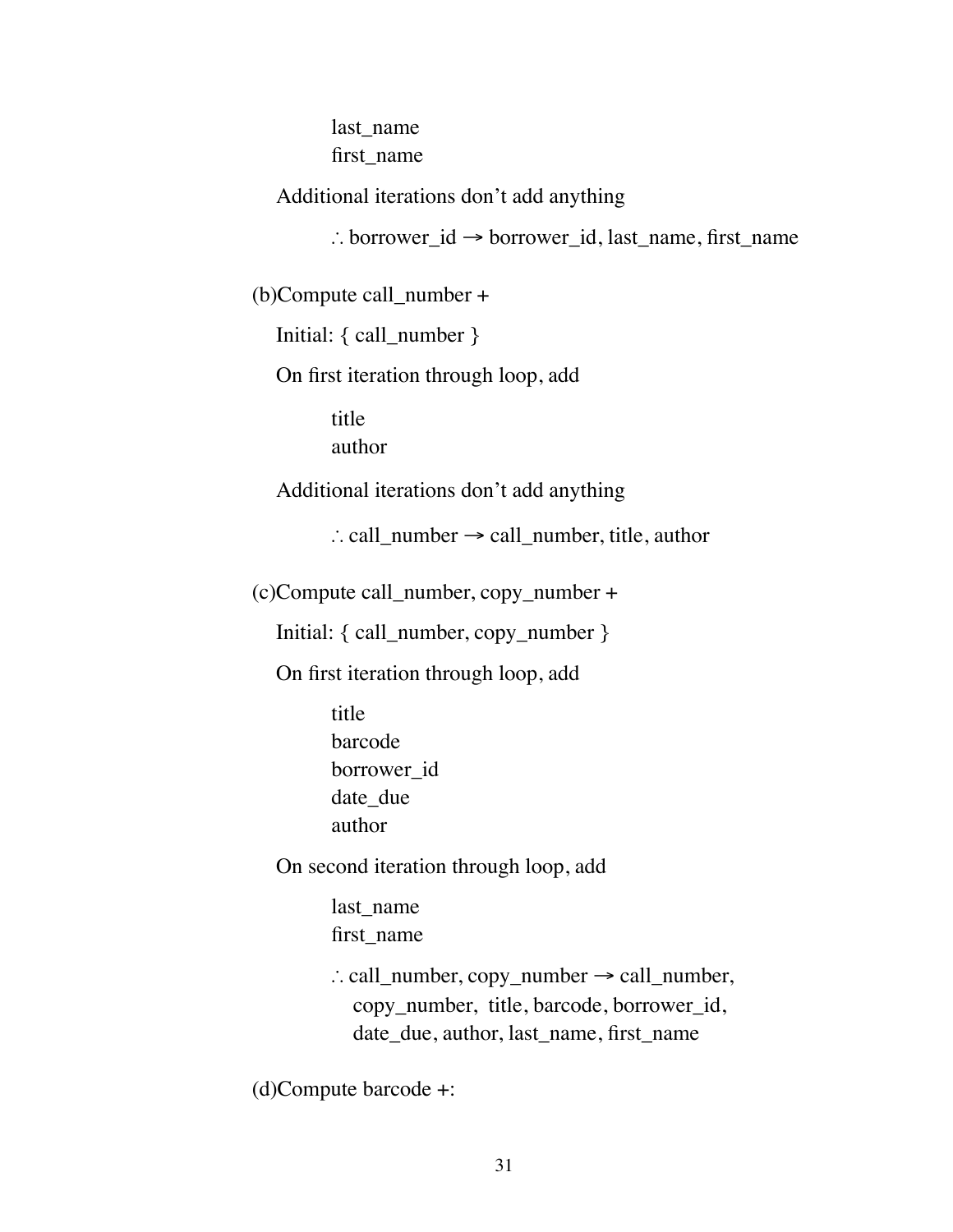```
Initial: { barcode } 
On first iteration thorough loop, add
      call_number 
      copy_number 
On second iteration through loop, add 
      title 
      borrower_id 
      date due
      author 
On third iteration through loop, add
      last name
      first_name 
∴ barcode \rightarrow barcode, call_number,
      copy_number, title, borrower_id, date_due, author,
```
last\_name, first\_name

- (3)Note that generating the closure of an attribute / set of attributes provides an easy way to test if a given set of attributes is a superkey: does/do the attribute $(s)$  in the set determine every attribute in the scheme?
	- (a)Both { call\_number, copy\_number } and { barcode } would qualify as superkeys for our entire scheme (if it were represented as a single table) - and therefore for any smaller table in which they occur.
	- (b){ borrower\_id } is a superkey for any scheme consisting of just attributes from { borrower\_id, last\_name, first\_name }
	- (c)If we had a scheme for which no set of attributes appearing on the left hand side of an initial dependency were a superkey, we could find a superkey by combining sets of attributes to get a set that determines everything.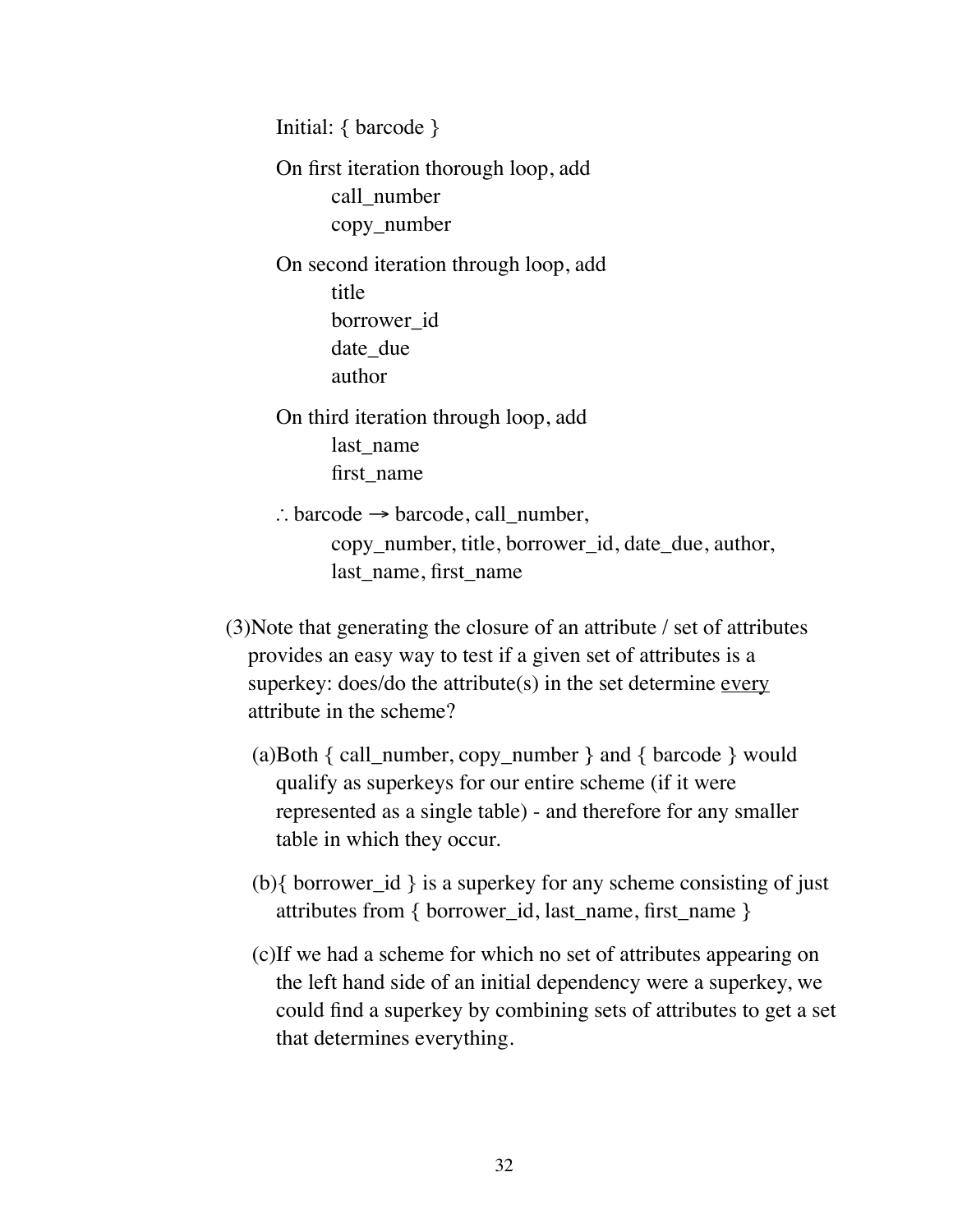- 3. Given that we can infer additional dependencies from a set of FD's, we might ask if there is some way to define a minimal set of FD's for a given reality.
	- a) We say that a set of FD's Fc is a CANONICAL COVER for some set of dependencies F if:
		- (1)Fc implies F and F implies Fc i.e. they are equivalent.
		- (2)No dependency in Fc contains any extraneous attributes on either side (see the book for definition of "extraneous", which is a nontrivial concept!)
		- (3)No two dependencies have the same left side (i.e. the right sides of dependencies with the same left side are combined)
	- b) It turns out to be easier I think to find a canonical cover by first writing F as a set of dependencies where each has a single attribute on its right hand side - then eliminate redundant dependencies (dependencies implied by other dependencies) - then combine dependencies with the same left-hand side.

Example: Find a canonical cover for the dependencies in our library database:

PROJECT steps

(1)Start with the following closure of the various attributes we found earlier:

```
borrower_id \rightarrow borrower_id, last_name, first_name
call_number \rightarrow call_number, title, author
call_number, copy_number \rightarrow call_number copy_number,
                                 title, barcode, author,
                                borrower_id, date_due, 
                                 last_name, first_name
barcode \rightarrow barcode, call_number, copy_number, title, author,
           borrower_id, date_due, 
            last_name, first_name
```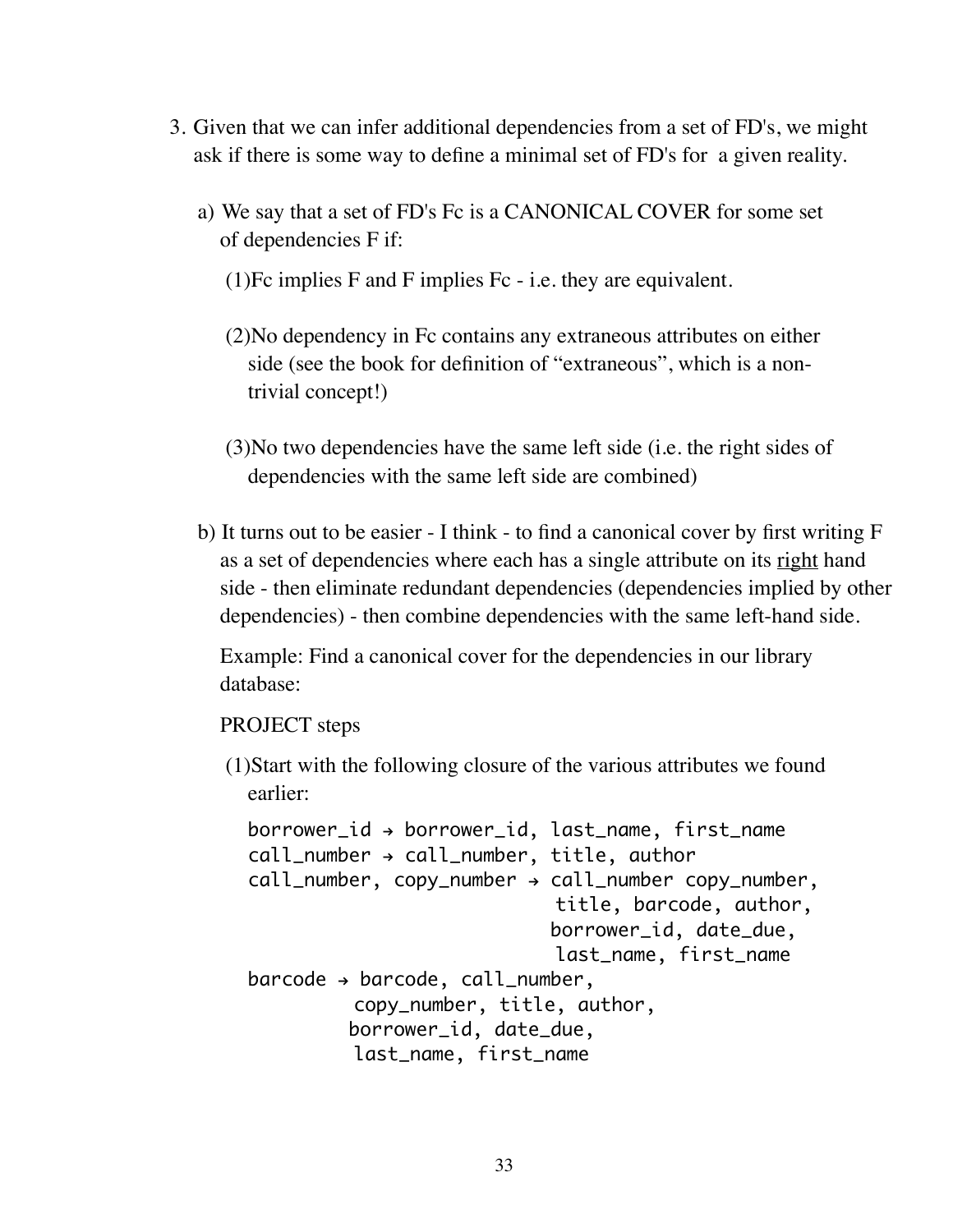(2)Rewrite with a single attribute on the right hand side of each

| $borrower_id \rightarrow borrower_id$         |
|-----------------------------------------------|
| $borrower_id \rightarrow last_name$           |
| $borrower_id \rightarrow first_name$          |
| $call_number \rightarrow call_number$         |
| $call_number \rightarrow title$               |
| $call_number \rightarrow author$              |
| call_number, copy_number → call_number        |
| call_number, copy_number → copy_number        |
| $call_number, copy_number \rightarrow title$  |
| call_number, copy_number → barcode            |
| call_number, copy_number → borrower_id        |
| call_number, copy_number → date_due           |
| $call_number, copy_number \rightarrow author$ |
| call_number, copy_number → last_name          |
| call_number, copy_number → first_name         |
| $barcode \rightarrow barcode$                 |
| $barcode \rightarrow call_number$             |
| $barcode \rightarrow copy_number$             |
| $barcode \rightarrow title$                   |
| $barcode \rightarrow borrower_id$             |
| $barcode \rightarrow date\_due$               |
| $barcode \rightarrow author$                  |
| $barcode \rightarrow last_name$               |
| $barcode \rightarrow first_name$              |

(3)Now eliminate the trivial dependencies

(Cross out on list)

borrower\_id > borrower\_id  $borrower_id \rightarrow last_name$  $borrower_id \rightarrow first_name$ call\_number > call\_number  $call_number \rightarrow title$  $call_number \rightarrow author$ call\_number, copy\_number > call\_number call\_number, copy\_number > copy\_number  $call_number, copy_number \rightarrow title$  $call_number, copy_number \rightarrow barcode$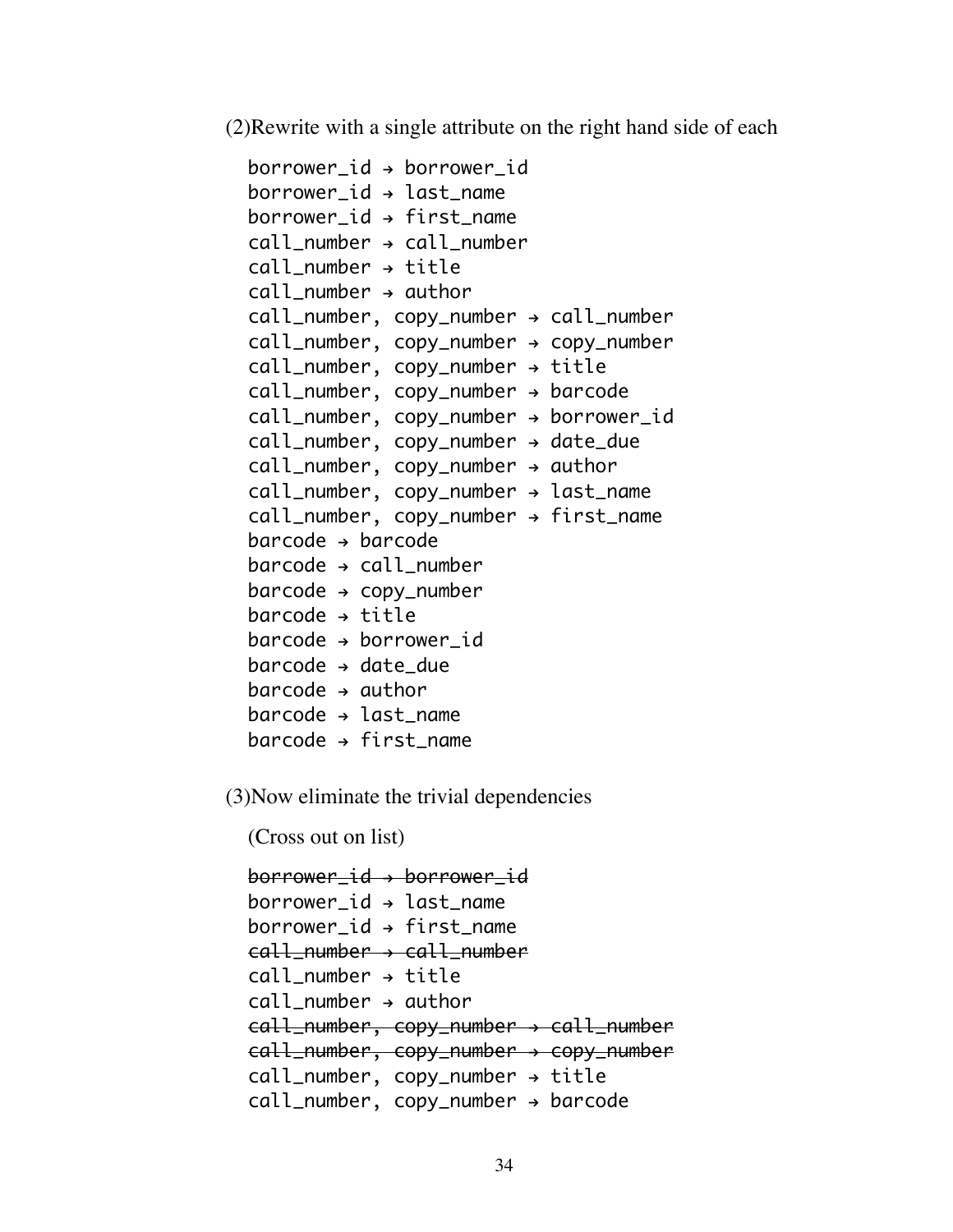```
call_number, copy_number \rightarrow borrower\_idcall_number, copy_number \rightarrow date\_duecall_number, copy_number \rightarrow authorcall_number, copy_number \rightarrow last_namecall_number, copy_number \rightarrow first_namebarcode > barcode
barcode \rightarrow call numberbarcode \rightarrow copy_numberbarcode \rightarrow titlebarcode \rightarrow borrower id
barcode \rightarrow date due
barcode \rightarrow authorbarcode \rightarrow last name
barcode \rightarrow first name
```
(4)There are dependencies in this list which are implied by other dependencies in the list, and so should be eliminated. Which ones?

ASK

```
• call_number, copy_number \rightarrow title
  call_number, copy_number \rightarrow author
```
(Since the same RHS appears with only call\_number on the LHS)

```
• barcode \rightarrow title
   barcode \rightarrow author
```
(These are implied by the transitive rule given that  $barcode \rightarrow call_number$  and call\_number determines these).

```
• call_number, copy_number \rightarrow last_name
  call_number, copy_number \rightarrow first_name
```
(These are implied by the transitive rule given that call\_number,  $copy_number \rightarrow borrower_id$  and borrower\_id determines these)

• barcode  $\rightarrow$  last\_name barcode  $\rightarrow$  first name

(These are implied by the transitive rule given that  $barcode \rightarrow borrower_id$  and borrower\_id determines these)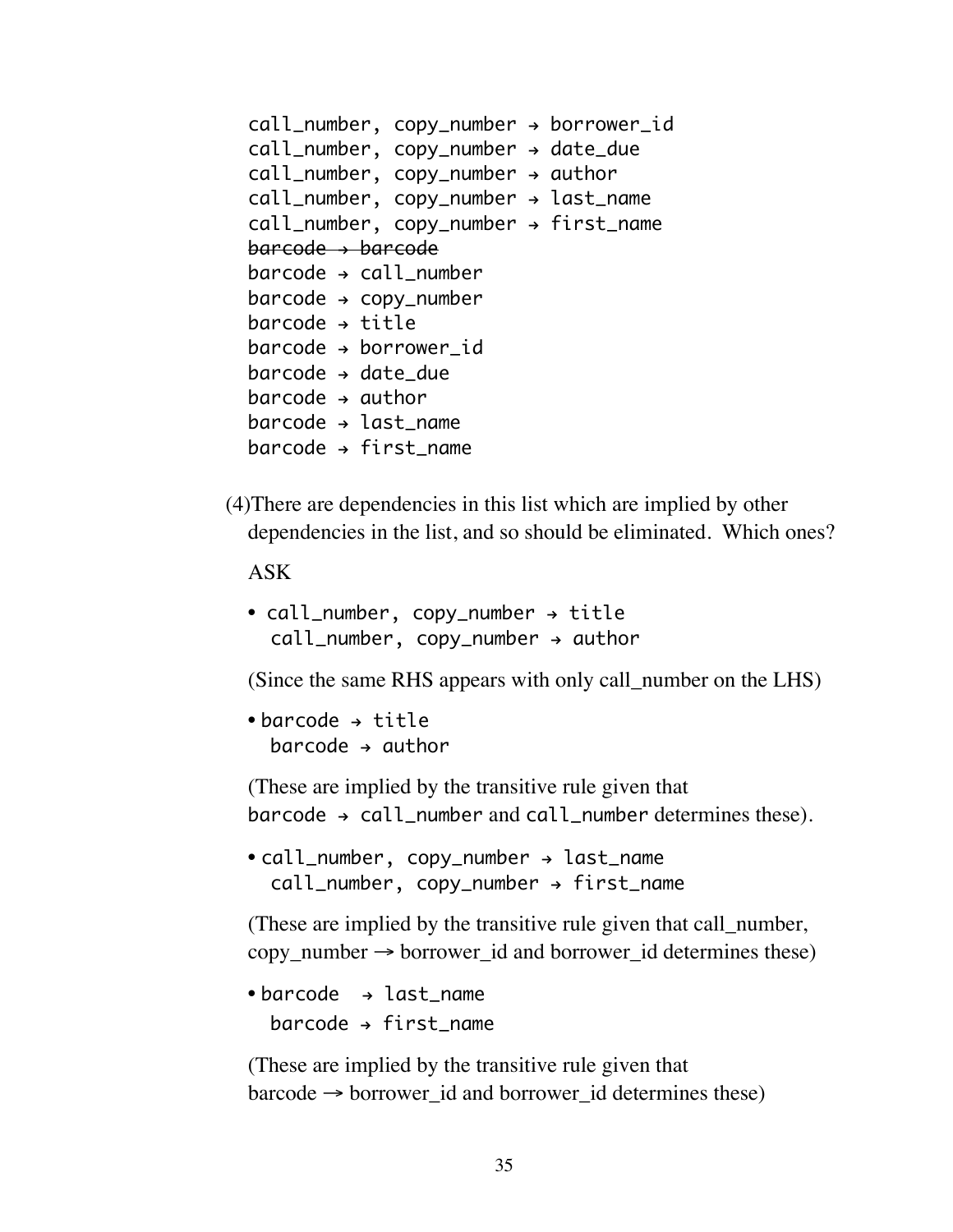• Either one of the following - but not both!

```
call_number, copy_number \rightarrow borrower\_idcall_number, copy_number \rightarrow date\_due
```
or

```
barcode \rightarrow borrower id
 barcode \rightarrow date due
```
(Either set is implied by the transitive rule from the other set given  $barcode \rightarrow call_number$ , copy\_number or  $call_number, copy_number \rightarrow barcode.)$ 

(Assume we keep the ones with call\_number, copy\_number on the LHS)

(5)Result after eliminating redundant dependencies:

```
borrower id \rightarrow last name
borrower_id \rightarrow first_namecall number \rightarrow title
call_number \rightarrow authorcall_number, copy_number \rightarrow barcodecall_number, copy_number \rightarrow borrower_idcall_number, copy_number \rightarrow date\_duebarcode \rightarrow call_numberbarcode \rightarrow copy_number
```
(6)Rewrite in canonical form by combining dependencies with the same left-hand side:

 $borrower_id \rightarrow last_name, first_name$  $call_number \rightarrow title, author$ 

```
call_number, copy_number \rightarrow barcode, borrower_id, date\_duebarcode \rightarrow call_number, copy_number
```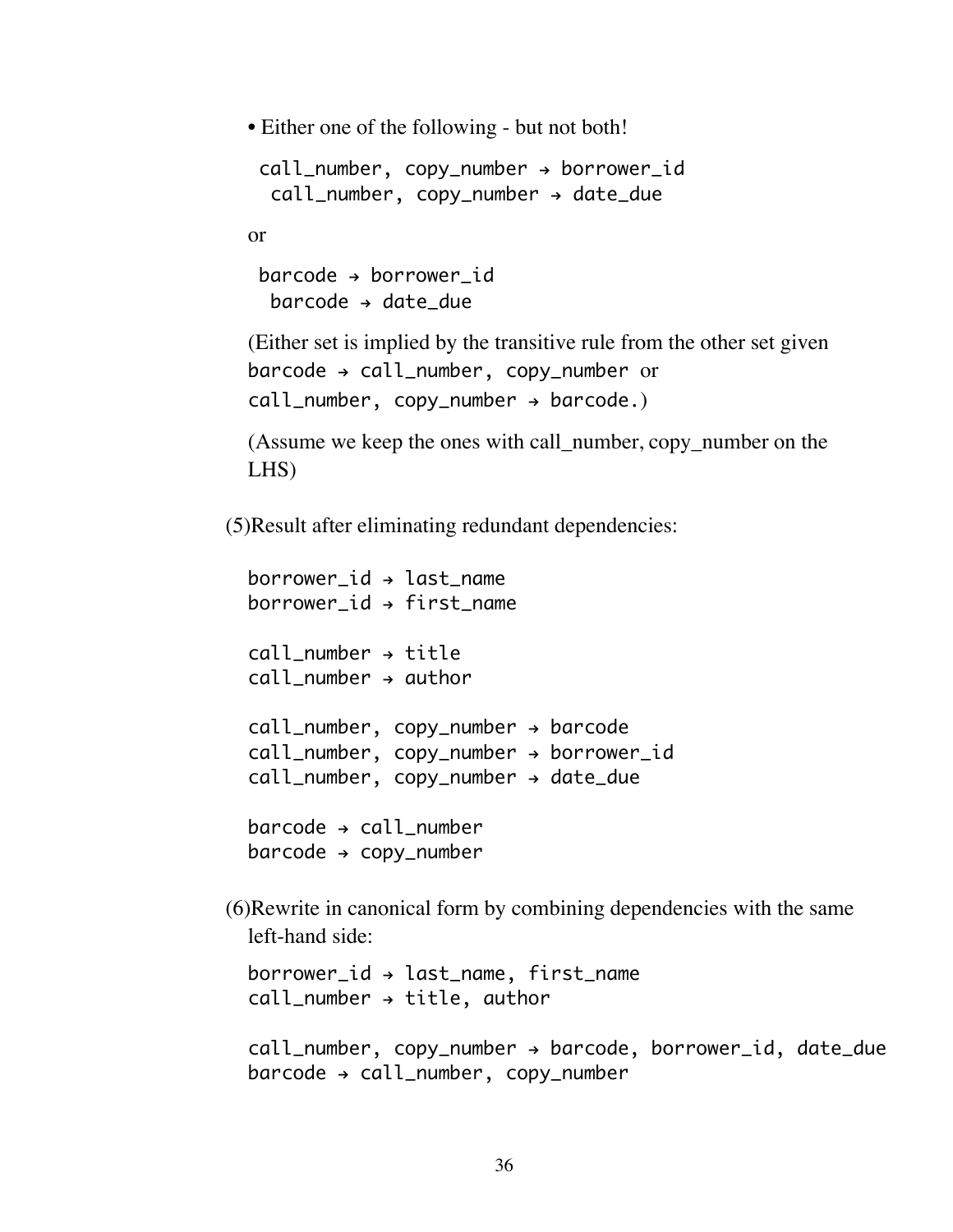c) Unfortunately, for any given set of FD's, the canonical cover is not necessarily unique - there may be more than one set of FD's that satisfies the requirement.

```
Example: For the above, we could have kept 
            barcode \rightarrow borrower\_id, date_due
and dropped 
            call_number, copy_number \rightarrow borrower\_id, date\_due.
```
#### V. **Algorithms for Decomposing to Normal Forms**

- A.Now we can combine what we have said about normal forms and our more careful study of FDs to develop algorithms for a database design. Our goals will be these:
	- 1. Achieve a design that is in BCNF
	- 2. Ensure that all our decompositions are lossless join
	- 3. Ensure that our decompositions are dependency-preserving
	- 4. However, all three may not be achievable at the same time in all cases, in which case some compromise is needed. One thing we never compromise, however is lossless-join, since that involves the destruction of information.
		- a) We may have to accept some redundancy by settling for 3NF instead of BCNF to preserve dependencies,
			- (But we will never have to settle for anything less.)
		- b) or we may have to give up dependency-preservation in order to eliminate all redundancies. (We'll see an example of this later.)
- B. There is an algorithm we can use to go directly from an initial scheme (like the Everything scheme we started with in our example) to a lossless-join BCNF decomposition.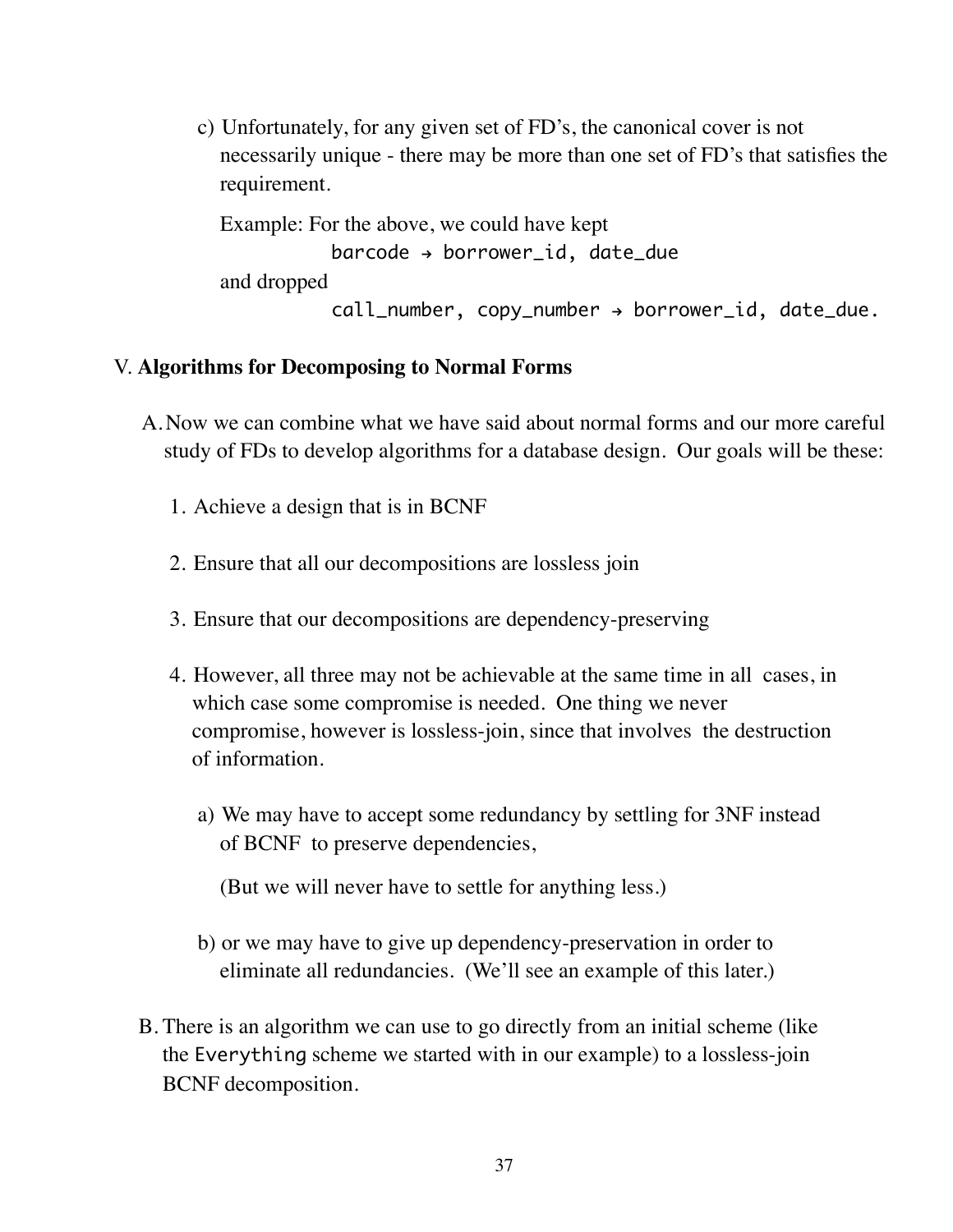```
result = {R} };
done = false; 
compute F +;
while (not done) do
     if (there is a schema R_i in result that is not in BCNF)
           let \alpha \rightarrow \beta be a nontrivial functional dependency that
             holds on R_i such that \alpha \rightarrow R_i is not in F+,
             and \alpha \alpha \beta = \varnothing;
           result = (result – R<sub>i</sub>) ∪ (R<sub>i</sub> – β) ∪ (\alpha, \beta);
      else 
           done = true;
```
1. PROJECT

a)When the loop exits, each Ri is in BCNF

b)Each decomposition is lossless-join.

2. **An important note**: the test for BCNF on each of the decomposed relations must be done using the closure of the original set of dependencies.

The book discusses an alternative test based on the closure of the attributes in Ri.

- 3. The algorithm takes time exponential in the size of the original scheme, so in practice one may use a certain amount of intuition to minimize the effort.
- 4. Example: Applying this to our original Everything scheme

```
PROJECT
a) result = \{ \frac{y}{x}, \frac{y}{y}\} Everything(borrower_id, last_name, first_name,
                               call_number, copy_number, barcode, 
                               title, author,
                               date_due)
    }
```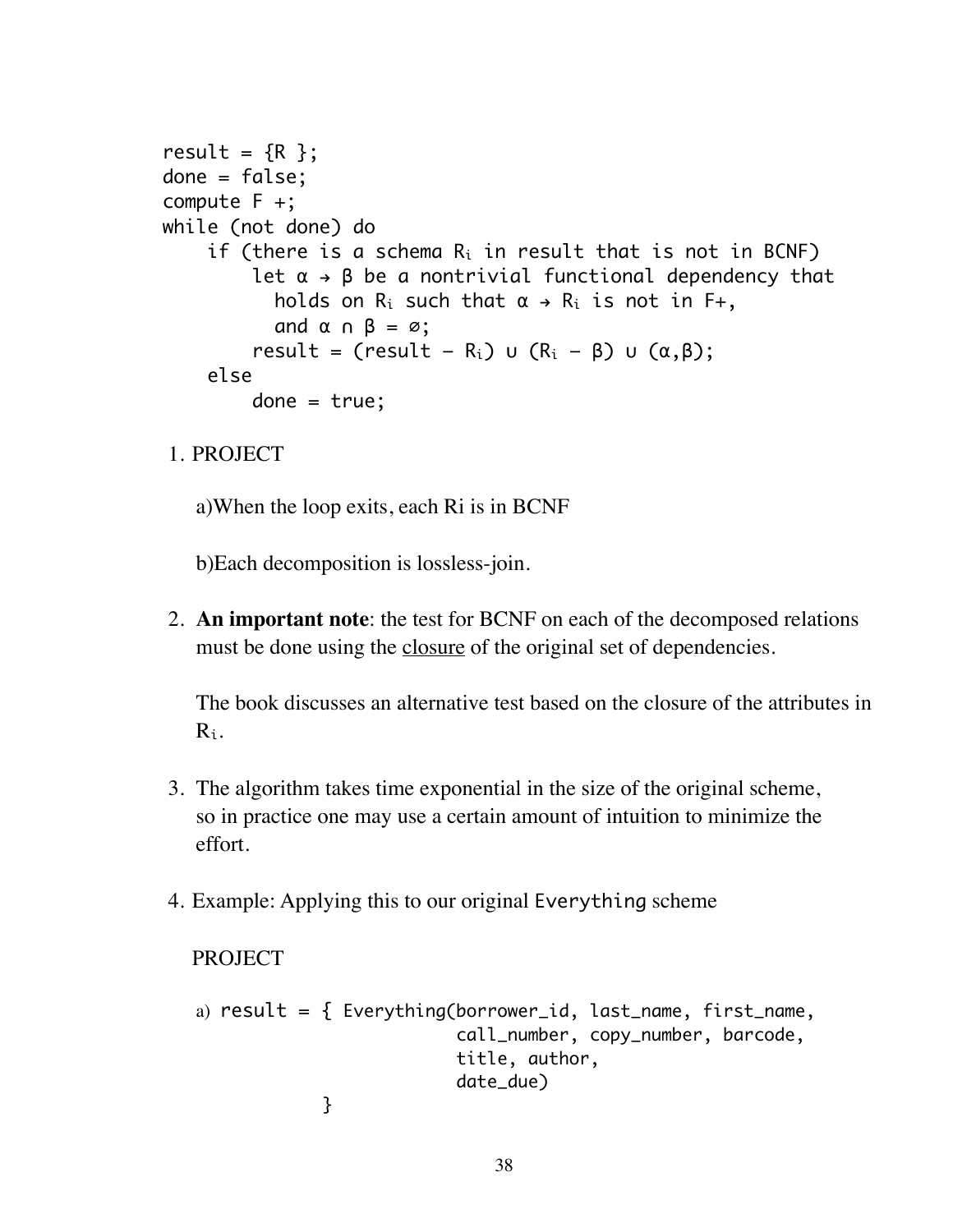```
borrower_id \rightarrow borrower_id, last_name, first_name
call_number \rightarrow call_number, title, author
call_number, copy_number \rightarrow call_number copy_number, title, barcode, author,
                                borrower_id, date_due, 
                                last_name, first_name
barcode \rightarrow barcode, call_number,copy_number, title, author,
            borrower_id, date_due, 
            last_name, first_name
```
b) Everything violates borrower\_id  $\rightarrow$  borrower\_id, last\_name, first\_name because it is not trivial and borrower\_id is not a superkey.

Decompose to get

 $F+$ :

```
result = \{ Everything(borrower_id,
                       call_number, copy_number, barcode, 
                       title, author,
                       date_due),
            Borrower(borrower_id, last_name, first_name)
 }
```
c) Though Borrower is now OK because the only FD that applies to it is trivial. However, Everything violates call\_number  $\rightarrow$ call\_number, title, author because it is not trivial and call\_number is not a superkey.

Decompose to get

```
result = \{ Everything(borrower_id,
                         call_number, copy_number, barcode,
                         date_due),
             Borrower(borrower_id, last_name, first_name),
             Book(call_number, title, author)
           }
```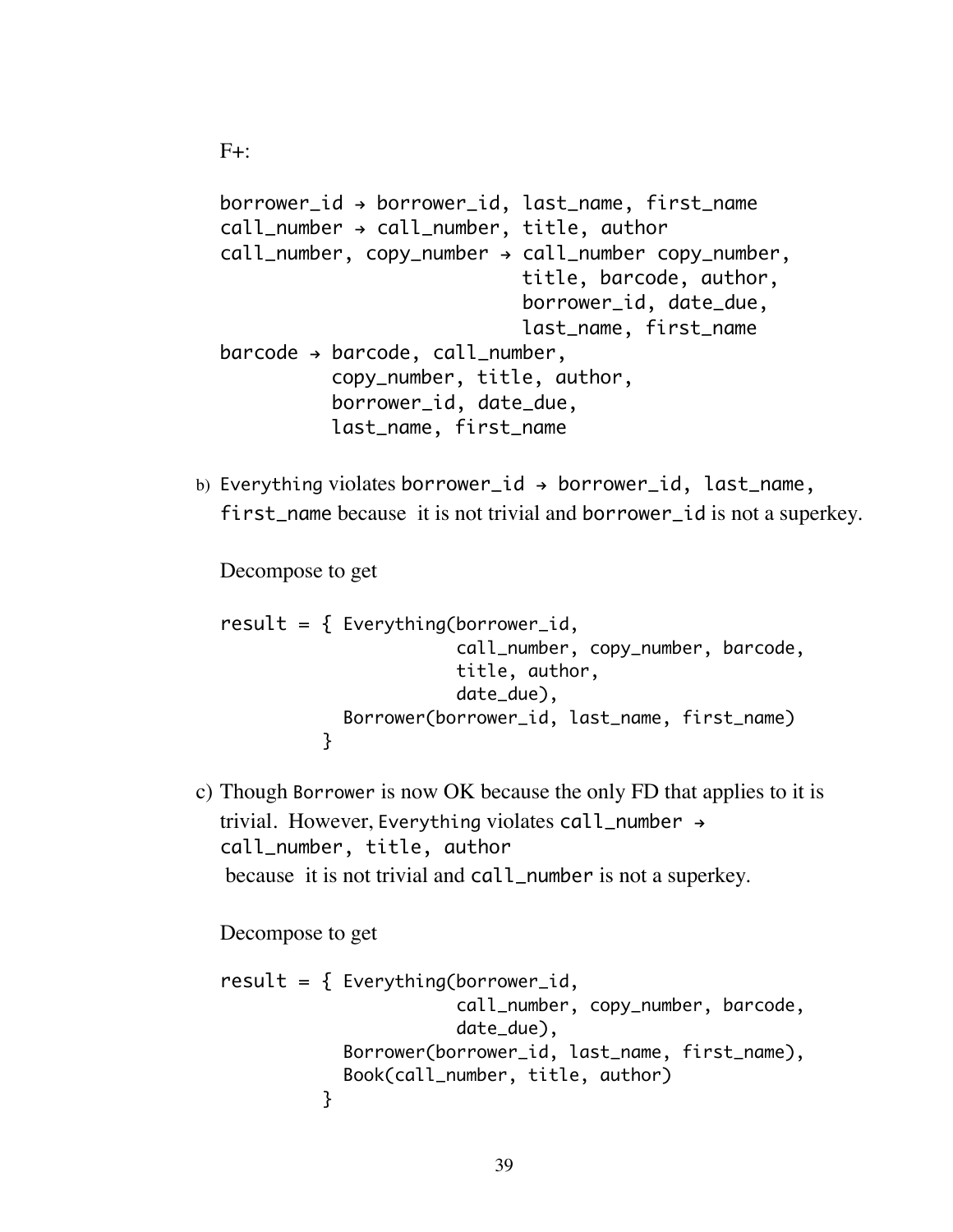- d) Now Book is now OK because the only FD that applies to it is trivial. and Everything satisfies BCNF because the in FDs that apply the LHS is a superkey for it - so we're done.
- C. The book also gives an algorithm for creating a 3NF scheme which can be used if the BCNF decomposition is not dependency-preserving (which the above is, so we wouldn't need to use it in this case.)

```
1. PROJECT
```

```
Let Fc be a canonical cover for F;
i = 0:
for each functional dependency \alpha \rightarrow \beta in Fc do
     if none of the schemas Rj, 1≤j ≤i contains αβ then 
        i= i+1;
         Ri =αβ
if none of the schemas Rj, 1 \le j \le i contains a candidate
key for R then begin
     i=i +1;
     Ri = any candidate key for R;
/* Optionally, remove redundant relations */
repeat
    if any schema Ri is contained in another schema Rk
         /* delete Rj */ 
        Rj = Ri;
        i=i-1;return (R1, R2, ..., Ri)
```
- 2. Clearly this produces a dependency-preserving decomposition,
	- a) We include a scheme based on each dependency in the canonical cover unless it is already included in another scheme.
	- b) Each scheme is based on a dependency, so its LHS is necessarily a superkey for that scheme.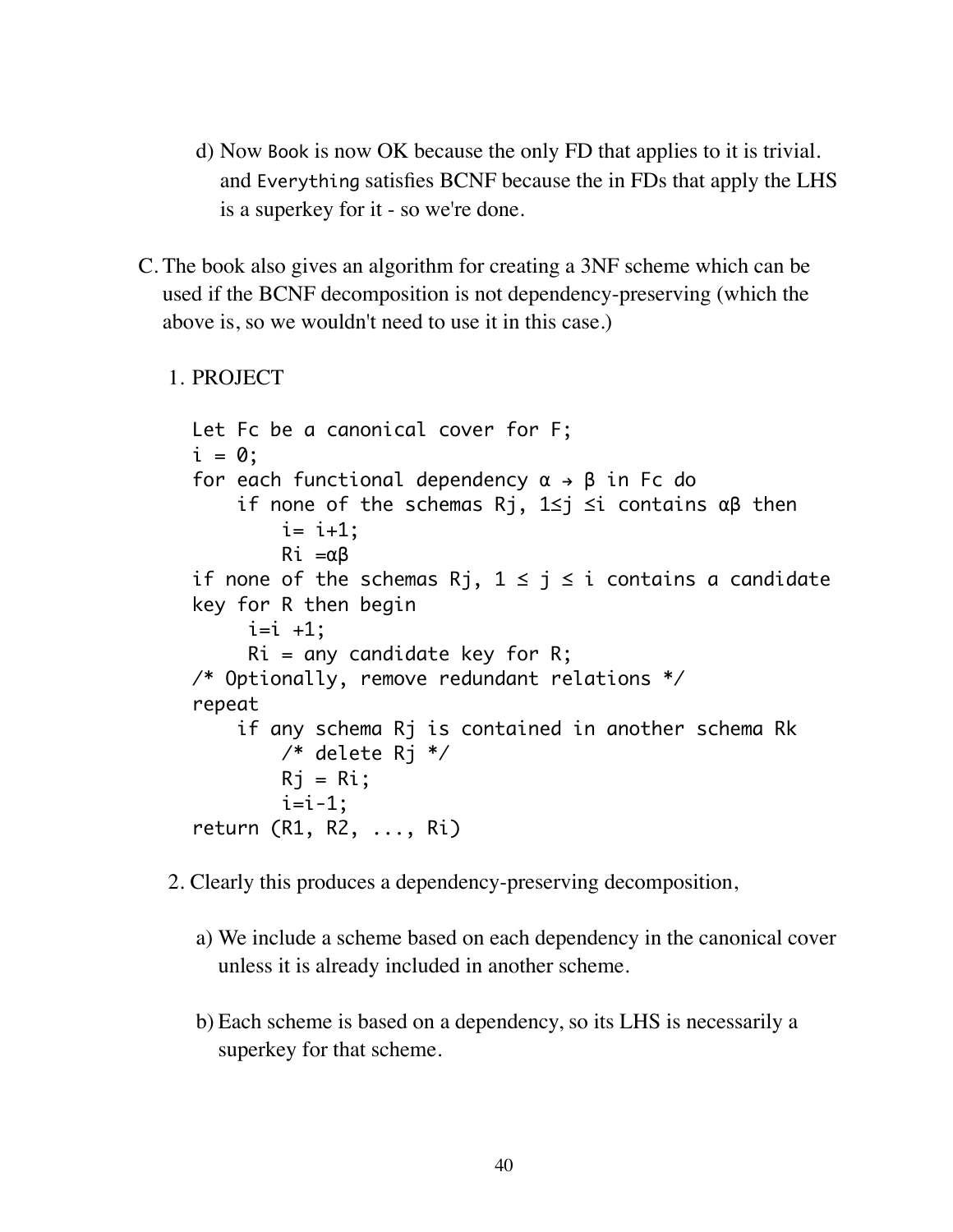3. Applying this to our example - PROJECT

 $F_c =$  $borrower_id \rightarrow last_name, first_name$  $call_number \rightarrow title, author$  $call_number, copy_number \rightarrow barcode, borrower_id, date\_due$  $barcode \rightarrow call_number$ , copy\_number a)  $i = 1$ : to include the first FD in the canonical cover, add  $R_1 = (borrower_id, last_name, first_name)$ b)  $i = 2$ : to include the second FD in the canonical cover, add  $R_2 = (call_number, title, author)$ c)  $i = 3$ : include the third FD in the canonical cover, add  $R_3 = (call_number, copy_number, barcode, borrower_id,$ date\_due)

- d)  $i = 4$ : last FD is contained in R<sub>3</sub>, so no need to add anything. is a candidate key for the original set of attributes, so no need to add anything.
- e) No redundant schemas to remove
- f) Return same as what we have gotten previously:

 $R_1 = (borrower_id, last_name, first_name)$  $R_2 = (call_number, title, author)$  $R_3 = (call_number, copy_number, barcode, borrower_id,$ date\_due)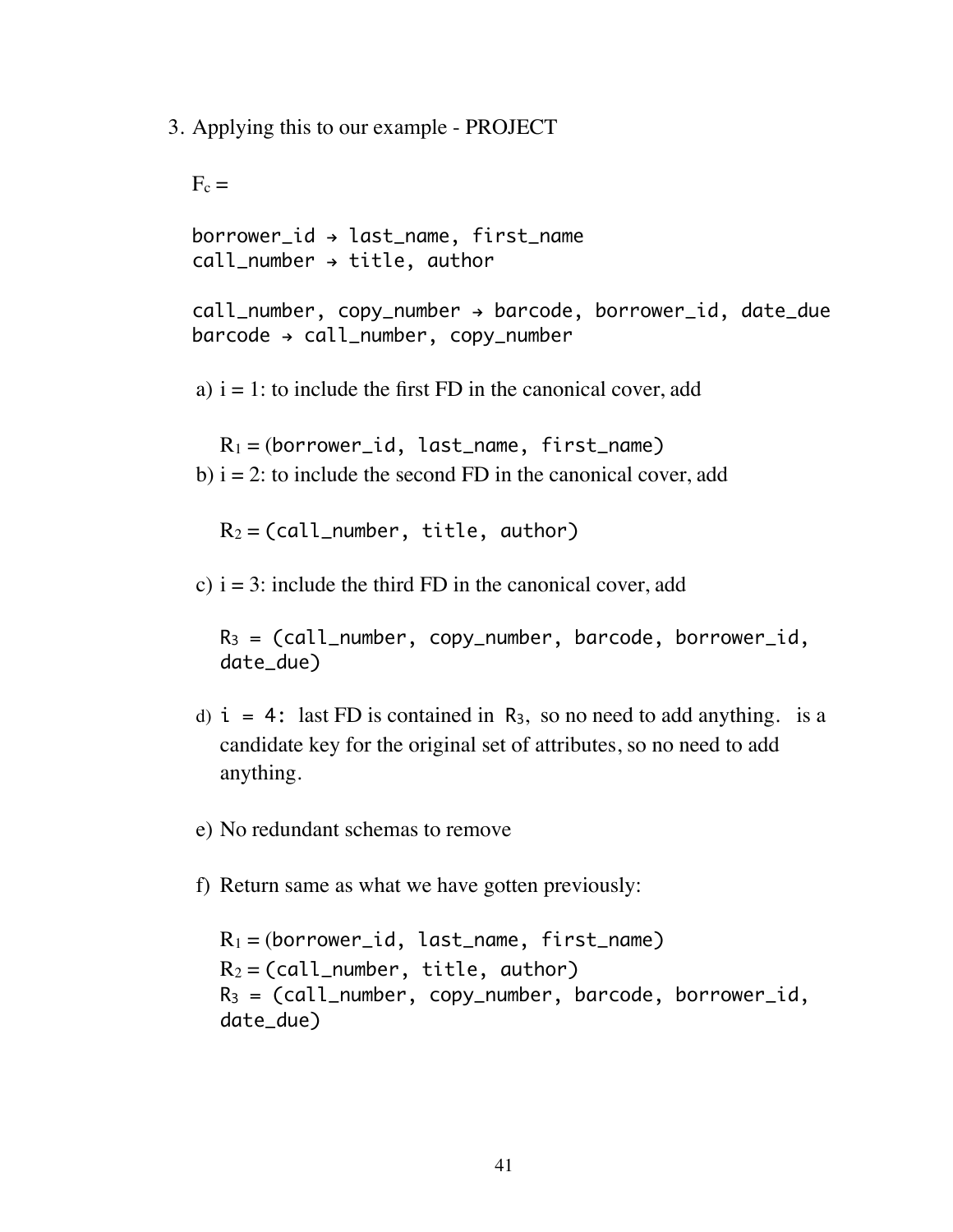# VI.**Normalization Using Multivalued Dependencies**

- A.So far, we have based our discussion of good database design on functional dependencies. Functional dependencies are a particular kind of constraint imposed on our data by the reality we are modeling. However, there are certain important real-world constraints that cannot be expressed by functional dependencies.
	- 1. Example: We have thus far avoided fully dealing with the problem of the relationship between a book and its author(s).
	- 2. Initially, we developed our designs as if the following dependency held: call\_number  $\rightarrow$  author
	- 3. Although we dropped that dependency, we don't want to say that there is no relationship between call\_number and author - e.g. we would expect to see QA76.9.D3 S5637 (the call\_number for our text book) in the database associated with Korth, Silberschatz, or Sudarshan, but we would not expect to see it associated with Peterson (who happens to be a joint author with Silberschatz on another widely-used text book, but not this one!).
- B. At this point, we introduce a new kind of dependency called a MULTIVALUED DEPENDENCY. We will define this two ways - first more intuitively, then more rigorously.
	- 1. We say that a set of attributes A MULTI-DETERMINES a set of attributes B iff, in any relation including attributes A and B, for any given value of A there is a set of values for B such that we expect to see all of those B values (and no others) associated with the given A value and any given set of values for the remaining attributes. (The number of B values associated with a given A value may vary from A value to A value.)
	- 2. We say that a set of attributes A MULTI-DETERMINES a set of attributes B iff, for any pair of tuples t1 and t2 on a scheme R including A and B such that t1[A] = t2[A], there must exist tuples t3 and t4 such that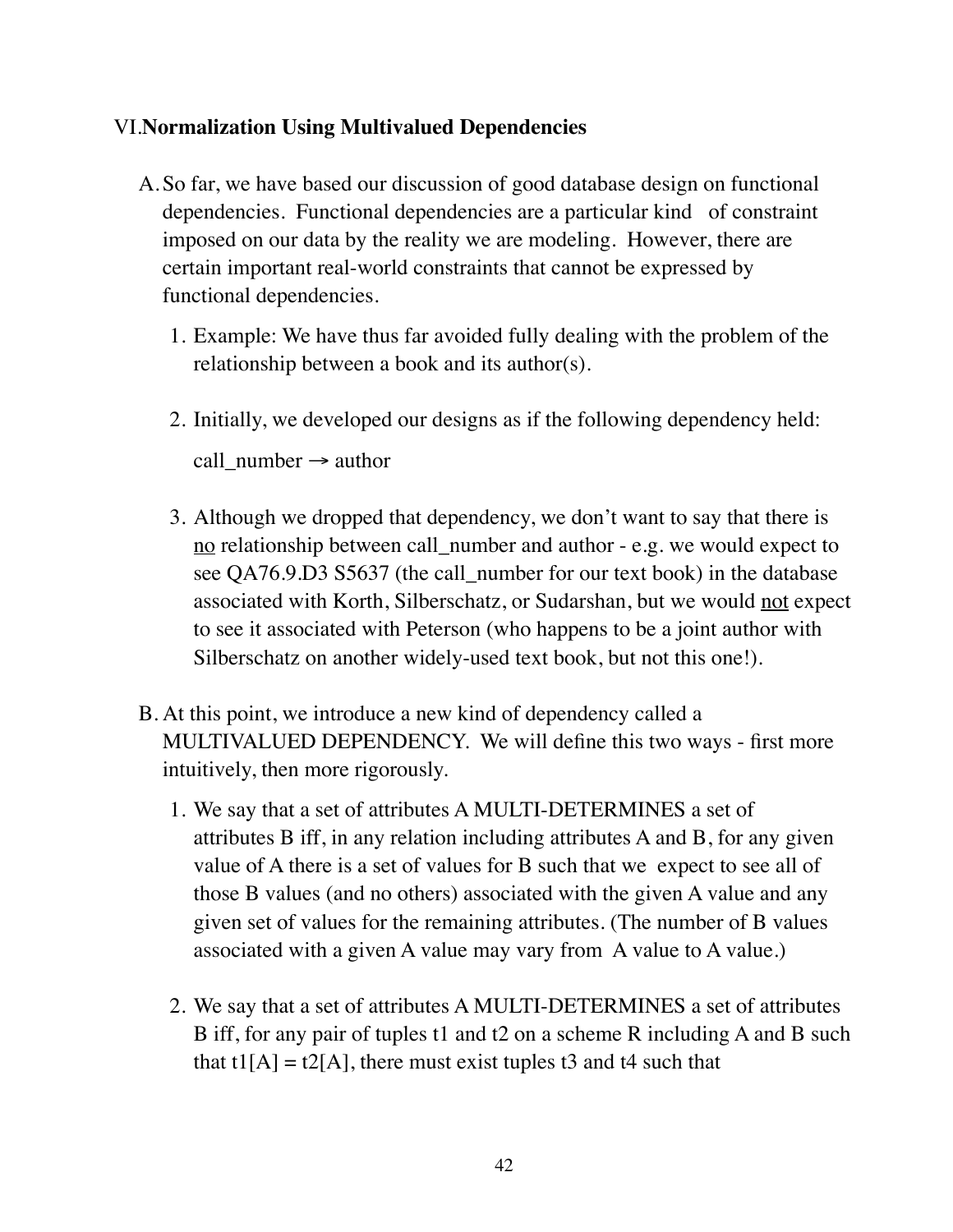$t1[A] = t2[A] = t3[A] = t4[A]$  and  $t3[B] = t1[B]$  and  $t4[B] = t2[B]$  and  $t3[R-A-B] = t2[R-A-B]$  and  $t4[R-A-B] = t1[R-A-B]$ 

Note: if  $t1[B] = t2[B]$ , then this requirement is satisfied by letting  $t3 = t2$ and  $t4 = t1$ . Likewise, if  $t1[R-A-B] = t2[R-A-B]$ , then the requirement is satisfied by setting  $t3 = t1$  and  $t4 = t2$ . Thus, this definition is only interesting when t1[B]  $\langle \rangle$  t2[B] and t1[R-A-B]  $\langle \rangle$  t2[R-A-B].

#### PROJECT

3. We denote the fact that A multidetermines B by the following notation:

 $A \rightarrow B$ 

(Note the similarity to the notation for functional dependence.)

REFER TO ON SLIDE GIVING DEFINITION

4. Example: Consider the following "all-key" scheme:

Author\_info(call\_number, copy\_number, author)

- a) This scheme is BCNF
- b) It actually contains the following MVD:

call\_number ->> author

(That is, every copy of a book with a given call number has the exact same authors - something which is always true, even with revised editions with different authors since such a revised edition would have a different call number)

c) Thus once we know that the author values associated with QA76.9.D3 S5637 (the call number for our textbook) are Korth, Silberschatz, and Sudarshan, the multivalued dependency from call number to author tells us two things: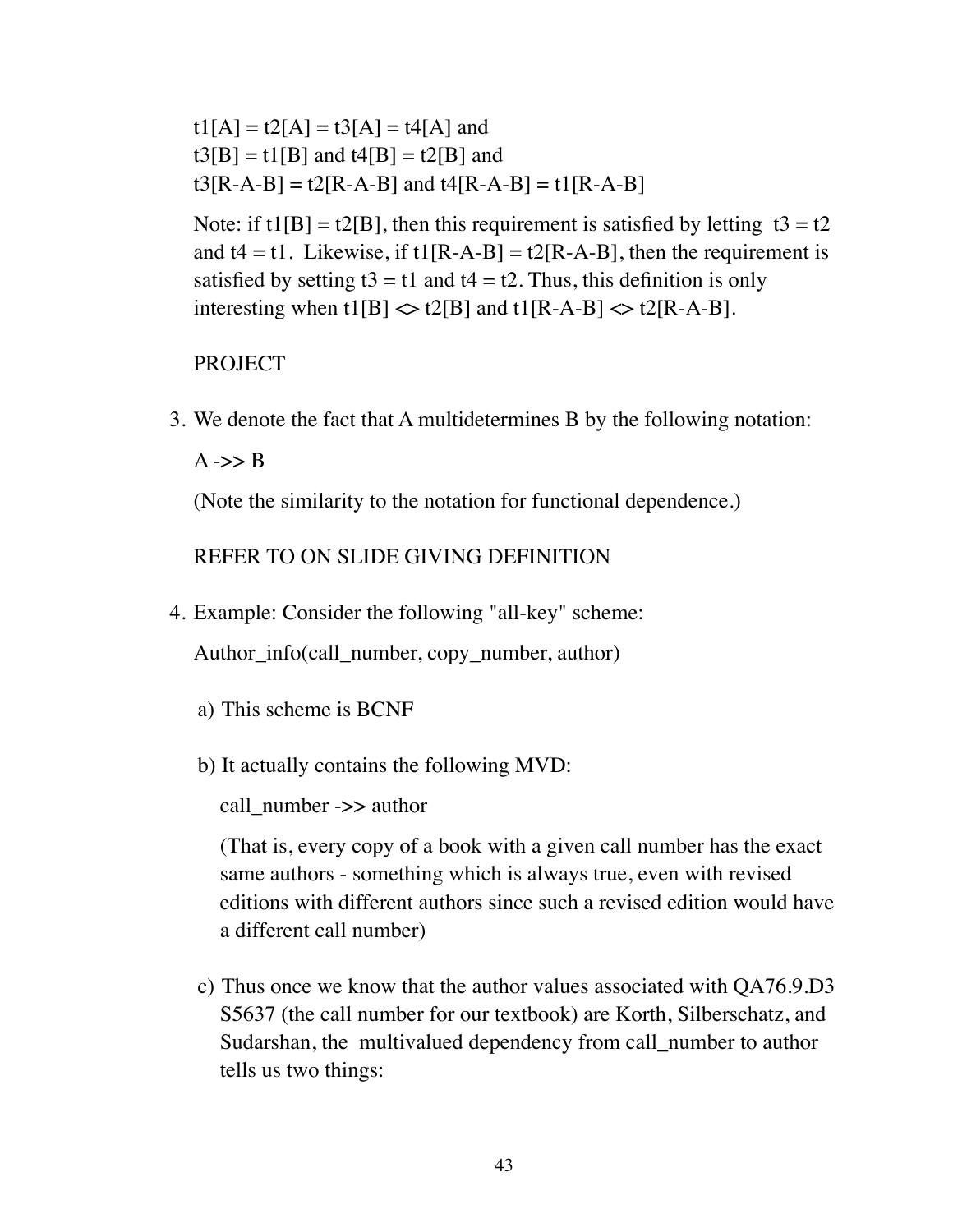- (1)Whenever we see a tuple with call\_number attribute QA76.9.D3 S5637, we expect that the value of the author attribute will be either Korth or Silberschatz or Sudarshan - but never some other name such as Peterson.
- (2)Further, if a tuple containing QA76.9.D3 S5637 and Korth (along with some copy number) appears in the database, then we also expect to see another tuple that is exactly the same except that it contains Silberschatz as its author value, and another tuple that is exactly the same except it contains Sudarshan as its author.
- (3)As an illustration of this latter point, consider the following instance:

| QA76.9.D3 S5637 |               | Silberschatz |
|-----------------|---------------|--------------|
| QA76.9.D3 S5637 |               | Korth        |
| QA76.9.D3 S5637 | T             | Sudarshan    |
| QA76.9.D3 S5637 | $\mathcal{D}$ | Silberschatz |
| QA76.9.D3 S5637 | 7             | Sudarshan    |

### PROJECT

The multi-valued dependency call\_number ->> author requires that we must add to the relation instance the tuple

QA76.9.D3 S5637 2 Korth

This can be shown from the rigorous definition as follows:

Let t1 be the tuple:

QA76.9.D3 S5637 2 Silberschatz

t2 be the tuple:

QA76.9.D3 S5637 1 Korth

since these tuples agree on the call\_number value, our definition requires the existence of t3 and t4 tuples such that

• t1, t2, t3 and t4 all agree on call\_number QA76.9.D3 S5637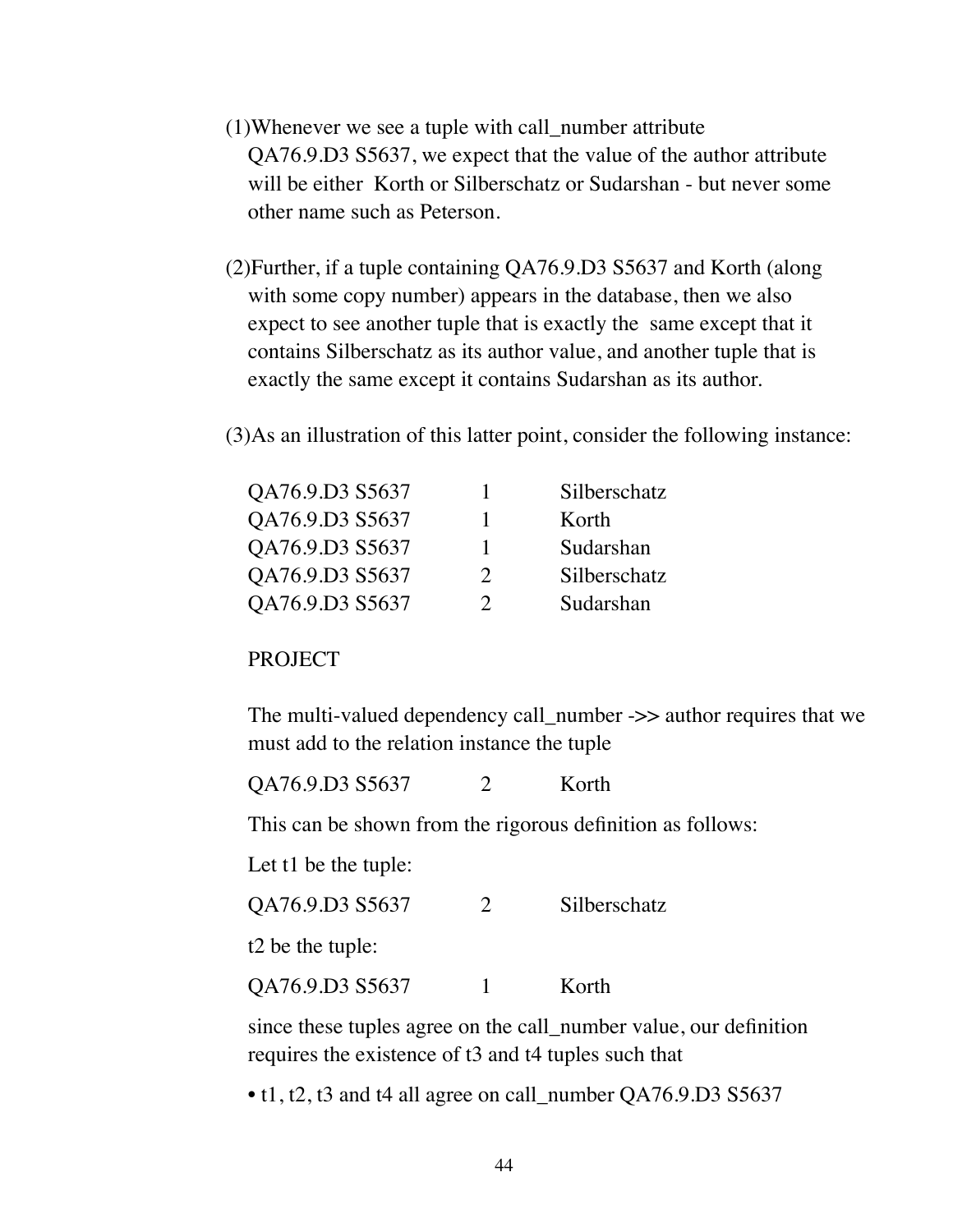• t3 agrees with t1 in having author Silberschatz, and t4 agrees with t2 in having author Korth

• t3 agrees with t2 on everything else - i.e. copy\_number 1, and t4 agrees with t1 on everything else - i.e. copy\_number 2

Thus t<sub>3</sub> is

| QA76.9.D3 S5637 |               | Silberschatz |  |
|-----------------|---------------|--------------|--|
| And t4 is       |               |              |  |
| QA76.9.D3 S5637 | $\mathcal{D}$ | Korth        |  |

While the former occurs in the database, the latter does not, and so must be added.

(4)On the other hand, suppose our database contains just one copy i.e.

| QA76.9.D3 S5637 | Silberschatz |
|-----------------|--------------|
| QA76.9.D3 S5637 | K orth       |
| QA76.9.D3 S5637 | Sudarshan    |

#### **PROJECT**

This satisfies the multivalued dependency call\_number ->> author as it stands.

To see this, let t1 be the first tuple and t2 the second. Since they agree on call\_number but differ on author, we require the presence of tuples t3 and t4 which have the same call\_number, and with

```
t3 agreeing with t1 on author (Silberschatz) 
t4 agreeing with t2 on author (Korth) 
t3 agreeing with t2 on everything else (copy_number = 1)
t4 agreeing with t1 on everything else (copy_number = 1)
```
Of course, now t3 and t4 are already in the database (indeed, t3 is just t1 and t2 is just t4) so the definition is satisfied.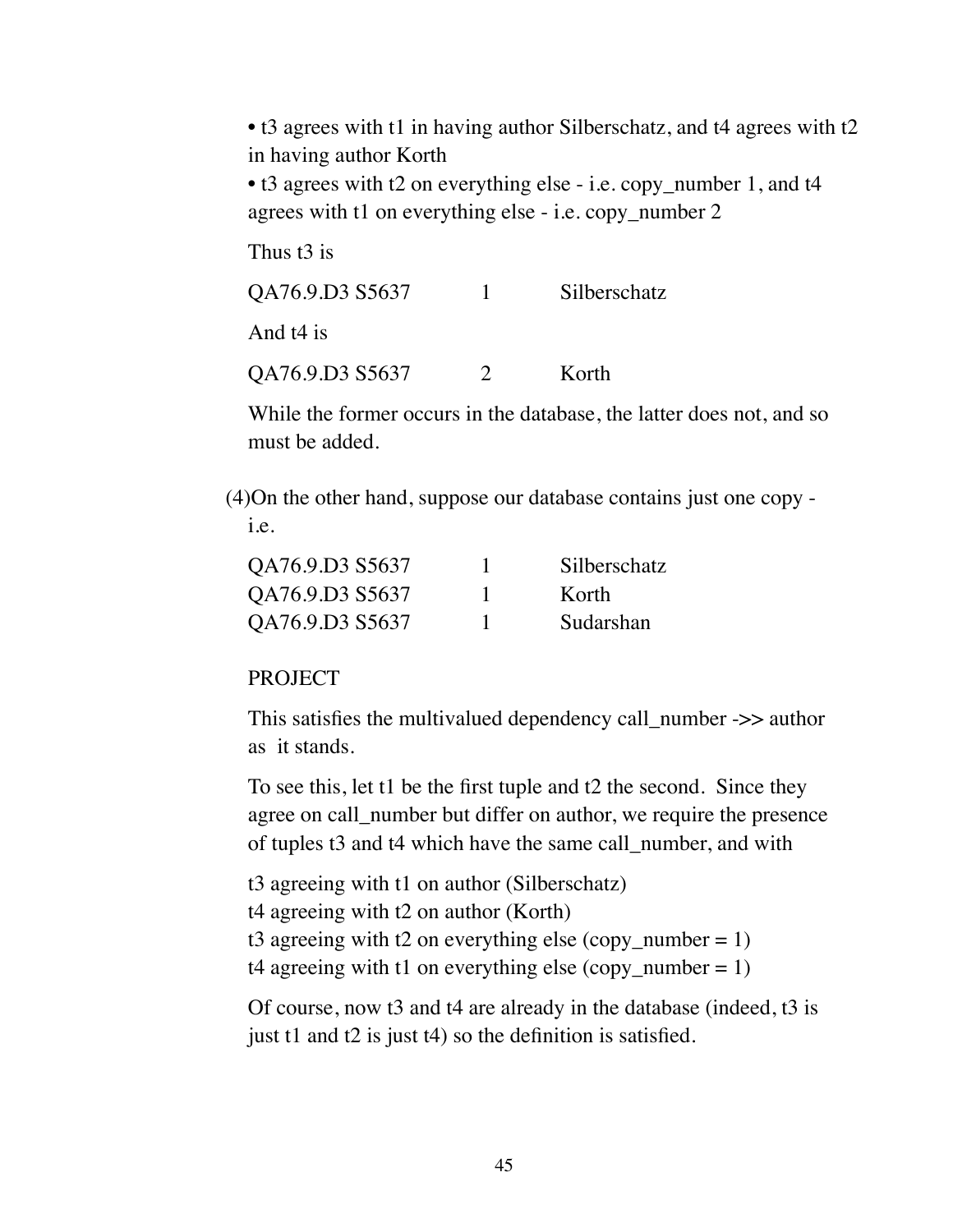(5)MVD's correspond to multi-valued attributes in an ER diagram e.g. consider the the following diagram:

PROJECT



what dependencies does this translate into?

ASK  $A \rightarrow B$  $A \rightarrow C$ 

- C. Note that, whereas we think of a functional dependency as prohibiting the addition of certain tuples to a relation, a multivalued dependency has the effect of REQUIRING that we add certain tuples when we add some other.
	- 1. Example: If we add a new copy of QA76.9.D3 S5637, we need to add three tuples - one for each of the authors.
	- 2. It is this kind of forced replication of data that 4NF will address.
	- 3. Before we can introduce it, we must note a few additional points.
- D.Multivalued dependencies are a lot like functional dependencies, however, their closure rules are a bit different
	- 1. A functional dependency can be viewed as a special case of a multivalued dependency, in which the set of "B" values associated with a given "A" value contains a single value. In particular, the following holds:

if  $A \rightarrow B$ , then  $A \rightarrow B$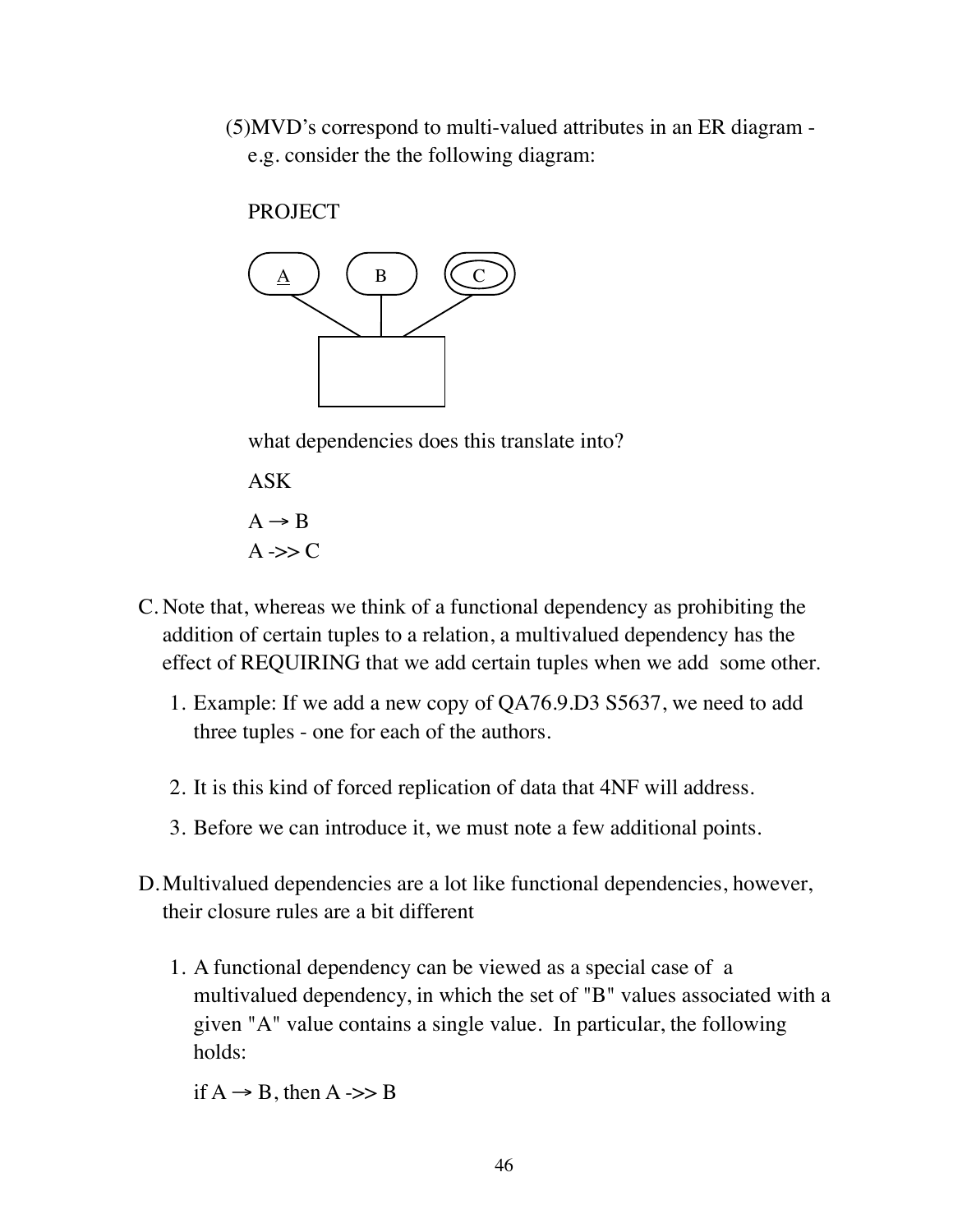- a) To show this, note that if we have two tuples t1 and t2 such that  $t1[A]$  $=$  t2[A], and A  $\rightarrow$  B, then t1[B] must = t2[B]. But we have already seen that the t3 and t4 tuples required by the definition for  $A \rightarrow B$  are simply t1 and t2 in the case that  $t1[B] = t2[B]$ ; so any relation satisfying  $A \rightarrow B$  must also satisfy  $A \rightarrow B$ .
- b) Of course, a functional dependency is a much stronger statement than a multi-valued dependency, so we don't want to simply replace FD's with MVD's in our set of dependencies.
- 2. We consider an FD to be trivial if its right-hand side is a subset of its left hand side. We consider an MVD to be trivial if either of the following is true:
	- a) Its right-hand side is a subset of its left-hand side

i.e. For any MVD on a relation R of the form  $\alpha \rightarrow > \beta$ ,

if  $\alpha \supseteq \beta$  the dependency is trivial

b) OR: The union of its left hand and right hand sides is the whole scheme

i.e. For any MVD on a relation R of the form  $\alpha \gg \beta$ ,

if  $\alpha \cup \beta = R$ , the dependency is trivial.

This is because, for <u>any</u> scheme R, if  $\alpha$  is a subset of R then  $\alpha \rightarrow > R - \alpha$ always holds. To see this, consider the definition of an MVD:

Assume we have two tuples on R t1 and t2 s.t. t1[a] = t2[a] The MVD definition requires that R must necessarily contain tuples t3 and t4 s.t.

 $t1[a] = t2[a] = t3[a] = t4[a]$  $t3[R - a] = t1[R - a]$  $t4[R - a] = t2[R - a]$  $t3[R - (R - a)] = t2[R - (R - a)]$  $t4[R - (R - a)] = t1[R - (R - a)]$ 

But since R -  $(R - \alpha)$  is just  $\alpha$ , t3 is simply t1 and t4 is t2.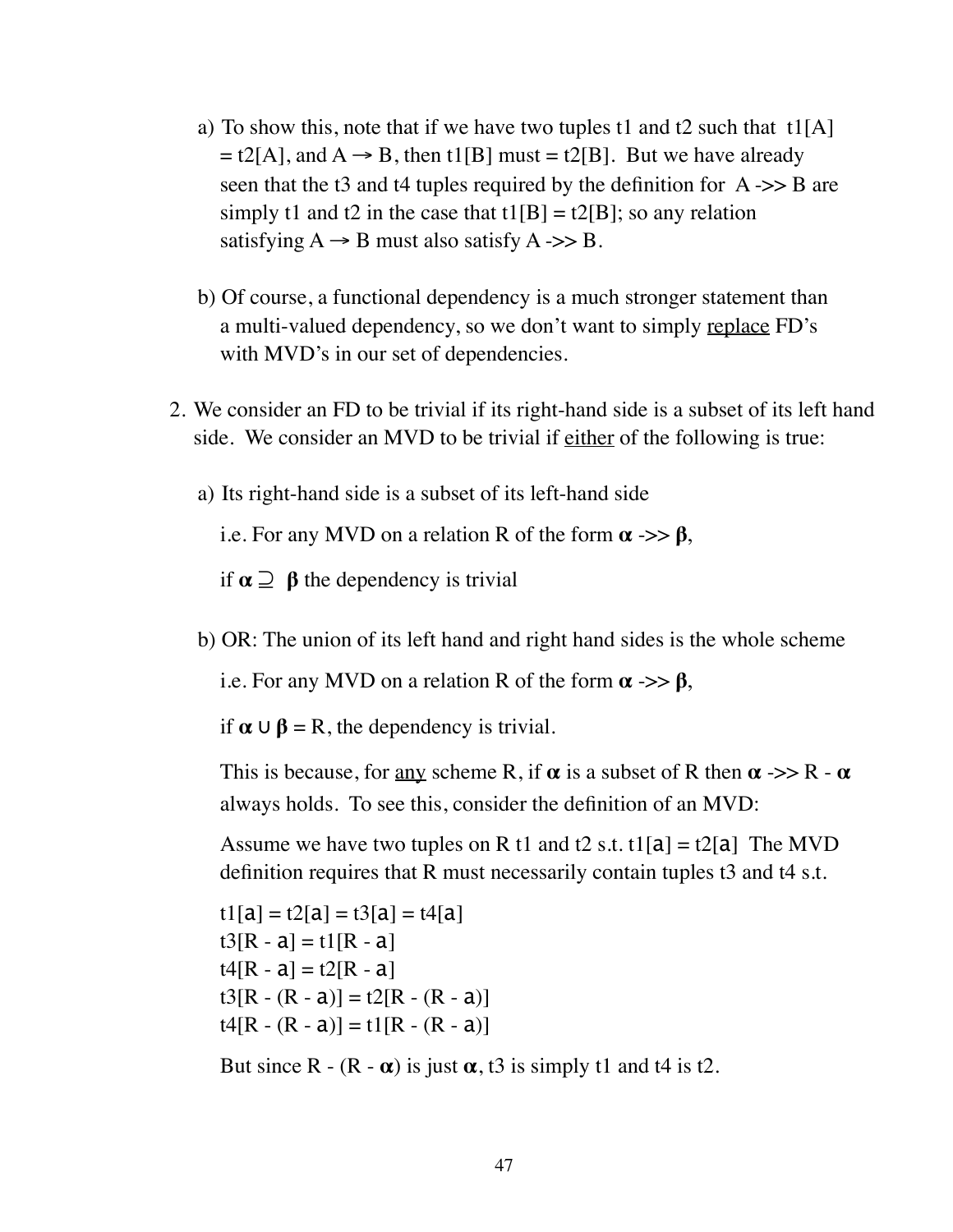3. Just as we developed the notion of the closure of a set of FD's, so we can consider the notion of the closure of a set of FD's and MVD's. Given a set of FD's and MVD's D, we can find their closure D+ by using appropriate rules of inference. These are discussed in chapter 28 of the text.

PROJECT: Rules of inference for FD's and MVD's

- a) Note that this set includes both the FD rules of inference we considered earlier, and new MVD rules of inference
- b) Note, in particular, that though there is a union rule for MVD's just like there is a union rule for FD's, there is no MVD rule analogous to the decomposition rule for FD's.

e.g. given  $A \rightarrow BC$ , we can infer  $A \rightarrow B$  and  $A \rightarrow C$ .

However, given  $A \rightarrow B$ C, we cannot necessarily infer  $A \rightarrow B$  or  $A$ ->> C unless certain other conditions hold.

c) In general, the closure for a set of dependencies is huge!

E. Just as the notion of functional dependencies led to the definition of various normal forms, so the notion of multivalued dependency leads to a normal form known as fourth normal form (4NF). 4NF addresses a redundancy problem that otherwise arises if we have two independent multivalued dependencies in the same relation - e.g. (in our example) the problem of having to add three tuples to add a new copy of a book with three authors.

A normalized relation R is in 4NF iff for any MVD  $A \rightarrow B$  in R it is either the case that the MVD is trivial or else A functionally determines all the attributes of R (in which case the MVD is actually an FD)

- 1. Example: (call\_number, copy\_number, author) is not 4NF, since call number ->> author is a nontrivial MVD that is not an FD
- 2. Note that every 4NF relation is also BCNF. BCNF requires that, for each nontrivial functional dependency  $A \rightarrow B$  that must hold on R, A is a superkey for R.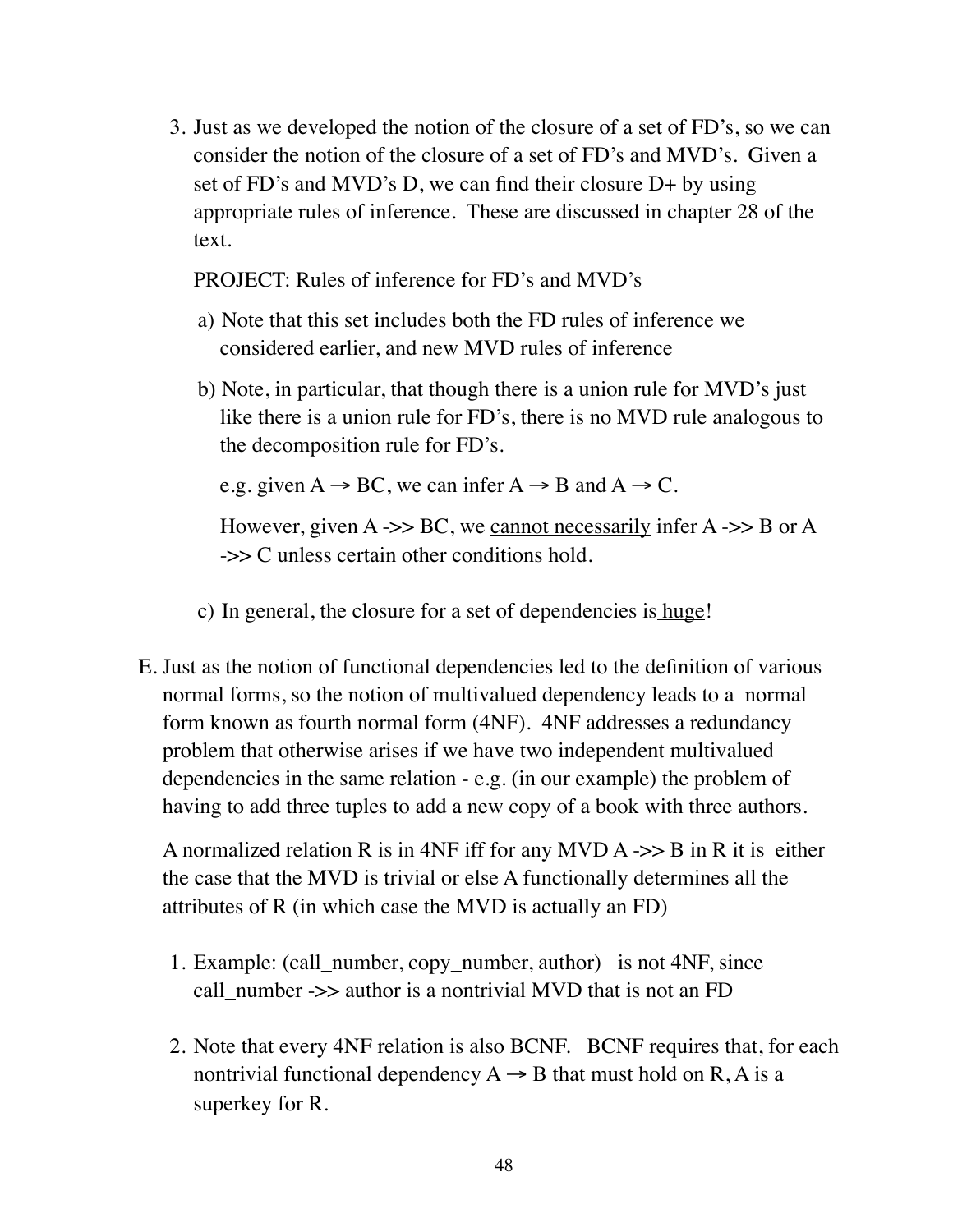But if  $A \rightarrow B$ , then A ->> B. Further, if R is in 4NF, then for every nontrivial multivalued dependency of the form  $A \rightarrow B$ , A must be a superkey. This is precisely what BCNF requires.

F. An algorithm is given in the book for converting a non 4NF scheme to 4NF

```
result: =\{R\};
done = false;
compute D+;
/* Let Di denote the restriction of D+ to Ri */
while (not done)
      if (there is a schema Ri in result that is not in 4NF)
          let \alpha \rightarrow \beta be a nontrivial multivalued dependency that
            holds on Ri such that \alpha \rightarrow Ri is not in Di and \alpha \cap B = \varphi;
          result = (result-Ri)u(Ri-\beta) u(\alpha,\beta); else
         done = true;
```
- 1. Note: upon completion, each Ri is in 4NF, and decomposition is lossless-join
- 2. The algoritm basically operates by isolating MVDs in their own relation, so that they become trivial.
- 3. Example: application of this algorithm to our library database (with multiple authors).
	- a) Our canonical cover for F+, with added MVDs for author

```
borrower_id \rightarrow last_name, first_namecall number \rightarrow title
call_number ->> author
call_number, copy_number \rightarrow barcode, borrowingr_id, date_duebarcode > call_number, copy_number,borrower_id, date_due
```

```
PROJECT
```
(1) The cover does not include call number  $\Rightarrow$  copy number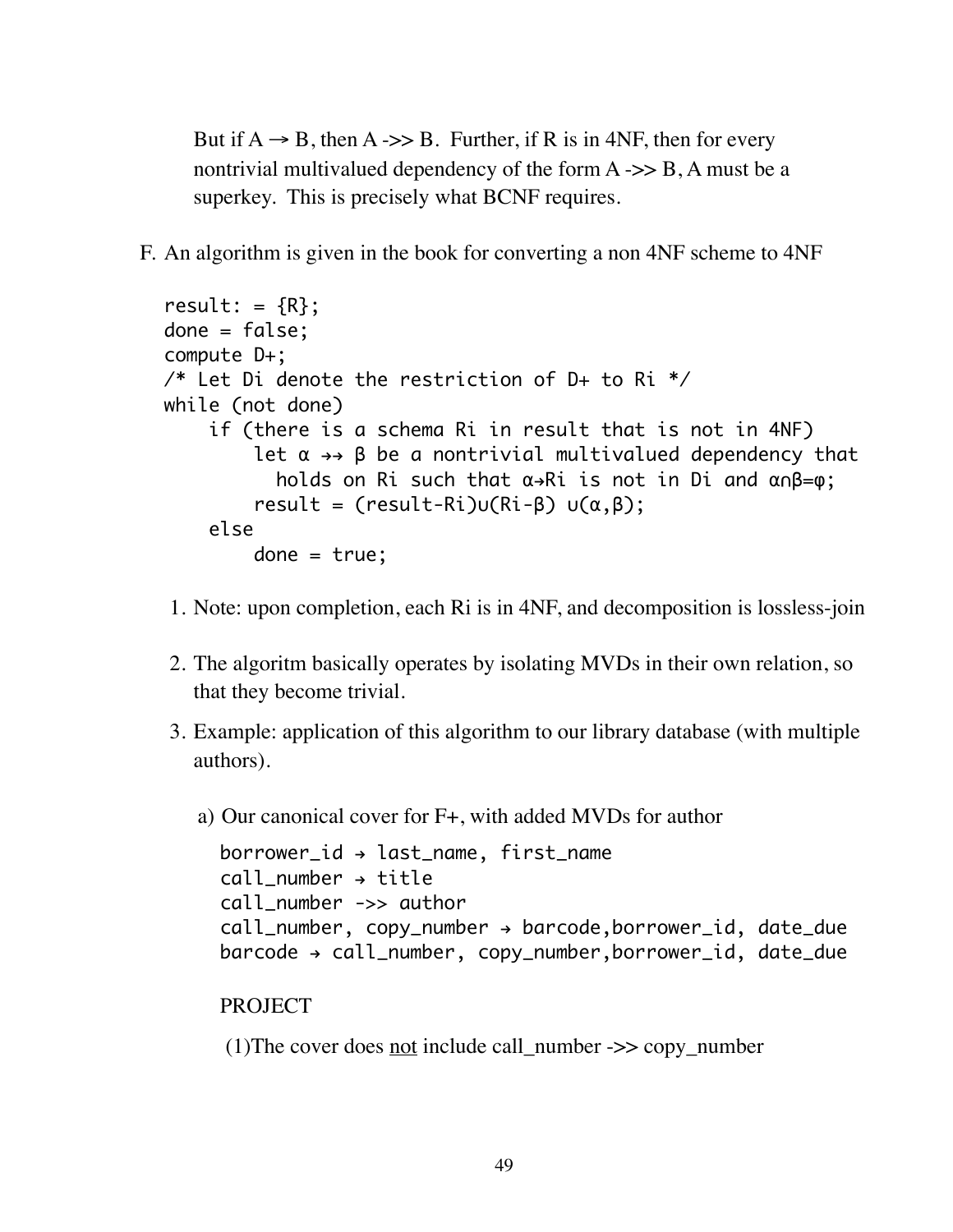- (a)It is not the case that if we have two different copies of some call\_number, each copy\_number value appears with each barcode - just with the one for that book.
- (b)Likewise, it is not the case that if we have two different copies of some call\_number, each copy\_number value appears with each borrower/date\_due - just to the one (if any) that pertains to that particular copy.
- (2)The definition of 4NF and the 4NF decomposition algorithm are both couched solely in terms of MVD's. However, since every FD is also an MVD, we will use the above set, remembering that when we have say

 $borrower_id \rightarrow last_name, first_name$ 

we necessarily also have

borrower\_id ->> last\_name, first\_name

(3) The algorithm calls for using  $D<sub>+</sub>$  - the transitive closure of D, the set of FD's and MVD's. As it turns out, all we really need to know for this problem is Fc (the canonical cover for the FD's) plus the MVD's. (The transitive closure of the set of MVD's is huge!)

PROJECT steps in decomposition

b) Initial scheme:

```
{ (borrower_id, last_name, first_name, call_number, 
     copy_number, barcode, title, author date_due)
}
```
c) Not in 4NF - LHS of first dependency is not a superkey - change to

```
{ R(borrower_id, call_number, copy_number, barcode,
     title, author, date_due) 
  R1(borrower_id, last_name, first_name)
}
```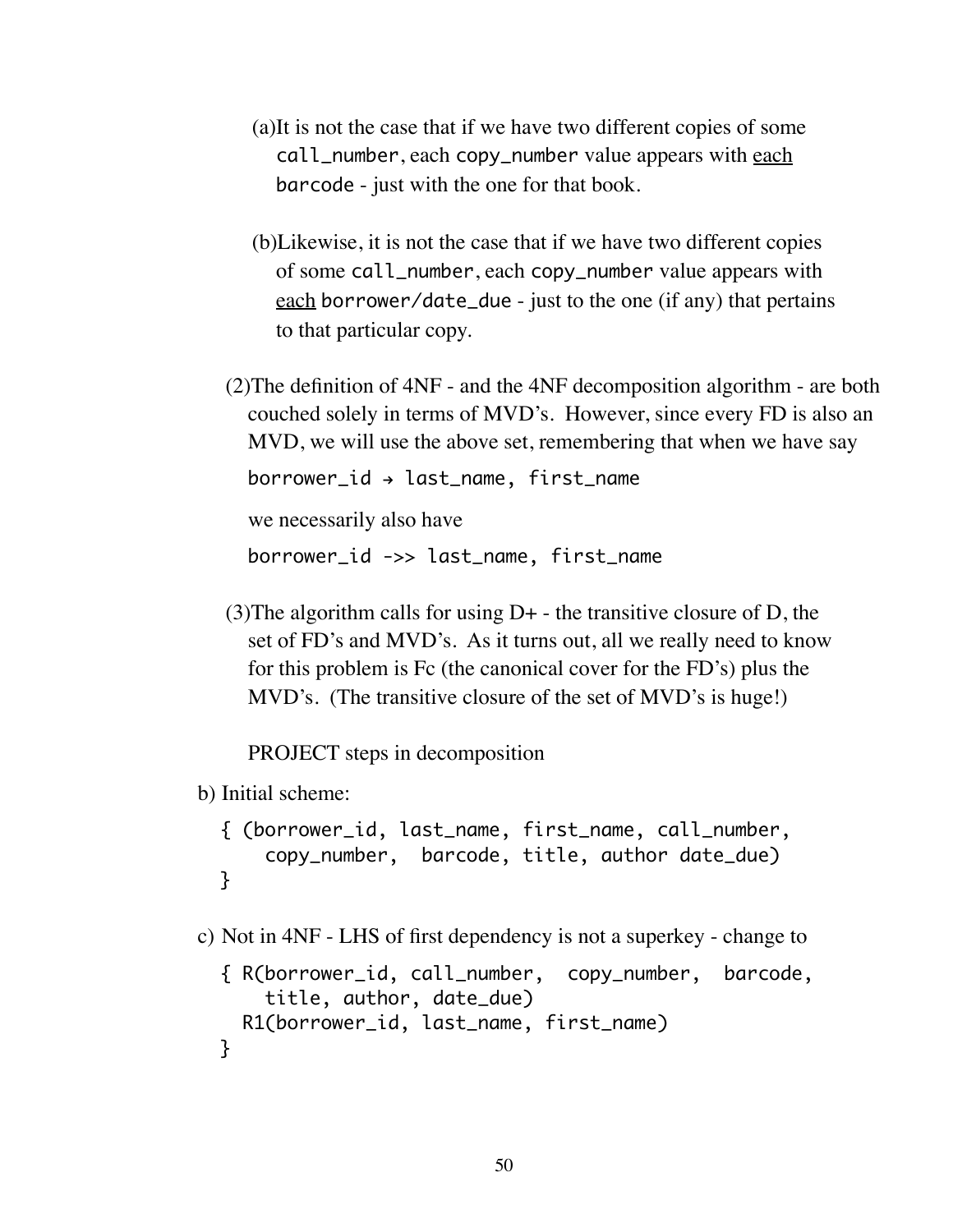```
d) R not in 4NF - LHS of second dependency is not a superkey - change 
  to 
  { R(borrower_id, call_number, copy_number, barcode,
         author, date_due) 
     R1(borrower_id, last_name, first_name),
     R2(call_number, title),
  }
```
e) R is not in 4NF - LHS of third dependency is not a superkey - change to

```
{ R(borrower_id, call_number, copy_number, barcode, 
      date_due) 
   R1(borrower_id, last_name, first_name),
   R2(call_number, title),
   R3(call_number, author)
}
```
f) Result is now in 4NF - we're done

### VII.**Higher Normal Forms**

- A.For most applications, the kinds of dependencies we have considered are thoroughly adequate.
- B. Two normal forms have been proposed as generalizations of the ones we have studied thus far. However, we will not discuss them further here. They come from situations having certain kinds of constraints that cannot be expressed as FDs or MVDs.
- C. These are discussed in sections 28.2 and 28.3 of the online part of the text.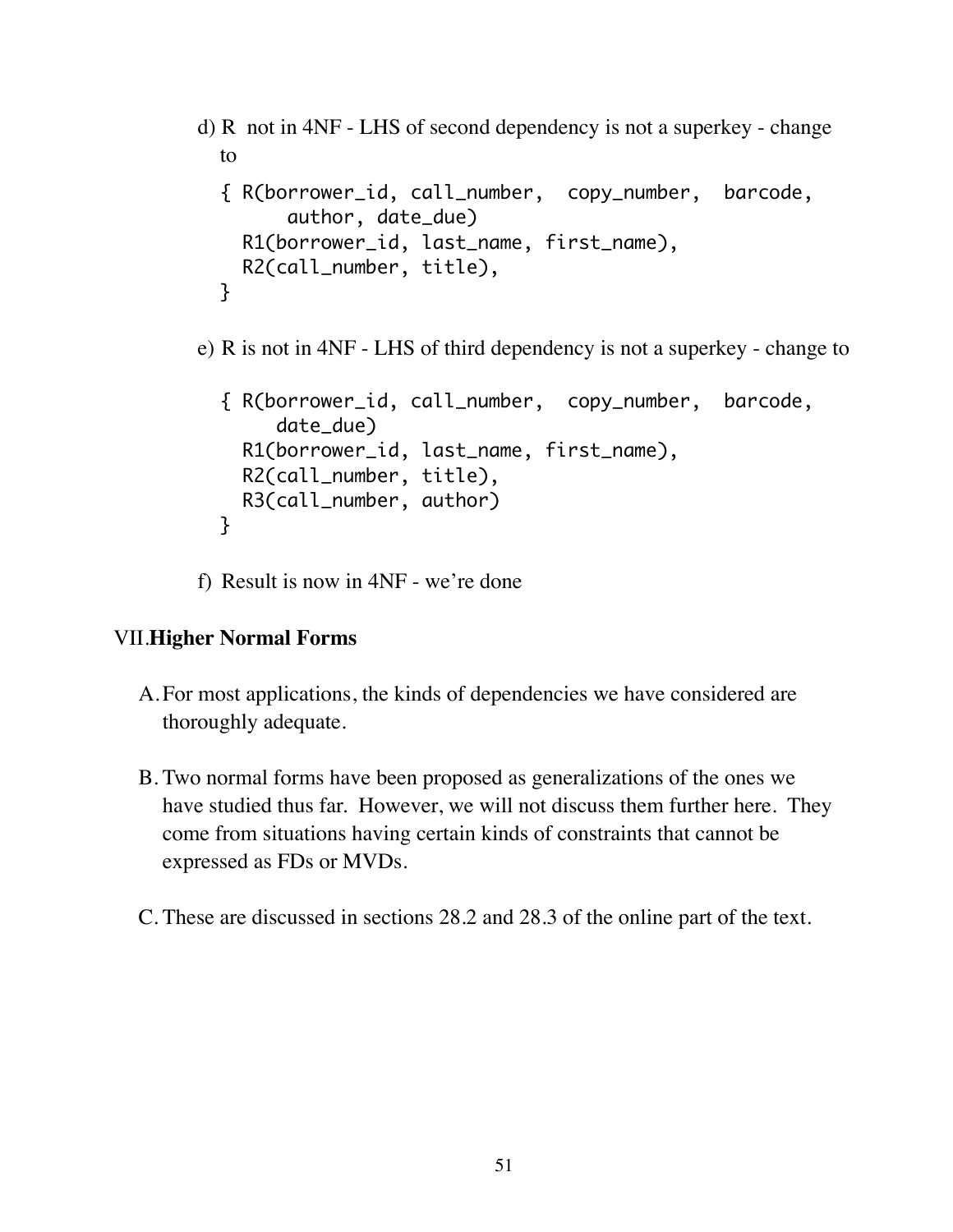# VIII.**Database Design**

- A.There are two general approaches to overall database design:
	- 1. Start with a universal relation a relation containing all the attributes we will ever need - and then normalize it.
		- a) This has been the approach we followed in the examples in this series of lectures, where we started with a single universal relation and finished up with a 4NF decomposition.
		- b) This is often the way a naive user designs a database.- though the naive user may not get around to normalization!
	- 2. Start with an ER diagram. If we do this, we may still need to do some normalization. This can lead to modifying our ER diagram, or we can simply do the normalization as part of creating the relational scheme.

Example: Our recall that our running library example could be represented by the following initial ER diagram:



# PROJECT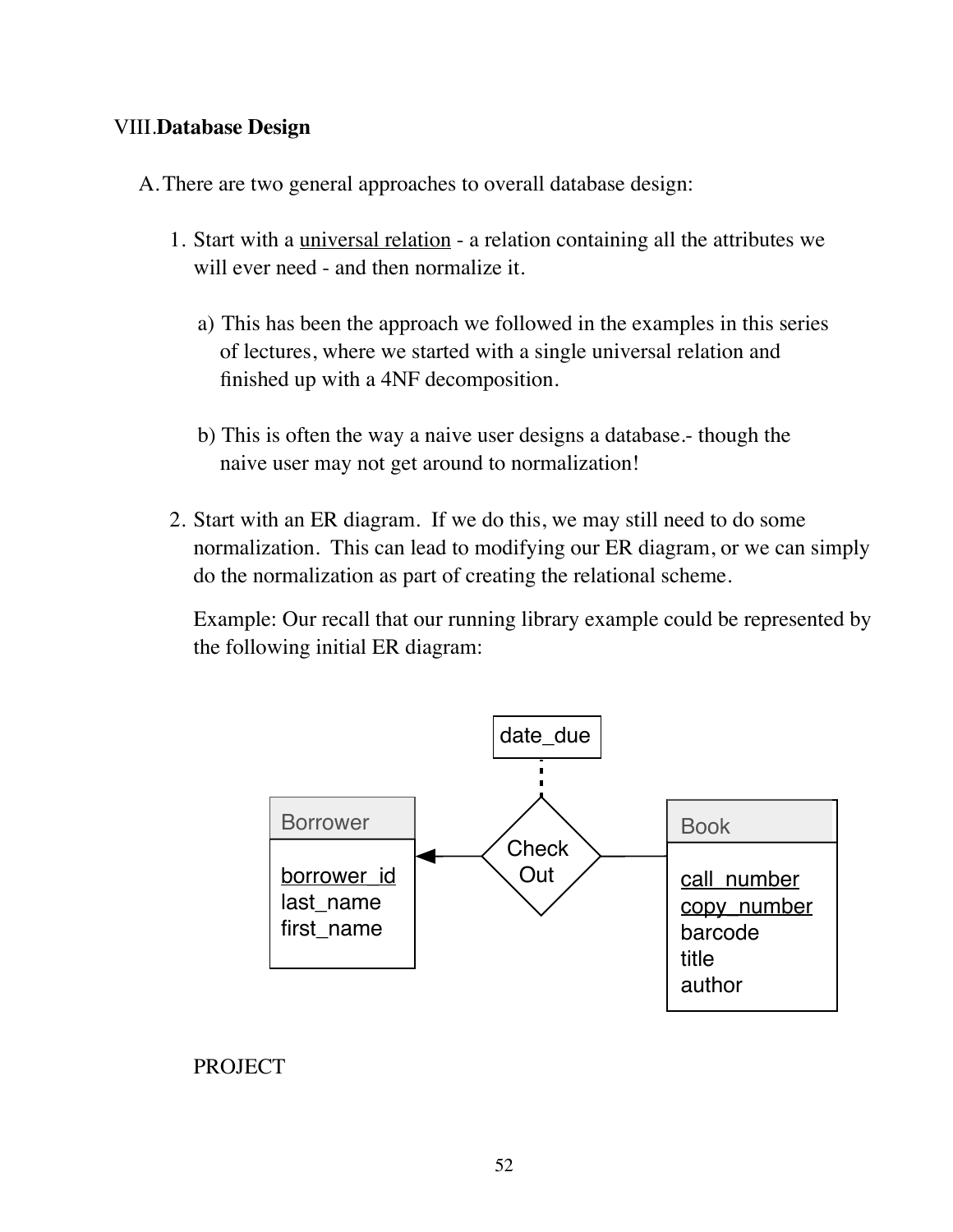From this, we might generate the following initial scheme:

Borrower(borrower\_id, last\_name, first\_name) Book(call\_number, copy\_number, barcode, title, author) Checkout(borrower\_id, call\_number, copy\_number, date\_due)

# **PROJECT**

(Note that, in general, a one-to-one or one-to-many relationship in an ER diagram can often be converted to a relational design in which the key of the "one" is folded into the table representing the "many" entity, thus avoiding the need for a separate table.)

a) Even if we assume only one author per book, as we have done most of the time, this is not a BCNF design. Why?

ASK

Book contains a partial dependency - title and author depend just on call\_number, not on the whole key. Normalizing this leads to

Borrower(borrower\_id, last\_name, first\_name) BookInfo(call\_number, title, author) Copy(call\_number, copy\_number, barcode) Checkout(borrower\_id, call\_number, copy\_number, date\_due)

PROJECT

b) If we allow a book to have multiple authors we also have to deal with the  $MVD$  call number ->> author

What would this lead to?

ASK

```
Borrower(borrower_id, last_name, first_name)
BookTitle(call_number, title)
BookAuthor(call_number, author)
Copy(call_number, copy_number, barcode)
Checkout(borrower_id, call_number, copy_number, date_due)
PROJECT
```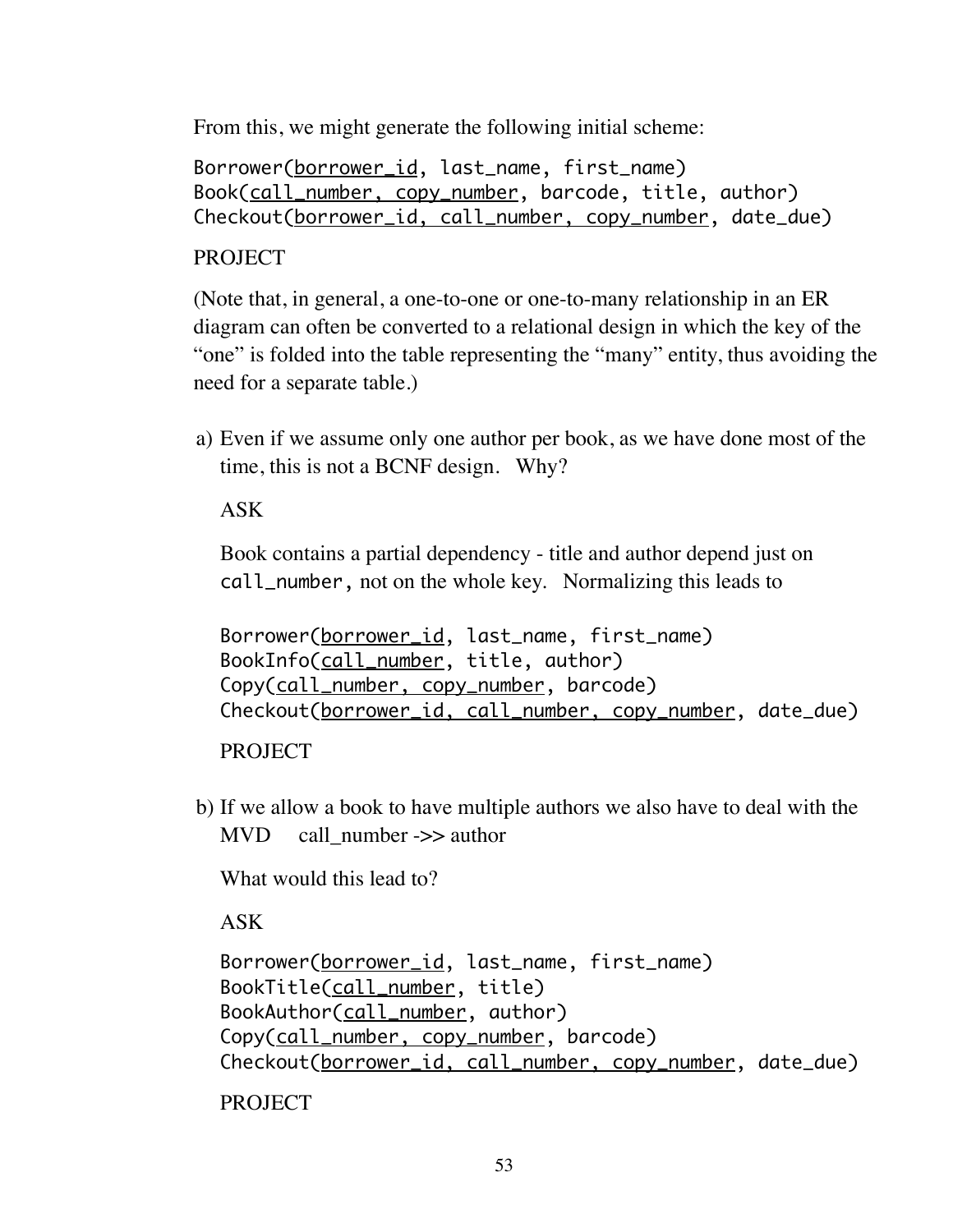- 3. Note that these two approaches lead, after normalization, to similar but not identical designs.
	- a) How does the design that comes from normalizing our original ER diagram differ from the design we came to by normalization of a universal relation?

### ASK

The former has a separate Checkout table, rather than keeping borrower\_id and date\_due in the Book table.

b) Which is better?

### ASK

The latter design avoids the necessity of storing null for the borrower id of a book that is not checked out, at the expense of having an additional table. Thus,

- (1)To record the return of a book under the first model, we set the borrower\_id attribute of the Book tuple to null.
- (2)To record the return of a book under the second model, we delete the Checked\_out tuple
- B. Although we have stressed the importance of normalization to avoid redundancies and anomalies, sometimes in practice partially-denormalized databases are used for performance reasons, since joins are costly.
	- 1. The problem here is to ensure that all redundant data is updated consistently, and to deal with potential insertion and deletion anomalies, perhaps by use of nulls.
	- 2. Note that views can be used to give the illusion of a denormalized design to users, but do not address the performance issue, since the DBMS must still do the join when a user accesses the view